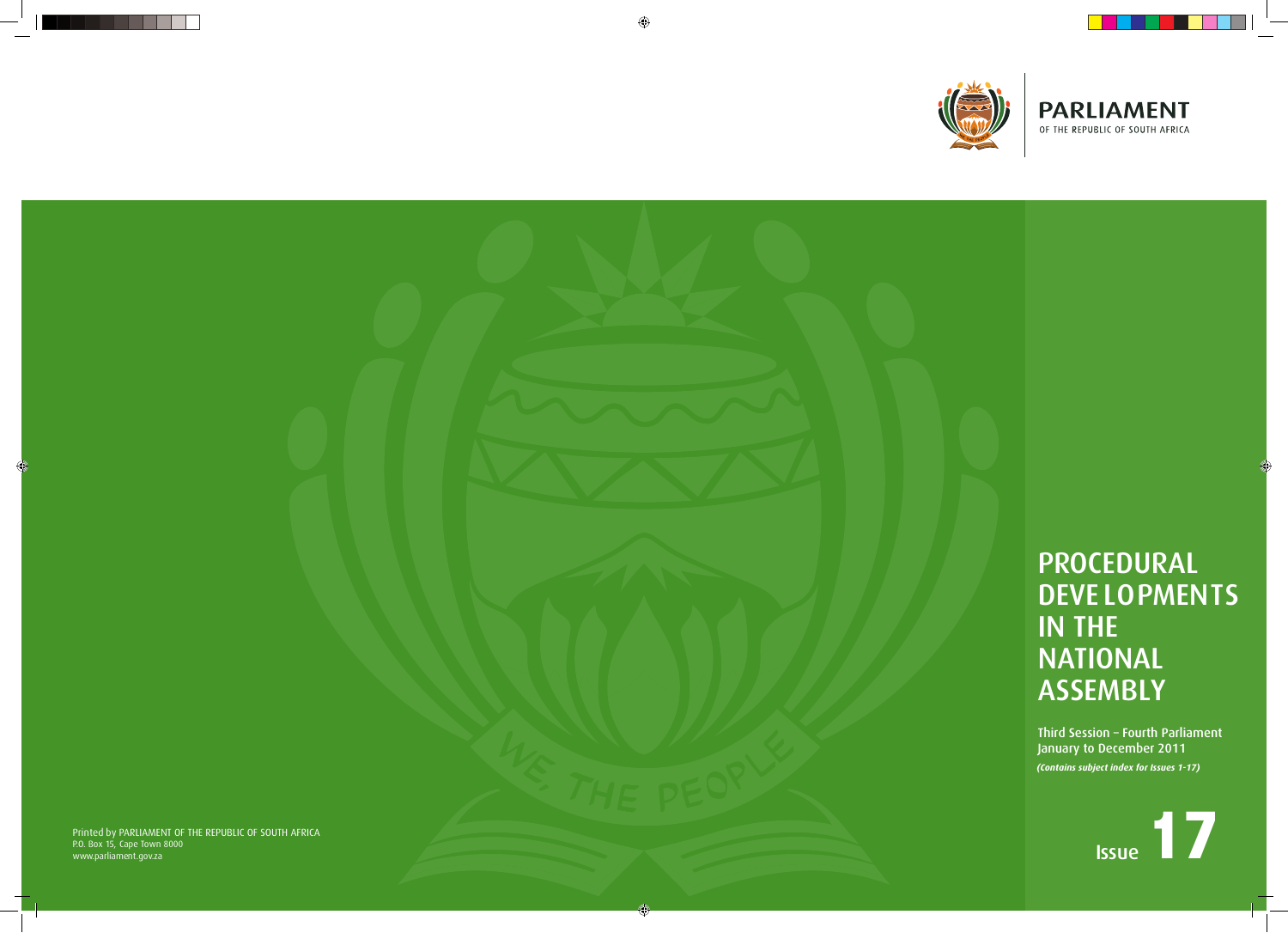# **PROCEDURAL DEVELOPMENTS IN THE NATIONAL ASSEMBLY**

A record of recent events and developments of a procedural nature in the National Assembly of the Parliament of the Republic of South Africa. The  $17<sup>th</sup>$  issue covers the third session of the Fourth Parliament from January to December 2011. Where no year appears next to a particular month in the text, the reference is made to 2011.

Compiled by: Staff of the National Assembly Table Division, Parliament of the Republic of South Africa, P O Box 15, Cape Town 8000

#### **CONTENTS**

#### **PRESIDING OFFICERS AND OTHER OFFICE-BEARERS**

| 2. Appointment of Chief Whip of the Opposition3 |  |
|-------------------------------------------------|--|

#### **MEMBERS**

| 4. Appointment of new Ministers and Deputy   |  |
|----------------------------------------------|--|
| 5. Condolence motions and tributes to former |  |

members .................................................................... 3

#### **PROCEDURAL AND RELATED ISSUES**

| 6.  |                                                         |
|-----|---------------------------------------------------------|
| 7.  |                                                         |
| 8.  | First Report of Joint Rules Committee, 20116            |
| 9.  |                                                         |
| 10. | Permission to inquire into amending provisions          |
|     | 11. Correction of vote results and chairperson counted  |
|     | 12. Non-attendance of Ministers at NA sitting7          |
|     |                                                         |
|     | 14. Time allocation for party responses to an executive |
|     |                                                         |
|     |                                                         |
|     | 17. Sitting hours of Extended Public Committees8        |
|     |                                                         |
|     |                                                         |
|     |                                                         |
|     |                                                         |
|     | 22. Determination of Deputy President's pension8        |
|     | 23. Election of members of Pan-African Parliament9      |
|     | 24. Amendment of resolution on Parliamentary            |
|     |                                                         |
|     | 26. Withdrawal of Code of Good Administrative           |

|     | 27. Annual report and quarterly reports of the<br>National Conventional Arms Control Committee                                                         |
|-----|--------------------------------------------------------------------------------------------------------------------------------------------------------|
|     | 28. National Planning Commission: Procedures for<br>handling diagnostic report and National                                                            |
|     |                                                                                                                                                        |
|     | <b>LEGISLATION AND COMMITTEES</b>                                                                                                                      |
|     | 29. Processing of the Protection of State Information                                                                                                  |
|     |                                                                                                                                                        |
|     | 31. Re-establishment of Ad Hoc Joint Committee on the<br>Code of Judicial Conduct and regulation of judges'<br>disclosure of registrable interests  13 |
|     | 32. Approval of draft regulations made in terms of the                                                                                                 |
|     | 33. Re-establishment of Ad Hoc Committee on the<br><b>Commission for Gender Equality Forensic</b>                                                      |
|     | 34. Establishment of Ad Hoc Committee on<br>nomination of electoral commissioners 14                                                                   |
|     | 35. Establishment of Ad Hoc Committee on the General<br>Intelligence Laws Amendment Bill 14                                                            |
|     | 36. Establishment of Interim Joint Committee on                                                                                                        |
| 37. | Joint Committee on Ethics and Members' Interests:                                                                                                      |
|     | 38. Committee on the Auditor-General: Review of                                                                                                        |
|     | <b>MONEY BILLS AND RELATED MATTERS</b>                                                                                                                 |
|     | 39. Progress with implementation of Money Act 15                                                                                                       |
|     | 40. Recommittal of Tax Administration Bill 16                                                                                                          |
|     | <b>STATUTORY FUNCTIONS</b>                                                                                                                             |
|     | 41. Electoral Commission: Recommendation for                                                                                                           |
|     | 42. Commission for Gender Equality (CGE):<br>Recommendation for appointment of                                                                         |
|     |                                                                                                                                                        |

- 43. Approval of anti-terror proclamations .................... 17
- 44. Vacancies in the Media Development and Diversity Agency (MDDA) .................................................... 17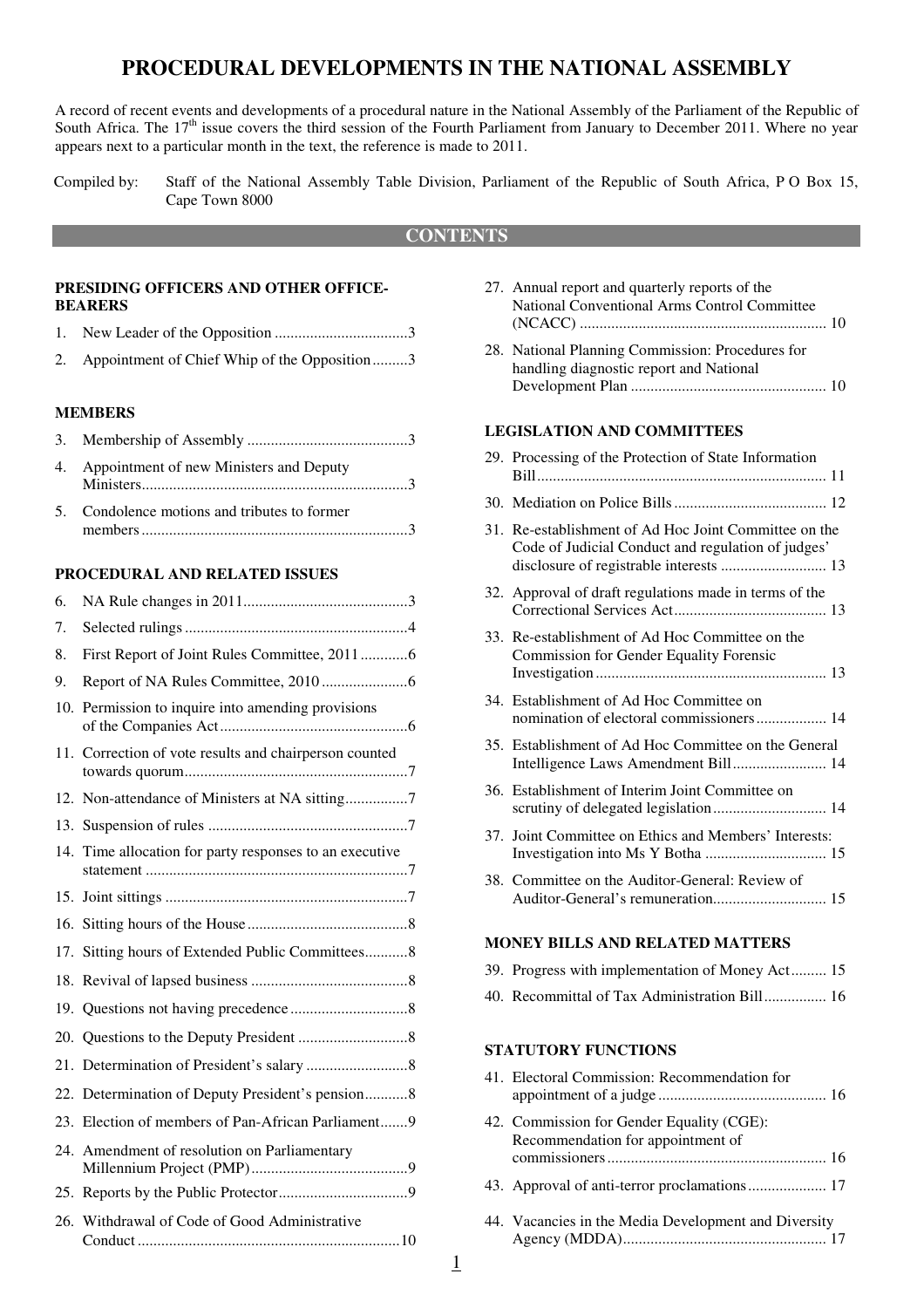| 45. Invitation to nominate candidates to serve on<br>the National Agricultural Marketing Council |
|--------------------------------------------------------------------------------------------------|
| 46. Vacancies in the National Research Foundation                                                |
| 47. Performance management system for the<br>Independent Communications Authority of             |
| 48. Extension of the Chief Justice's term of office 18                                           |
|                                                                                                  |
| 50. Vacancies in the Judicial Service Commission                                                 |
| 51. Land Bank: Recommendation for appointment                                                    |
| 52. Approval of composition of National Council for<br>Library and Information Services (NCLIS)  |
|                                                                                                  |

| 54. Vacancy in the Board of the South African<br>Broadcasting Corporation (SABC) 19 |
|-------------------------------------------------------------------------------------|
| 55. Vacancies in the Public Service Commission                                      |
| 56. Vacancies in the Board of the Human Sciences                                    |
| 57. Vacancies in the National Youth Development                                     |
| <b>THE CHAMBER</b>                                                                  |
|                                                                                     |
|                                                                                     |

## **UNPARLIAMENTARY EXPRESSIONS**

|  | 60. Expression ruled unparliamentary during 2011 21 |  |
|--|-----------------------------------------------------|--|
|  |                                                     |  |

| 61. Expressions challenged but not ruled |  |
|------------------------------------------|--|
|                                          |  |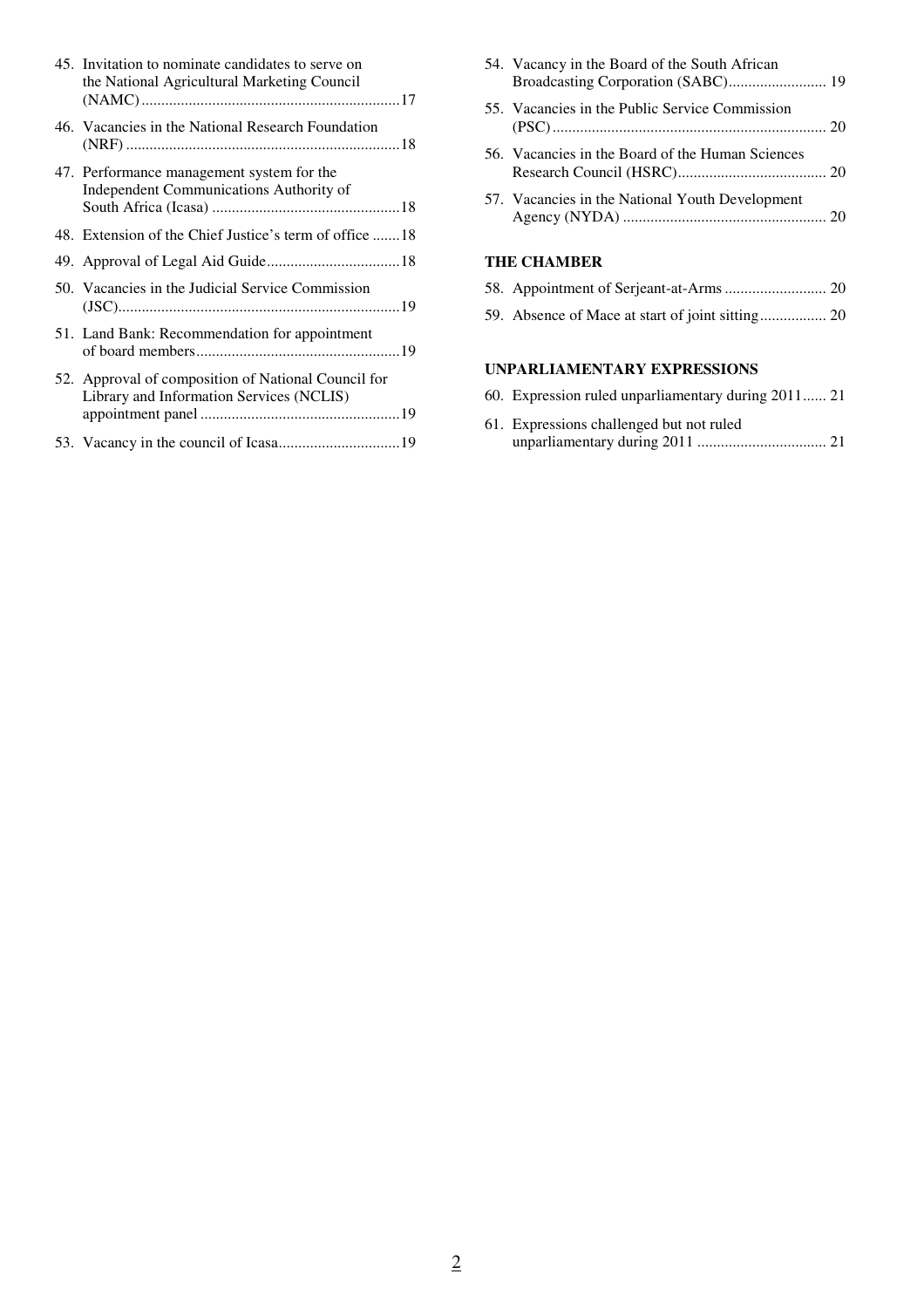# **PRESIDING OFFICERS AND OTHER OFFICE-BEARERS**

## **[1] NEW LEADER OF THE OPPOSITION**

Section 57(2)(d) of the *Constitution of the Republic of South Africa, 1996*, provides for the recognition of the leader of the largest opposition party in the Assembly as the Leader of the Opposition. National Assembly (NA) Rule 21 also provides that the leader of the largest opposition party in the Assembly must be recognised as the Leader of the Opposition.

The Speaker received a letter dated 27 October from Mr J Selfe, the Federal Chairperson of the Democratic Alliance (DA), advising him that Ms L D Mazibuko had been elected by the DA as its parliamentary leader, thereby becoming the Leader of the Opposition in terms of the Constitution and NA rules. The Speaker announced the new Leader of the Opposition at a sitting of the Assembly the same day.

Ms Mazibuko replaced Mr R A P Trollip, who was the Leader of the Opposition from the beginning of the Fourth Parliament in 2009 until 26 October.

#### **[2] APPOINTMENT OF CHIEF WHIP OF THE OPPOSITION**

The Leader of the Opposition, Ms L D Mazibuko, informed the Speaker on 3 November that Mr A Watson had been appointed Chief Whip of the DA with effect from 8 November. Before this, Mr Watson had been a member of the National Council of Provinces (NCOP). His nomination as a member of the NA took effect the same day he was appointed Chief Whip by his party. He was subsequently sworn in as a member of the NA on 9 November during a sitting. In the same sitting, the Speaker announced his appointment, with immediate effect, as Chief Whip of the Opposition.

Mr Watson replaced Mr I O Davidson, who was the Chief Whip of the Opposition from 24 May 2008 to 14 April 2009 (the end of the Third Parliament), and again from 7 May 2009 until 7 November.

# **MEMBERS**

#### **[3] MEMBERSHIP OF THE ASSEMBLY**

See Annexure 1.

#### **[4] APPOINTMENT OF NEW MINISTERS AND DEPUTY MINISTERS**

See Annexure 2.

#### **[5] CONDOLENCE MOTIONS AND TRIBUTES TO FORMER MEMBERS**

See Annexure 3

# **PROCEDURAL AND RELATED ISSUES**

#### **[6] NA RULE CHANGES IN 2011**

The NA Rules Committee met on 1 November and agreed to three substantial changes to the Assembly rules. These were:

#### **Size and composition of portfolio committees**

A reduction in the size of portfolio committees from 14 to 12 members with the following composition: ANC - 7; DA - 2; Cope - 1; IFP - 1 and other parties 1.

As this reduction was outside the existing provisions of the rules, the Assembly agreed on 3 November that Rule 200(2), which provides *inter alia* that a portfolio committee must have no fewer than 13 and no more than 40 members, be suspended for the remainder of the 4th Parliament for the purpose of reducing the membership of portfolio committees to 12 members.

On 7 November, the Speaker announced in the ATC that all portfolio committees, including the Standing Committee on Finance and the Standing Committee on Appropriations, would consist, in terms of Rule 200(1), of 12 members for the remainder of the Fourth Parliament.

#### **Portfolio of government affairs assigned to committee**

A new budget vote for the Department of Performance Monitoring and Evaluation was created in 2011. Funding for this department was previously sourced through the Presidency, and discussed in the President's budget vote debate.

As there is no portfolio committee to oversee the Department of Performance Monitoring and Evaluation, the Rules Committee decided to utilise the Standing Committee on Appropriations as the committee responsible for oversight over the department.

#### **Name change for portfolio committee**

The decision that oversight over the Department of Performance Monitoring and Evaluation be done by the Standing Committee on Appropriations also implied that oversight over youth matters, which falls under this department, be overseen by the same committee. The Rules Committee therefore decided that the name of the Portfolio Committee on Women, Youth, Children and People with Disabilities be changed to the Portfolio Committee on Women, Children and People with Disabilities as youth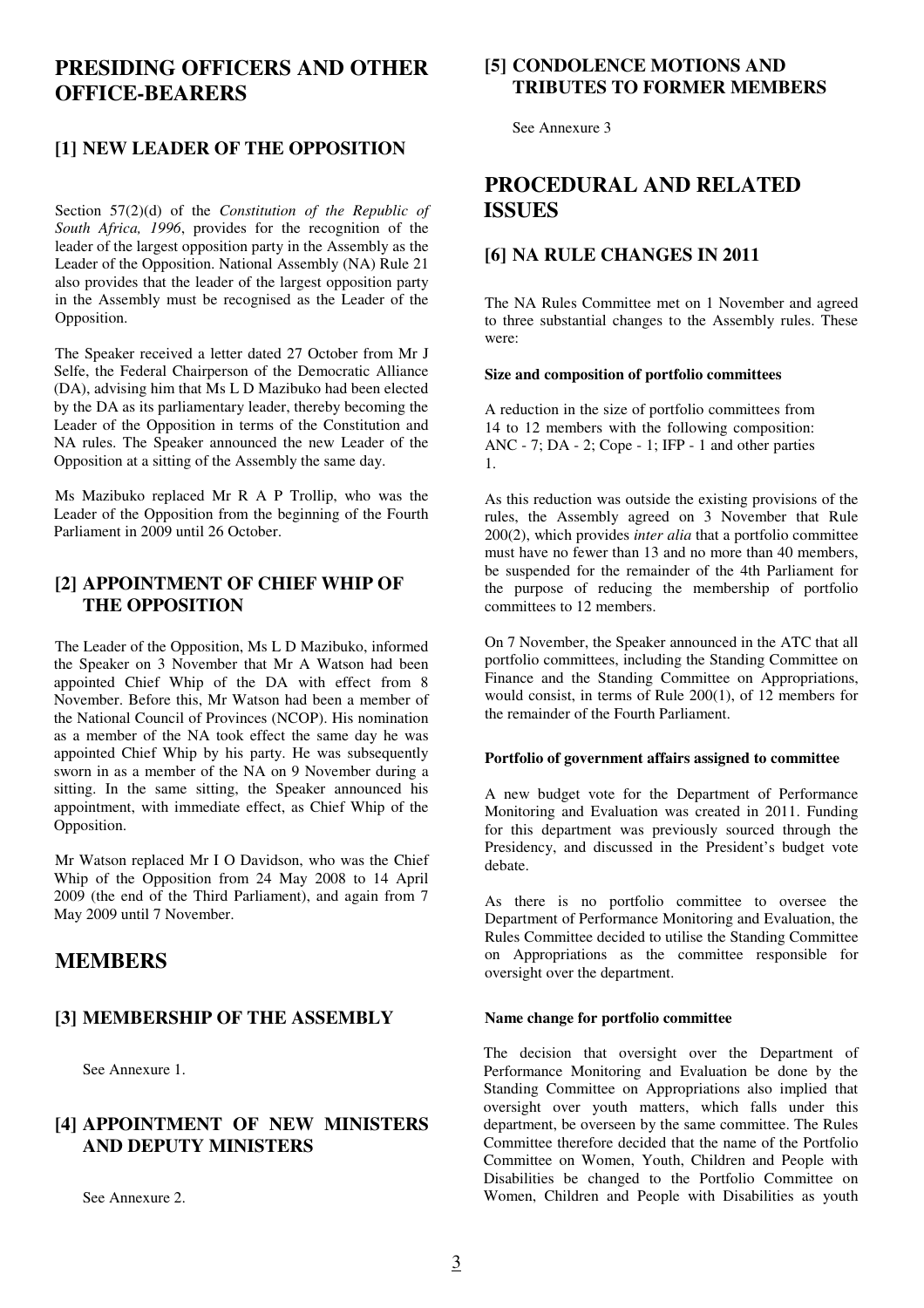matters would in future resort under the Standing Committee on Appropriations.

## **[7] SELECTED RULINGS**

#### **Unsubstantiated allegations against other members**

On 15 February, Mr I O Davidson raised a point of order during a debate on the President's State-of-the-nation address (SONA) objecting to remarks made by the Minister of International Relations and Cooperation in relation to Mr M Mnqasela. In a considered ruling given on 16 February, the Speaker ruled the Minister's remarks out of order and asked her to withdraw them. The Speaker stated that:

*"Aspersions were cast on the character of a member of this House. It has been ruled often enough in this House, including on 17 November 2010, that members may not make unsubstantiated allegations against or cast reflections on other members. Members have a duty not to make insinuations or accusations of improper conduct on the part of their fellow members without the matter complained of being clearly stated or properly substantiated through a substantive motion. I call upon all honourable members not to allege improper actions by other members unless they seriously wish to have such actions investigated by a committee of the House."* 

#### **Replies by the Executive to members' statements**

On 10 March, during a response by the Minister of Transport to members' statements, two similar points of order were raised about ministerial responses to members' statements.

Mr M J Ellis asked whether it was in order for the Deputy Minister of Transport to respond to a statement that had already been responded to by the Minister of International Relations and Cooperation. He contended that the rules prohibited two members of the Executive from responding to the same statement.

Mrs J D Kilian asked for clarity on the application of Rule 105(6) which provides that a Minister who is present may be given an opportunity to respond to any statement directed to that Minister or in respect of that Minister's portfolio.

In a considered ruling given on 24 March, the Speaker ruled that Rule 105 that governs members' statements and ministerial responses was clear and detailed and that it sets out the manner and time of members' statements and then proceeds to set out, with the same attention to detail, the manner and time of ministerial responses.

The Speaker confirmed that the rule also made provision for instances where a Minister may not be present to respond and even determined in which order of preference a colleague may respond on behalf of an absent Minister.

The Speaker ruled that:

*"Rule 105(6) says that if a particular Minister was present in the House and the member's statement was directed at*  *that Minister or to that Minister's portfolio, then that Minister may respond to that statement. If the Minister at whom the statement is directed or in respect of whose portfolio the statement is made is not in the House, then in terms of the rules the relevant Deputy Minister may respond to that statement; alternatively if the relevant Deputy Minister is also not in the House then any other Minister may respond to that statement on behalf of an absent colleague."* 

The Speaker advised that prior to 2005, the guidelines for members' statements and ministerial responses provided that only a Minister from a particular Cabinet cluster could respond on behalf of his or her colleague from the same cluster but that the rule had since been adjusted to provide that any Minister may now respond on behalf of an absent colleague if the relevant Deputy Minister does not respond.

The Speaker further ruled that the rules should ensure that a member's statement dealing with a single matter is not responded to twice, as it would either have been directed at a particular Minister or it would have been made in respect of a particular Minister's portfolio.

The Speaker appealed to members of the Cabinet to assist the Chair by adhering to the prescriptions of the rules and to respond only to those statements as he had indicated. The Speaker then referred the matter to the NA Rules Committee for further discussion.

#### **Members' statements when the attendance of the Executive is poor**

On 9 June, during members' statements, Mr I O Davidson raised a point of order requesting the House Chairperson (Mr M B Skosana) to make a ruling whether, in view of the purpose of statements to the House which was to allow members to raise and ventilate current issues and to get responses from the Executive, it was worth making statements to the House when only two Ministers were present.

The House Chairperson ruled that there was nothing in the rules which suggested that members' statements may not proceed if the attendance of members of the Executive was poor. The House Chairperson further ruled that the absence of members of the Executive however meant that the Executive was unable to present its side on the issues raised in members' statements thereby depriving members of essential information that they needed to exercise effective oversight.

The House Chairperson undertook to raise the matter with the Speaker but ruled that the House proceed with members' statements as there were no rules that prevented it from doing so.

#### **Unparliamentary Language (1)**

On 15 February, three points of order were raised during a speech by the Minister of Higher Education and Training.

Firstly, Ms L D Mazibuko raised a point of order regarding whether the use of the word "darkies" by the Minister was parliamentary.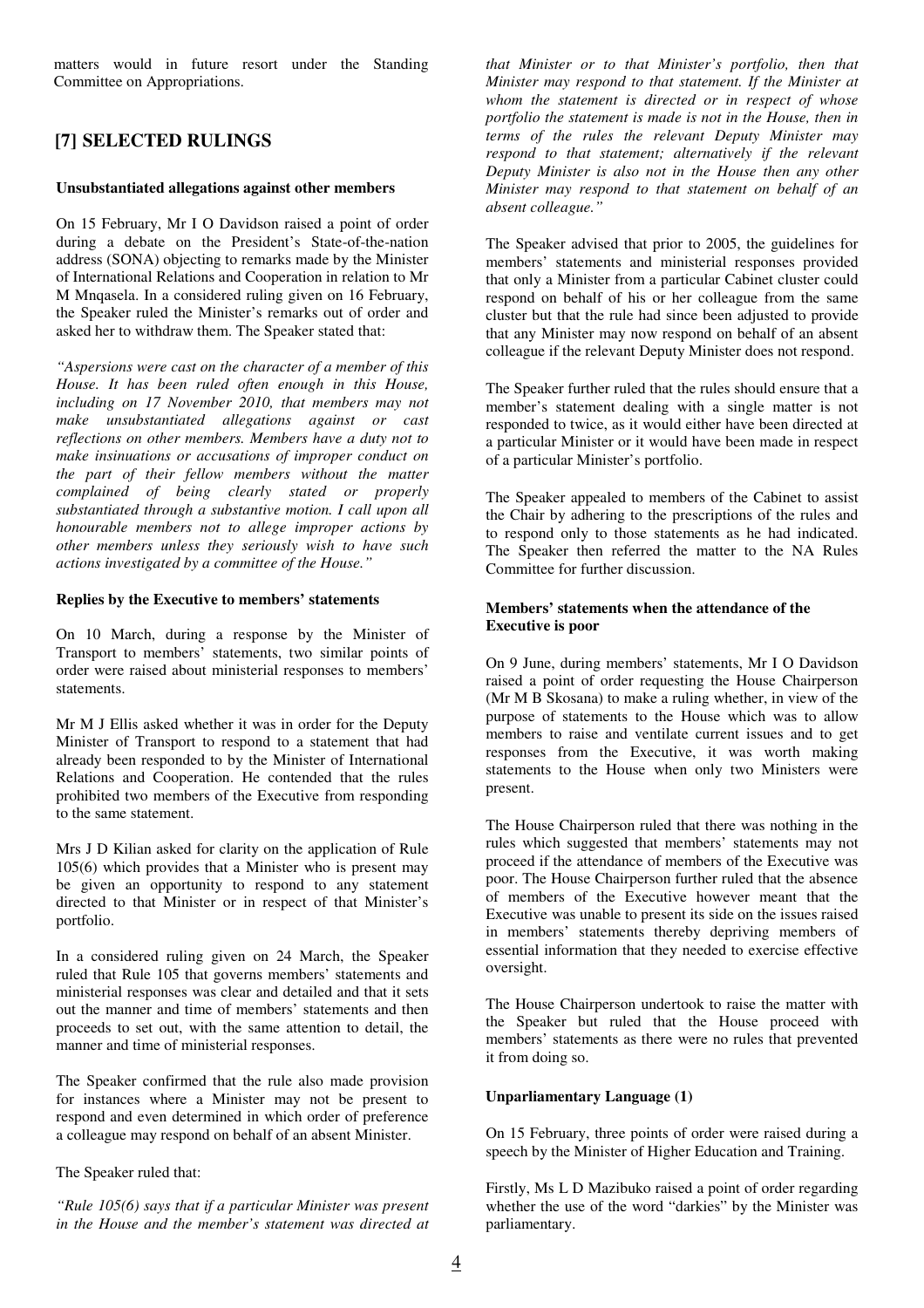The Deputy Speaker on 16 February advised that when considering whether a word was parliamentary or not, the Chair's judgment depends on the nature of the word, the context in which the word was used and also the way or the tone in which the remark was made, which can also make a difference.

The Deputy Speaker emphasised that good temper and moderation are the characteristics of parliamentary language and that offensive and inflammatory language should be avoided.

The Deputy Speaker indicated that she did not immediately consider the term offensive, but agreed, in the view of the conversation of the House, that the word might be seen as a racial label and could easily be considered derogatory by some people. She also agreed that certain sections of society may not necessarily view the label as racist and derogatory, especially when used in a particular context.

The Deputy Speaker confirmed that the rulings by the Chair should always seek to uphold the decorum of the House and urged members generally to avoid language that could be construed as offensive and provocative by others. The Minister was not asked to retract his statement.

Secondly, Mr M G P Lekota asked the Deputy Speaker to rule whether a member who criticised the Government could be justifiably called a racist.

The Deputy Speaker on 16 February stated that while she could not rule on hypothetical questions, regardless of their context, she would confirm a previous ruling that it was always unparliamentary for a member of the House to accuse another of being racist. The Deputy Speaker ruled that in this instance, there was no record that the Minister had made such an accusation against a member.

Lastly, Mr M J Ellis raised a point of order objecting to another remark by the Minister, namely:

*"You actually launched security to go and shoot innocent workers in Hout Bay because they are too close to a whole range of areas."* 

Mr Ellis alleged that the Minister was deliberately inciting them (the DA) by referring to them (the DA) as shooting people in the townships and that the remark by the Minister was unparliamentary.

The Deputy Speaker on 16 February ruled that the Chair's determination of whether the remark was unparliamentary or not centered around the interpretation of the word "you" and whether the Minister was referring to the DA as a party or whether he was referring to the DA members of the House. The Deputy Speaker ruled that in this instance the Minister's remark could be interpreted as both, and that given the ambiguity and the context provided by the preceding and subsequent statements, she would grant the Minister the benefit of the doubt. The Minister was therefore not asked to withdraw the remark.

#### **Unparliamentary Language (2)**

On 16 February, during a debate on the SONA, Mr M J Ellis raised a point of order objecting to the use of the word "hatred" that was used in a remark made by the Minister of Science and Technology when she said:

*"Now, can you imagine, hon members, if we were to accept the situation where we appointed members of the DA to serve us in government? I'm sure, given the hatred that is spouted forth here, that they certainly have not appointed ANC appointees in the government of the Western Cape that they have referred to."* 

On 24 March, the Speaker ruled that the remark by the Minister was not unparliamentary and that it was an expression of how the Minister viewed political discourse in the House.

#### **Unparliamentary language (3)**

On 25 August, during members' statements, Mr M J Ellis raised a point of order contending that a statement by Mr K B Manamela that the DA allegedly "uses black faces to garner votes" was unparliamentary and asked the Speaker to make a ruling.

In a considered ruling on 14 September, the Speaker ruled that Rule 63 that deals with offensive language or "unparliamentary" language was a broadly framed rule that allows a presiding officer to take into consideration, *inter alia*, the context and tone of a particular remark or inference. The Speaker further confirmed that in its interpretation, this rule was further elucidated by years of established practice and convention.

The Speaker ruled that Mr Manamela's statement reflected on a political party and not on any particular member of the House and that a reflection on the actions of a political party, as perceived by an opposing party's members, was not out of order, as long as that member did not cast aspersions on the character of members of the House.

The Speaker confirmed that this approach was consistent with previous rulings by presiding officers and that reference to a political party in this manner was not out of order. The Speaker accordingly ruled that the statement made by Mr Manamela was not unparliamentary.

#### **Wearing of party symbols in the House and in the public gallery**

On 9 March, during a debate on International Women's Day, Adv A Gaum raised two points of order and asked the House Chairperson (Mrs F Hajaig) to make a ruling regarding firstly, whether party symbols were allowed to be displayed in the Chamber and that the public gallery formed part of the Chamber, and secondly, whether members of the public in the gallery were allowed to participate in the proceedings of the House.

The House Chairperson ruled that members of the House were not allowed to wear party symbols in the House; however, members of the public in the gallery were allowed to do so. The House Chairperson further confirmed that members of the public in the gallery were not allowed to participate in the proceedings of the House and appealed to the members of the public in the gallery to neither voice their approval nor disapproval of what was said on the floor of the House.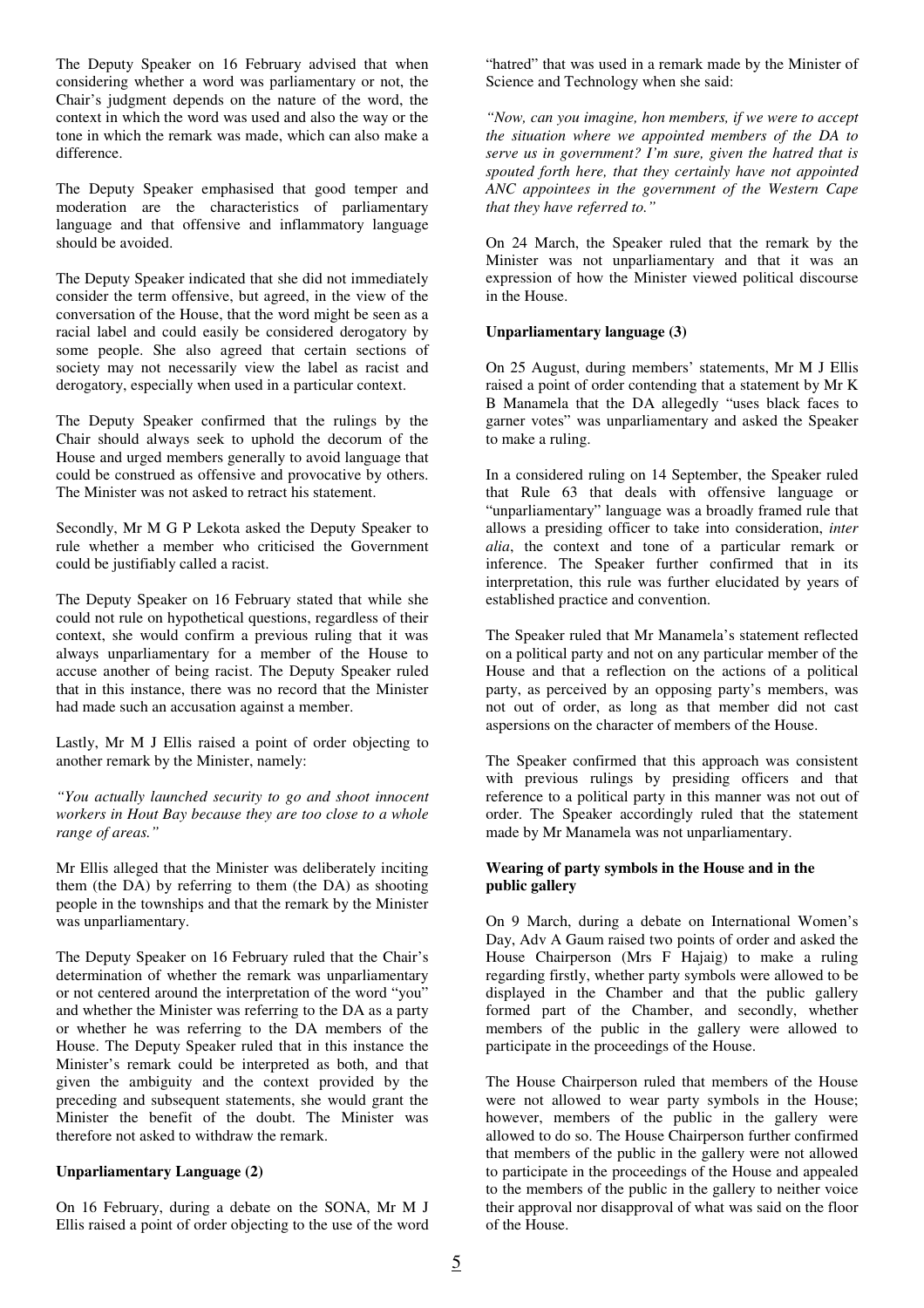#### **The practice of speaking time being given to members of the Executive when time has been saved**

During debate in an Extended Public Committee (EPC) on 13 April on Budget Vote 15 – Basic Education, Mr M J Ellis raised a point of order in which he objected to the practice of ANC speaking time being given to members of the Executive when time has been saved by ANC speakers.

The House Chairperson (Mrs F Hajaig) requested that Mrs G M Borman gives the ruling as she was presiding at the time of the point of order. Mrs Borman ruled that it was a long-established practice that the ANC gave time that it saved to Ministers during budget vote debates and that such changes to the speakers' list are communicated to the other parties timeously.

Mrs Borman further ruled that the allocation of speaking time was a matter that was attended to by the whips of the various parties and appealed to the whips to find a mutually acceptable position on the matter and to ensure that it was communicated to all the role-players concerned.

#### **Taking photographs in the House**

On 23 June, during the process of voting on the Appropriation Bill and when technical problems were being experienced with the electronic voting system in the Chamber, Ms M T Kubayi raised a point of order regarding Ms L D Mazibuko taking photographs in the House.

Ms Mazibuko advised that she was an avid user of social media and wanted to tweet a picture of the House's brokendown electronic voting system so that the public could share in the proceedings of the House.

The Deputy Speaker ruled that the member was not allowed to take photographs in the House and directed that the photographs should not be sent anywhere and that they be deleted.

#### **Rule 67 - Matters** *sub judice*

On 26 October, during questions to the Executive, the Deputy Minister of International Relations and Cooperation advised the Speaker that the Minister was not in a position to reply to questions pertaining to the visa application of the Dalai Lama as the matter was *sub judice* after the IFP and Cope instituted court proceedings in the Cape High Court on 18 October.

The Chief Whip of the Opposition raised a point of order and contended that the *sub judice* rule could only be of effect if the proceedings in the House had a direct effect on the proceedings of that court. He further contended that the proceedings in the House could not have an effect on the court because it was an independent institution and thus the matter could not be *sub judice* in that context.

The Speaker confirmed that Rule 67 provided that no member shall refer to any matter on which a judicial decision was pending. The Speaker advised that in accordance with the rules and in view of the undertaking given by the Deputy Minister that the matter was indeed before a court, the Speaker was obliged to rule that questions pertaining to the matter could not be proceeded with.

The Speaker further cautioned the Deputy Minister that he could be acting in contempt of Parliament should he have given the House incorrect information.

## **[8] FIRST REPORT OF JOINT RULES COMMITTEE, 2011**

The NA adopted the First Report of the Joint Rules Committee 2011 on 22 June. The report contained the following amendments to the Joint Rules as agreed to by the committee on 23 March:

- Establishment of Joint Committee on HIV and AIDS
- Composition of Joint Committee on HIV and AIDS in the  $4^{\text{th}}$  Parliament.
- Consequential numbering changes
- Consequential changes referring to the portfolio and select committees charged with oversight of women's issues, instead of the Joint Monitoring Committee on the Improvement of the Quality of Life and Status of Women.

## **[9] REPORT OF THE NA RULES COMMITTEE, 2010**

The NA adopted the Report of the Rules Committee of the National Assembly 2010 on 22 June. The report contained the following amendments to the NA Rules as agreed to by the committee on 17 November 2010:

- Rules on establishing the Standing Committee on Finance and Standing Committee on Appropriations; and
- guidelines to the Committee on Private Members' Legislative Proposals and Special Petitions.

## **[10] PERMISSION TO INQUIRE INTO AMENDING PROVISIONS OF THE COMPANIES ACT**

The Companies Amendment Bill [B40-2010] was tabled on 9 November 2010 and referred to the Portfolio Committee on Trade and Industry for consideration and report in terms of NA Rule 247(5)(a).

On 2 March, the committee published an interim report on the bill in which it sought the permission of the NA in terms of NA Rule  $249(3)(b)$ , which provides that if a committee is considering an amendment bill, the committee may seek the permission of the Assembly to inquire into amending other provisions of that legislation.

After considering the interim report on 9 March, the Assembly agreed to a motion giving permission to the committee to inquire into amending other provisions of the principal Act, the *Companies Act* (Act 71 of 2008).

The committee identified the omission of a framework for domestication of external companies in the 2008 Companies Act, while section 335 of the 1973 Companies Act provided for a scheme for domestication of foreign companies wishing to transfer their registration to the Republic of South Africa.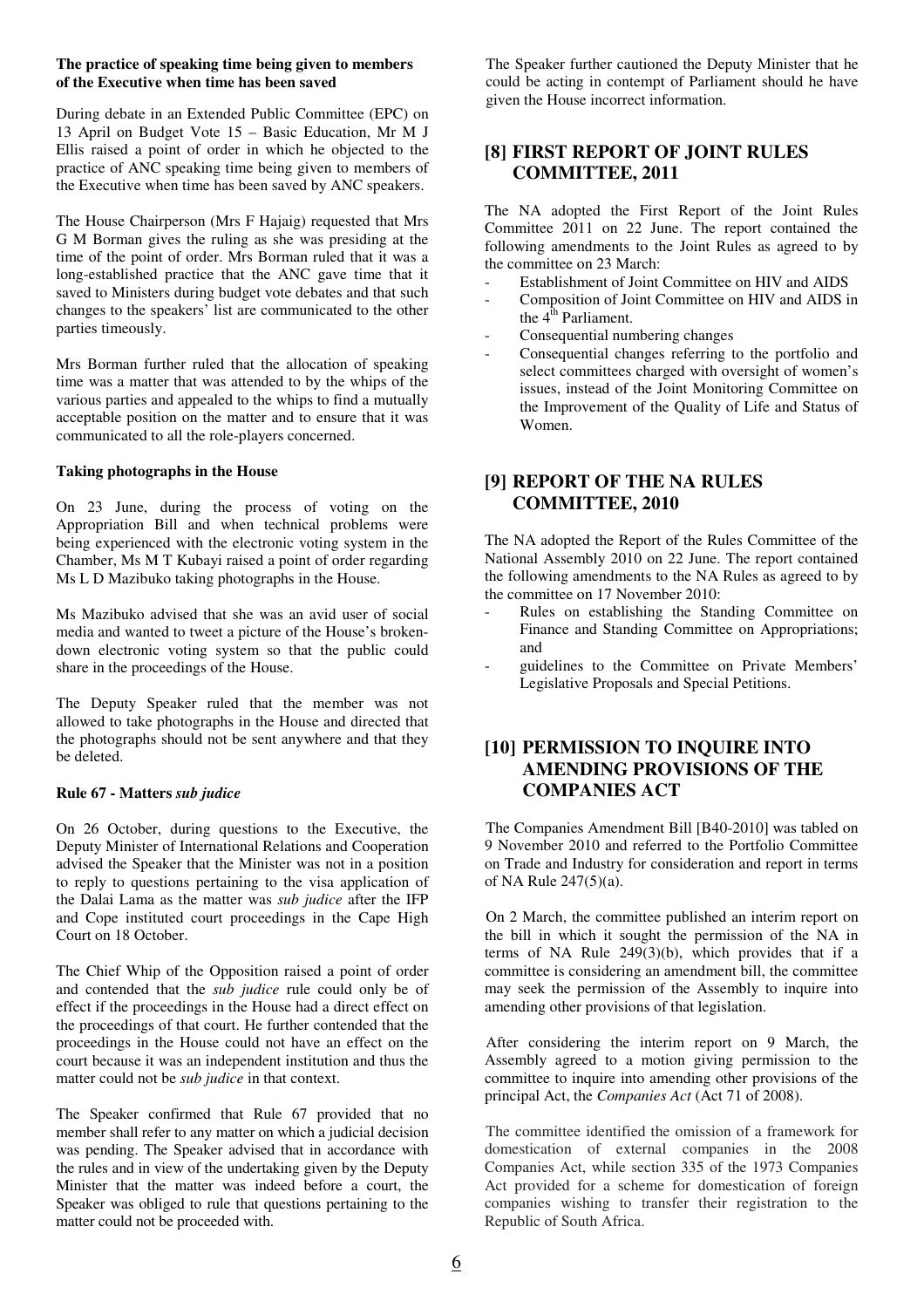The committee therefore decided that the severity of the impact of non-inclusion of a domestication clause should be looked at. An investigation of the number of domesticated foreign companies revealed that only 10 or less companies were domesticated per year. The committee concluded that even though the number of domestications per year was very low, the risk that it posed to potential investors in the country was very high.

Clause 8 of the bill proposed a framework through which a foreign company may apply to transfer its registration from a foreign jurisdiction in which it was registered to South Africa. In terms of the bill, a foreign company may transfer its registration if certain conditions stipulated in the amendment are satisfied.

The committee reported on the bill as amended on 10 March and the Assembly passed it on 15 March – the DA, Cope, FF Plus and IFP dissented. The bill was assented to by the President on 26 April as the *Companies Amendment Act* (Act 3 of 2011).

#### **[11] CORRECTION OF VOTE RESULTS AND CHAIRPERSON COUNTED TOWARDS QUORUM**

Section  $53(1)(a)$  of the Constitution provides that except where it provides otherwise, a majority (201) of the members of the Assembly must be present before a vote may be taken on a bill. This provision is echoed in NA Rule  $25(2)(a)$ . On 27 October, the House divided on the Intellectual Property Laws Amendment Bill [B8-2010] and 201 members were present. The result of the division was as follows: 156 in favour, 37 against and 8 abstentions. Therefore, the question was agreed to.

Shortly before the Assembly adjourned, the presiding officer announced that after scrutinising the voting results, it had been established that a member's name was recorded twice. As a result, the total number of members in the House, excluding the presiding officer, was not sufficient for the bill to be passed. However, given that the presiding officer counted as part of the quorum, a quorum had indeed been present at the time of the voting in terms of section 53 of the Constitution. Except where the presiding officer had to cast a deliberative vote in instances where a question had to be decided by at least two-thirds of the members of the NA, this was the first time since 1994 that the presiding officer was counted towards the quorum.

#### **[12] NON-ATTENDANCE OF MINISTERS AT NA SITTING**

Section 92 of the Constitution provides that members of the Cabinet are individually and collectively accountable to Parliament for the exercise of their powers and the performance of their functions.

On 17 November 2010, the Votes and Schedule to the Adjustment Appropriation Bill were considered and it was apparent that a number of Ministers were not present to reply to members' questions on their adjusted departmental budgets.

In a letter to the Deputy President, in his capacity as the Leader of Government Business, on 10 March, the Speaker brought the matter to his attention and appealed that the relevant members of the Executive should be present when their budgets, strategic plans and annual reports are discussed or when questions are put to them for oral reply in the House, and when possible during members' statements.

# **[13] SUSPENSION OF RULES**

Rule 253(1) provides *inter alia* that the debate on the second reading of a bill may not commence before at least three working days have elapsed since the committee's report was tabled. On 10, 22 and 24 March, and 24 November, this rule was suspended in respect of the Division of Revenue Bill, the Merchant Shipping (Safe Containers Convention) Bill, the Local Government: Municipal Systems Amendment Bill and the Skills Development Amendment Bill.

Notwithstanding NA Rule 29, which provides for the sequence of proceedings in the House, precedence was given to a statement by the Minister in the Presidency: National Planning Commission (NPC) on the launch of a diagnostic document by the NPC before members' statements on 9 June after Rule 29 had been suspended by resolution for that day's sitting.

#### **[14] TIME ALLOCATION FOR PARTY RESPONSES TO AN EXECUTIVE STATEMENT**

In terms of a House resolution adopted on 20 August 2009, the time allocated for party responses to Executive statements for the remainder of the Fourth Parliament was as follows: ANC - 9 minutes; DA - 4 minutes; Cope - 2 minutes; IFP - 1 minute; and all other parties 1 minute each.

However, notwithstanding that resolution, the House, on 9 June, adopted a resolution which substantially increased, for that day only, the time allocation applicable to Executive statements both for the Minister and parties, as follows: Cabinet member: 40 minutes; ANC - 15 minutes; DA - 9 minutes; Cope - 5 minutes; IFP - 3 minutes and all other parties 2 minutes each. Ordinarily, Ministers have up to 20 minutes to make a statement and that allocation can only be changed with the consent of the NA.

The statement by the Minister in the Presidency: National Planning Commission was on the launch of a diagnostic document by the NPC.

#### **[15] JOINT SITTINGS**

On 27 October, the President of the Republic of South Africa, in terms of the Constitution and the Joint Rules, called a Joint Sitting of the two Houses for Tuesday, 1 November, to bid farewell to Justice Sandile Ngcobo, the former Chief Justice of the Republic of South Africa, and to welcome Chief Justice Mogoeng Mogoeng as his replacement.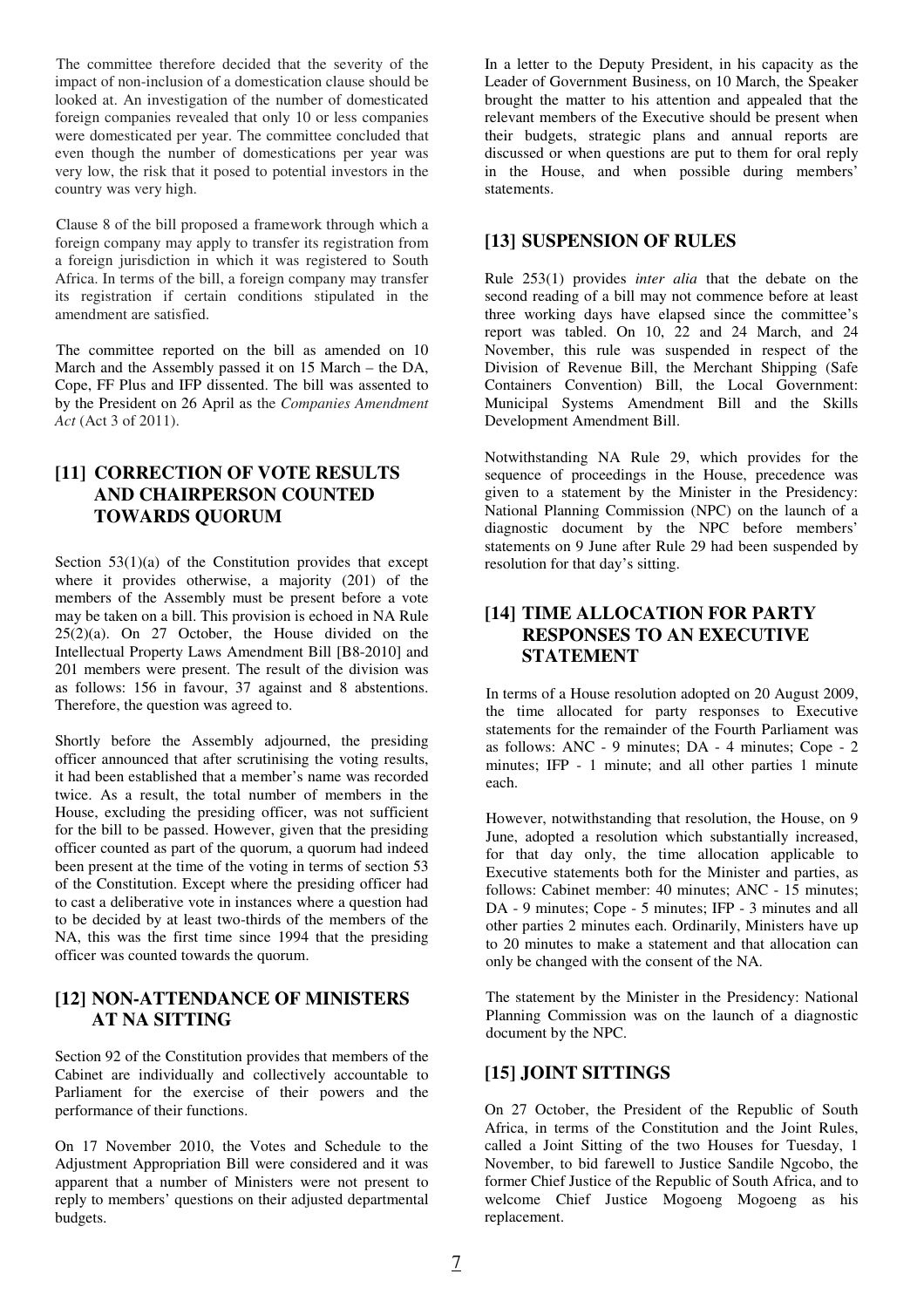Other Joint Sittings held during 2011 were on the State of the Nation Address on 10 February, Africa Day on 25 May, and National Women's Day on 23 August.

#### **[16] SITTING HOURS OF THE HOUSE**

Notwithstanding Rule 23(2), which provides for the hours of sitting on a Tuesday from 14:00 to adjournment, the House resolved that the hours of sitting for Tuesday, 20 September, would be 10:00 to adjournment. This was as a result of it being the last plenary of the NA for the third term of the annual session and urgent business had to be concluded before the recess period.

#### **[17] SITTING HOURS OF EXTENDED PUBLIC COMMITTEES (EPCs)**

NA Rule 23(2) states that the business of the Assembly may be considered by it on Mondays to Thursdays at 14:00 and on Fridays at 09:00, or at such later time as the Speaker determines, to adjournment.

In order to expedite the budget vote debate programme, the Assembly conducts more than one public debate simultaneously. This is done through the mechanism of Extended Public Committees (EPCs).

On 24 March, the NA agreed to a motion by the Chief Whip of the Majority Party proposing that the EPCs sit as agreed to by the NA Programme Committee (NAPC).

The EPC meetings are normally scheduled for 14:00 on Tuesdays to Thursdays and for 09:00 on Fridays, until adjournment. However, on Tuesday 12 April, an EPC was scheduled for 10:00 with the agreement of the NAPC.

#### **[18] REVIVAL OF LAPSED BUSINESS**

Assembly Rule 316 provides that all motions and all other business on the Order Paper, except bills, on the last sitting day of an annual session of the Assembly, or when the Assembly is dissolved, lapse at the end of that day. Lapsed business can only be revived by resolution of the House.

The Report of the Joint Committee on Ethics and Members' Interests on the Auditor-General's Report on Alleged Nondisclosure of Members' Interests was published in the ATC of 17 November 2010 and appeared on the Order Paper of 18 November 2010 under further business, until the end of the 2010 annual session. Since the annual session ended without the report being considered by the House, the report lapsed. On 9 June, on a motion moved by the Chief Whip of the Majority Party, the House revived the report which was subsequently adopted by the NA on 22 June.

#### **[19] QUESTIONS NOT HAVING PRECEDENCE**

The rules of the NA (29(8) and 113(1)) provide for parliamentary questions for oral reply to have precedence over other business on a question day (Wednesday).

However, the rules also provide the NA with the power to suspend the rules, relating to the business or proceedings at its meetings, by a resolution of the House (Rule 3(1)). Such a suspension of any provision of the rules must be limited to the particular purpose for which the House has approved the suspension.

In accordance with the rules therefore, the NA agreed to a resolution moved by the Chief Whip of the Majority Party on 24 August and again on 15 November, suspending the rules providing for questions for oral reply to have precedence on a question day. Accordingly, on 24 August questions were preceded by a debate on a motion of condolence and on 16 November by the debate that launched the campaign against violence against women and children.

In both instances the suspension of the provision giving questions precedence on a question day was specific for the purpose for which the House approved the suspension.

#### **[20] QUESTIONS TO THE DEPUTY PRESIDENT**

The NA rules provide for questions to the Deputy President to be scheduled once every second week on a question day in the NA (Rule 110(1)).

However, the rules also establish conditions or exceptions under which questions for oral reply to the Deputy President may not be scheduled every second week (Rule 110(2)). In this regard questions to the Deputy President may not be scheduled within a week in which:

- questions have been scheduled for the President in the  $NA \cdot$  and
- he has been scheduled to reply to questions in the NCOP.

On 24 August, therefore, the Chief Whip of the Majority Party moved a resolution to suspend the exception that provides for the Deputy President not to reply to questions in the NA within the same week that he has been scheduled to reply to questions in the NCOP. The Assembly agreed to the suspension of the exception which therefore enabled the Deputy President to reply to questions in both Houses within the same week, i.e. 24 August in the NA and 25 August in the NCOP.

#### **[21] DETERMINATION OF PRESIDENT'S SALARY**

On 20 September, the NA, by resolution, approved the salary payable to the President in terms of section 2(1) of the *Remuneration of Public Office Bearers Act* (Act 20 of 1998).

With due regard to the criteria listed in the abovementioned subsection, the House resolved that the President's salary would be R2,485,839,00 with effect from 1 April and that an amount of R120 000 per annum would be that portion of the remuneration of the President to which section 8(1)(d) of the *Income Tax Act* (Act 58 of 1962), would apply.

#### **[22] DETERMINATION OF DEPUTY PRESIDENT'S PENSION**

On 20 September, the NA by resolution, determined that the current Deputy President, Mr K P Motlanthe, would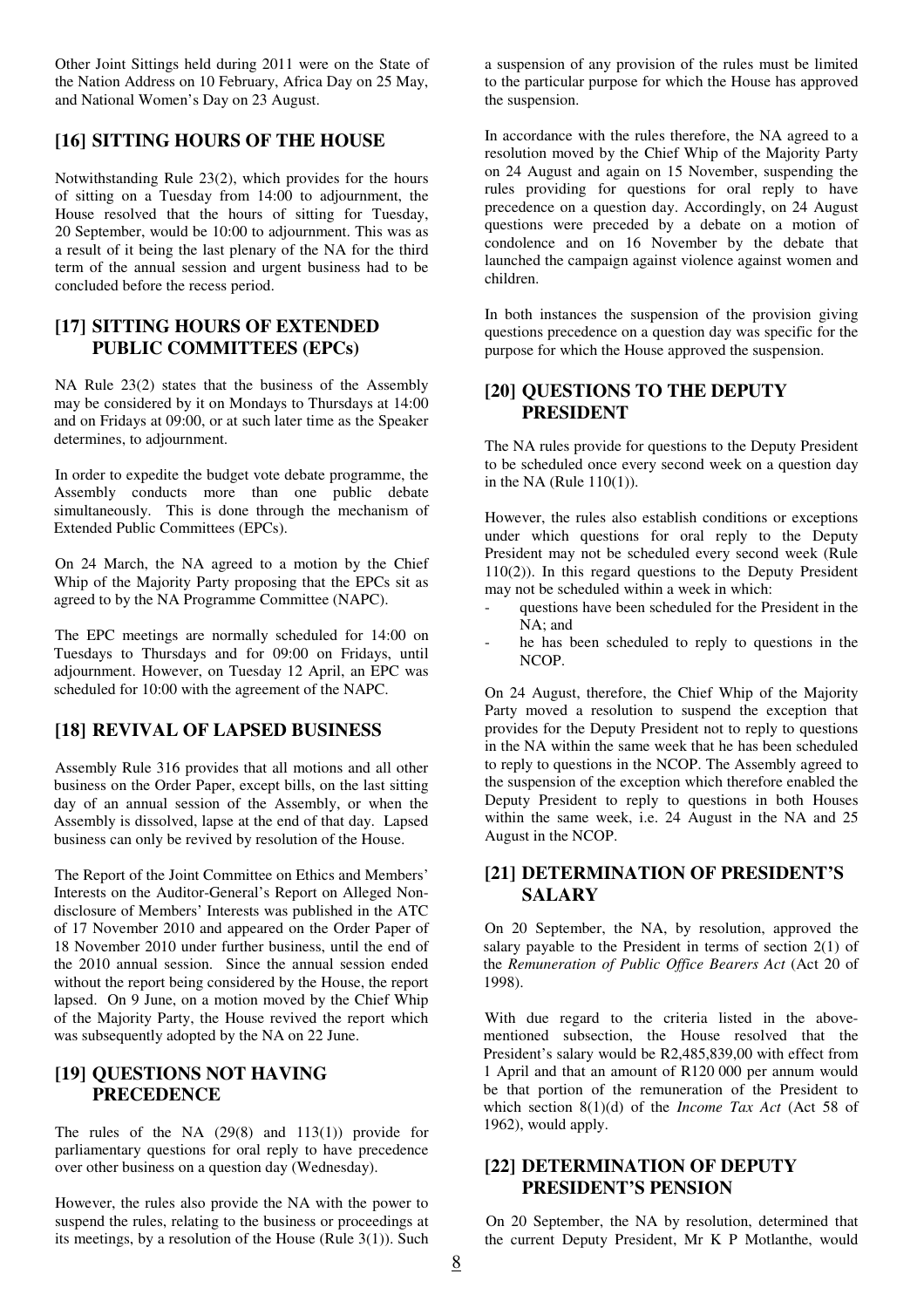receive the pension benefits as determined by a resolution of the NA on 26 September 2008. In terms of the resolution, the current Deputy President, who was the President of the Republic from 25 September 2008 to 9 May 2009, would receive a taxable pension benefit equal to 100% of his total annual remuneration (salary and allowances) paid to him while he was the President.

The House further resolved that the current Deputy President would receive no salary for his services as Deputy President, except those benefits and privileges which are necessary to enable the Deputy President to carry out his functions.

The resolution, which became effective from 9 May 2009, was taken by the House after it had taken into consideration–

- the recommendations contained in the report of the Independent Commission for the Remuneration of Public Office-Bearers of 11 November 2010 on the pension and other pension benefits of the former President, Mr K P Motlanthe;
- that the time of retirement of a President is when the term of office of a President ends upon a vacancy occurring or when the person next elected President by the NA assumes office; and
- that the resolution which the House adopted on 26 September 2008, in respect of pension and other benefits of Presidents and former Presidents, applied to all retired Presidents including former President Motlanthe.

#### **[23] ELECTION OF MEMBERS OF PAN-AFRICAN PARLIAMENT**

Parliament has five representatives on the Pan-African Parliament (PAP), of which three are nominated from the majority party and two from the opposition parties. Members of the PAP must be elected by both Houses separately. On 14 September, the Speaker announced in the House that Mr S J Njikelana and Ms F Hajaig, both from the majority party, had resigned as members of the PAP, leaving two vacancies in the PAP. The Speaker indicated that he had received the nominations of Mr J D Thibedi and Ms A F Muthambi from the majority party. These members were accordingly elected to the PAP unopposed. On 20 September, the NCOP, by resolution, also elected these members.

## **[24] AMENDMENT OF RESOLUTION ON PARLIAMENTARY MILLENNIUM PROJECT (PMP)**

NA Rule 96 provides that no amendment to a draft resolution may be moved, except an amendment to a draft resolution on a question of privilege; to substitute the name of another member for the name of a member in a draft resolution, or which is allowed by the presiding officer.

On 11 November 2010, the NA adopted a resolution, replacing the Parliamentary Millennium Project (PMP) with a Committee on Nation-Building and Heritage (*see Issue 16, item 18*). On 17 November, the NA amended its resolution of 11 November 2010, subject to the concurrence

of the NCOP, and re-launched the Parliamentary Millennium Project but replaced the governance structure with a multi-party Parliamentary Millennium Council.

The draft resolution as printed on the Order Paper of 17 November had provided among other things that the Council would be co-chaired by the Speaker of the NA and the Chairperson of the NCOP. When the Chief Whip of the Majority Party was called upon to move the motion, he proposed that the motion be amended to exclude the chairpersonship of the Council. The presiding officer allowed the amendment and the motion was accordingly adopted as amended.

However, during the last sitting of the year, on 24 November, the Chief Whip of the Majority Party, with leave, moved a motion now amending the resolution of 17 November. The amendment effectively replaced the amended motion of 17 November with the original motion printed on the Order Paper which provided that the Council would be co-chaired by the Speaker of the NA and the Chairperson of the NCOP. The NCOP passed a similar motion on the same day.

#### **[25] REPORTS BY THE PUBLIC PROTECTOR**

In terms of section 8(2) of the *Public Protector Act* (Act 23 of 1994), the Public Protector regularly submits reports on its investigations and findings to Parliament. A summary of the reports tabled during 2011 follows below.

#### **Leasing of office accommodation in Pretoria and Durban**

The Speaker tabled Public Protector Report No 33 of 2010- 11 on 1 March after an investigation into complaints and allegations of maladministration, improper and unlawful conduct by the Department of Public Works and the South African Police Service (SAPS) relating to the leasing of office accommodation in Pretoria. This report was referred to the Portfolio Committee on Police and the Portfolio Committee on Public Works for consideration on 9 March. A further report dealing with another investigation of this nature, but relating to SAPS office accommodation in Durban, was tabled by the Speaker on 27 July.

On 8 August, the Speaker tabled a letter, dated 4 August, from the President informing the NA of the action he had taken to that point in response to the recommendations of the Public Protector relating to the leasing of office accommodation for the SAPS in Pretoria and Durban.

#### **Soliciting donations for the ANC**

Public Protector Report No 8 of 2011-12 was tabled on 27 July. It concerned an investigation into the alleged improper soliciting of businesses for donations to the ANC by Mr C Taute, Executive Mayor of the Hessequa Municipality. The report was referred to the Portfolio Committee on Cooperative Governance and Traditional Affairs on 16 August for consideration.

#### **Complaint of conflict of interest against Mr J Manyi**

Public Protector Report No 9 of 2011-12 on an investigation into a complaint of conflict of interest against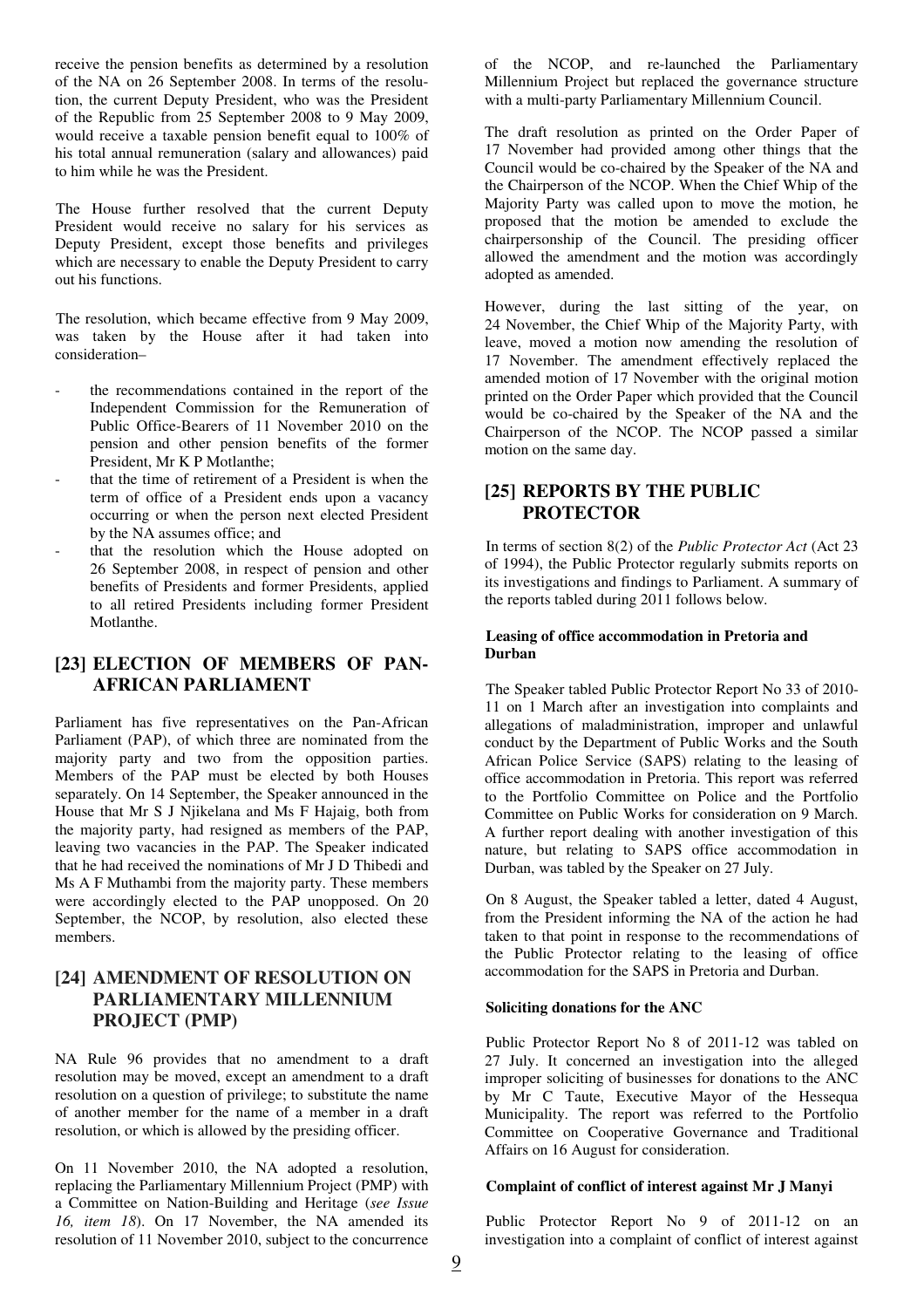Mr J Manyi was tabled on 10 October. The complaint alleged that Mr Manyi had a conflict of interest in his duties as Director-General of the Department of Labour and being the President of the Black Management Forum (BMF). The report was referred to the Portfolio Committee on Labour for consideration on 19 October.

#### **Alleged breach of Executive Ethics Code by Minister of Cooperative Governance and Traditional Affairs**

Public Protector Report No 11 of 2011-12 on an investigation into allegations that Minister S Shiceka had breached the Executive Ethics Code was tabled on 13 October and referred to the Joint Committee on Ethics and Members' Interests and the Portfolio Committee on Cooperative Governance and Traditional Affairs on 19 October. The Public Protector found that the Minister had breached the Executive Ethics Code and the Constitution in a number of instances.

On 4 November, the Speaker tabled a letter from the President, dated 26 October, informing the Assembly that he had relieved Mr Shiceka of his duties as Minister of Cooperative Governance and Traditional Affairs after taking into consideration the Public Protector's Report.

#### **Alleged breach of Executive Ethics Code by Minister of Police**

Public Protector Report No 7 of 2011-12 on an investigation into an alleged breach of the Code by the Minister of Police was tabled on 10 November. The report was referred to the Portfolio Committee on Police for consideration and to the Joint Committee on Ethics and Members' Interests on 17 November. However, the President had already written to the Speaker on 1 November informing the Assembly that the Public Protector had found that the Minister had not breached the Code and that no action was therefore required against the Minister.

#### **[26] WITHDRAWAL OF CODE OF GOOD ADMINISTRATIVE CONDUCT**

Section 10(6) of the *Promotion of Administrative Justice Act* (Act 3 of 2000) empowers the Minister of Justice and Constitutional Development to make regulations in terms of the Act. These regulations must be approved by Cabinet and must be made within two years of the Act coming into force. In addition, section  $10(1)(e)$  of the Act states that "The Minister must make regulations relating to a code of good administrative conduct in order to provide administrators with practical guidelines and information aimed at the promotion of an efficient administration and the achievement of the objects of this Act."

The Code of Good Administrative Conduct was tabled and referred to the Portfolio Committee on Justice and Constitutional Development for consideration and report on 27 August 2009. In a letter dated 17 August, the Minister withdrew the Code tabled in 2009 in order to consider recommendations by the committee, although the committee did not formally report on the Code.

# **[27] ANNUAL REPORT AND QUARTERLY REPORTS OF THE NATIONAL CONVENTIONAL ARMS CONTROL COMMITTEE (NCACC)**

The National Conventional Arms Control Committee (NCACC) consists of Ministers and Deputy Ministers, and administers the *National Conventional Arms Control Act* (Act 41 of 2002). Section  $23(1)$  of the Act requires the NCACC to:

- ensure compliance with the annual reporting requirements of the United Nations Register of Conventional Arms and simultaneously present to Parliament a copy of South Africa's annual report to the United Nations;
- make quarterly reports to the Cabinet and a committee of Parliament on all conventional arms exports concluded during the preceding quarter; and
- at the end of the first quarter of each year, present to Parliament and release to the public an annual report on all conventional arms exports concluded during the preceding calendar year.

Since the Act came into effect in 2003, only one NCACC report had been formally tabled in Parliament. Some reports were submitted informally to the respective defence committees of Parliament, but since the reports were not formally tabled, there was no record of it being submitted to Parliament, as required by the Act.

The Speaker wrote to the Leader of Government Business on 23 February, requesting that the NCACC submit the reports as required by the Act, as Parliament was unable to fulfil its oversight function with regards to the export of conventional arms, the Act and the NCACC.

The Minister of Justice and Constitutional Development, the chairperson of the NCACC, subsequently submitted the following reports to Parliament:

- The NCACC annual report for the year ended 2010 on 8 April;
- 2010 Annual Report submitted to the United Nations on 19 May;
- 2011 First Quarterly Report on 19 May;
- 2011 Second Quarterly Report on 17 August; and
- 2011 Third Quarterly Report 9 November.

On 5 November, the Minister tabled the following NCACC reports in terms of section  $23(1)(b)$  of the Act:

- 2010 Second Quarterly Report;
- 2010 Third Quarterly Report ; and
- 2010 Fourth Quarterly Report.

All the reports were referred to the Joint Standing Committee on Defence on the date they were tabled.

## **[28] NATIONAL PLANNING COMMISSION: PROCEDURES FOR HANDLING OF DIAGNOSTIC REPORT AND NATIONAL DEVELOPMENT PLAN**

On 30 April 2010, the President appointed 25 members of the National Planning Commission (NPC) from civil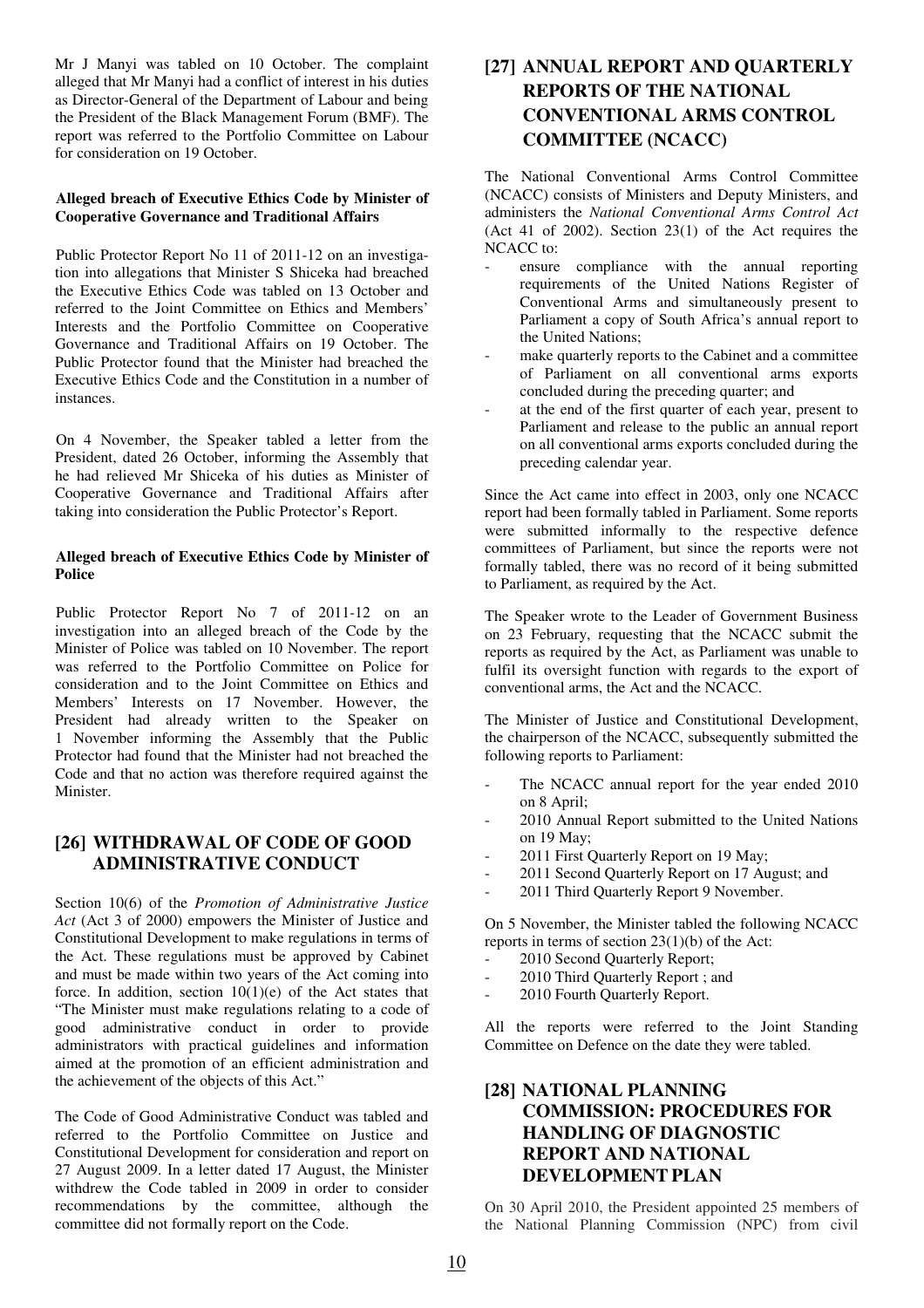society to work with the Minister in the Presidency: National Planning Commission, Mr T A Manuel, to develop a national development plan and development vision statement for the country. The mandate of the NPC would be "to take a broad, cross-cutting, independent and critical view of South Africa, to help define the South Africa we seek to achieve in 20 years' time and to map out a path to achieve those objectives". The commission was expected to put forward solid research, sound evidence and clear recommendations for government.

To this end, on 9 June, the Minister released a Vision Statement and a diagnostic report, titled "Diagnostic Overview by the National Planning Commission", analysing the key challenges that confronted the country and its people. The vision and diagnostic report lay the basis for a national conversation about the country to be achieved by 2030, the key challenges in achieving the vision, and how they could be remedied. The report was tabled in the ATC of 9 June, but was not referred to any committee.

On 11 November, a draft of the National Development Plan: Overview and Vision Statement was handed over to the President. On 23 November, the Minister made a presentation on the draft plan to the Committee of Chairpersons where a process for its consideration was agreed upon. In terms of this agreement, the plan would be referred to all portfolio committees, the Standing Committee on Finance and the Standing Committee on Appropriations for consideration and report in accordance with a programme agreed to by the Committee of Chairpersons. The draft plan was tabled in the ATC of 25 November.

# **LEGISLATION AND COMMITTEES**

#### **[29] PROCESSING OF THE PROTECTION OF STATE INFORMATION BILL**

*See Issue 16, Item 23* 

The Protection of Information Bill [B6-2010], introduced by the Minister of State Security, was tabled on 9 March 2010 and referred to the Ad Hoc Committee on Protection of Information Legislation on 18 March 2010, the same day that the Ad Hoc Committee was established in terms of a resolution adopted by the NA. The committee was required to report by 7 May 2010. It consisted of 17 members as follows: ANC - 10; DA - 2; Cope - 1; IFP - 1; and other parties 3. Mr C V Burgess was elected chairperson of the Ad Hoc Committee at its first meeting on 4 May 2010.

The bill sought, *inter alia,* to ensure a coherent approach to protection of State information and the classification and declassification of State information and to create a legislative framework for the State to respond to espionage and other associated hostile activities. Further, the bill set out procedures on how classified documents were to be handled during court proceedings, and required courts to prevent public disclosure of classified documents that form part of court records.

On 11 May 2010, three days after the Ad Hoc Committee's term had expired, the NA adopted a motion condoning its

continued existence and extending the deadline by which it had to report to 30 September 2010. On 28 October 2010, the NA again condoned the continued existence of the Ad Hoc Committee and further extended the deadline by which it had to report to 16 November 2010. When the Ad Hoc Committee could not report on the new date, its term was further extended to 28 January 2011.

In January, in a letter addressed to the Speaker of the NA, the Ad Hoc Committee requested that its deadline for reporting be extended to 31 March to enable it to fulfill its mandate. Under normal circumstances, such decisions can only be taken by the House. However, the House was not scheduled to sit before the expiry of the reporting deadline and no provision exists in the Assembly Rules for extending the term of an Ad Hoc Committee under these circumstances. Assembly Rule 2, however, provides that "the Speaker may give a ruling or frame a rule in respect of any eventuality for which these rules do not provide." On 8 February, the Deputy Speaker as Acting Speaker ruled, in terms of Assembly Rule 2, that the deadline by which the committee must report be extended to 31 March and further that this decision be subject to ratification by the House.

The House would have had to ratify the decision of the Acting Speaker and effectively condone the work done by the Ad Hoc Committee after the expiry of its term. After extensive discussions on the procedural correctness of the application of Rule 2 in this instance, the NA, on 17 March, adopted a resolution re-establishing the Ad Hoc Committee on Protection of Information Bill with the same membership and mandate as its predecessor and instructed the committee to incorporate in its work the proceedings and all the work of the previous committee and to report by 24 June. This development, a clear departure from previous practice, effectively established a new procedure for dealing with Ad Hoc Committees whose term expired when the House was not sitting.

On 23 June, the day before the new committee's term was to expire, the deadline by which it had to report was further extended by House resolution to 23 September.

On 13 September, the Ad Hoc Committee tabled its report and presented the Protection of State Information Bill [B6B – 2010]. According to the committee's report the bill had been redrafted and the establishment of a Classification Review Panel introduced in the redrafted bill. The committee further reported on a number of amendments that had been proposed and rejected while the bill was being finalised. These proposed amendments included proposals to add public domain and public interest defences to the bill, although these were not accepted. The word 'State' was included in the title and preamble of the redrafted bill in order to limit its initial broad scope of application to only certain 'state' information.

The NAPC scheduled the bill for second reading on 20 September. However, on 19 September, the Speaker received a list of proposed amendments to the bill that was submitted in terms of Assembly Rule 254 in the names of Dr M G R Oriani-Ambrosini, Mr J H van der Merwe and Adv A de Waal Alberts. Rule 254 provides that a member may place amendments to clauses of a bill on the Order Paper after the bill has been placed on the Order Paper for second reading but before the Assembly decides on the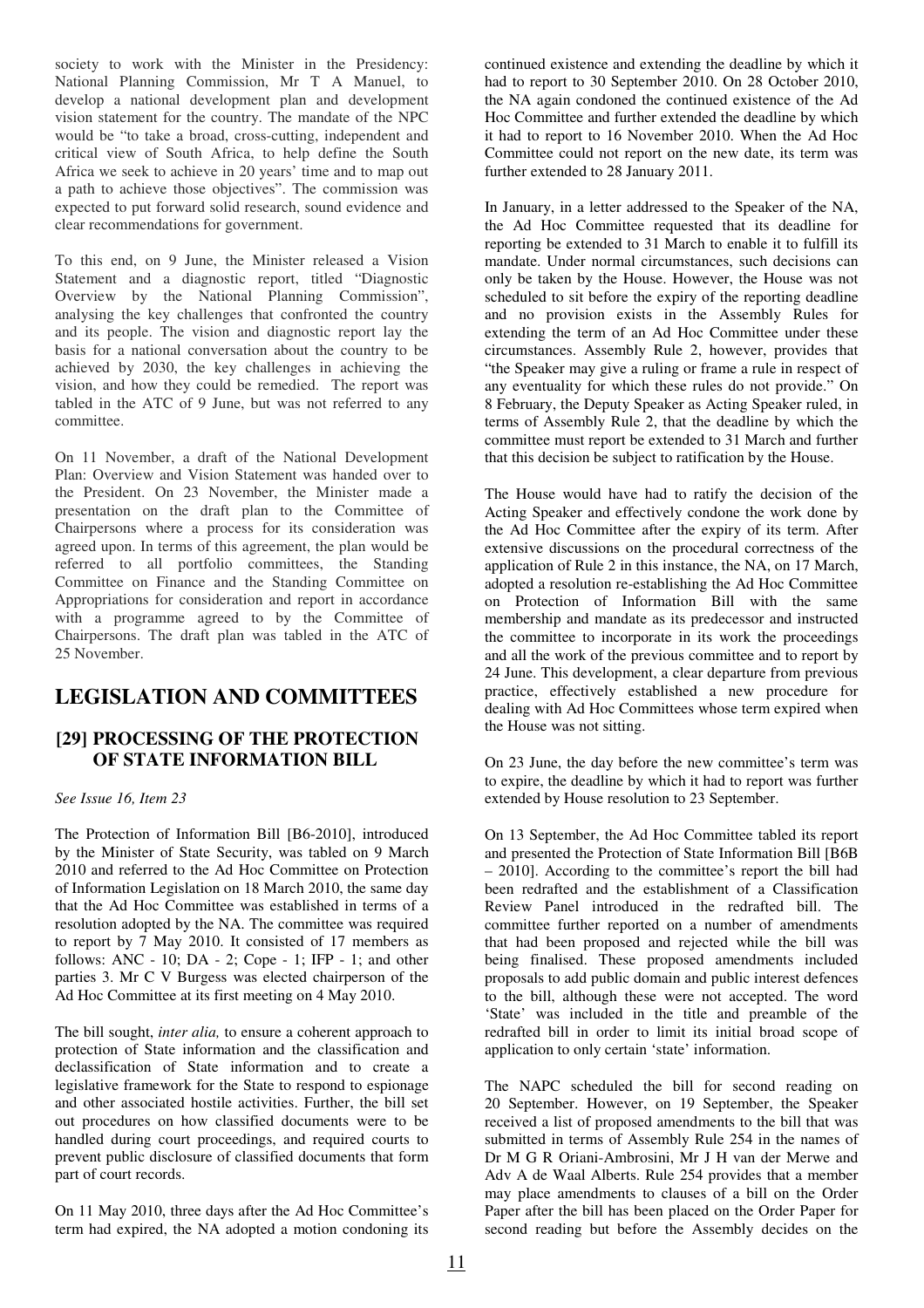second reading. Rules 254(3) and 254(4) further provide that a proposed amendment may not be published on the Order Paper if it affects the principle of the bill, if it changes the classification of the bill, if it renders the bill constitutionally and procedurally out of order and if it has the same effect as an amendment that was previously rejected by the committee.

As the rules do not envisage a joint submission of amendments by members, the members concerned were advised to submit the amendments separately. While they complied with this request, they submitted three identical sets of amendments. Because the House could not deal with three sets of identical amendments, the set that was received first, Dr Oriani-Ambrosini's, blocked the others. Given the extensive nature of the proposed amendments and the need to conduct a proper technical assessment of the amendments, the second reading debate on the bill did not take place on 20 September.

Rule 254(5) provides that the Speaker may deal with the amendments in one of two ways after the amendments had been placed on the Order Paper and the debate on the second reading had been concluded; i. e.

- (a) The Speaker may recommit the bill for reconsideration to the committee which considered it; or
- (b) The Speaker may put the amendments for decision by the Assembly and thereafter the second reading of the bill as a whole, including any approved amendment.

As Dr Oriani-Ambrosini's proposed amendments complied with the provisions of Rule 254, they were accordingly published on the Order Paper of 15 November, the day before the bill was scheduled for second reading debate. On 16 November, after the debate on the bill was concluded, the Deputy Speaker announced, in her capacity as Acting Speaker, that in terms of Rule 254(5) she had decided to recommit the bill, together with the proposed amendments to the committee which had considered it originally, subject to the re-establishment of that committee. The NA immediately adopted a resolution re-establishing the Ad Hoc Committee on Protection of Information Bill with the same composition, membership, chairperson and powers and instructed the committee to take into account the earlier work and proceedings of the committee when considering the bill in terms of Rule 255. The resolution further instructed the Ad Hoc Committee to report to the NA by 21 November.

On 18 November, the committee reported that all the proposed amendments were considered and voted upon individually and that they were all rejected by the members of the committee, save for Dr Oriani-Ambrosini. It accordingly reported the bill without amendments.

On 22 November, the Ad Hoc Committee's Report and the Decision of Question on Second Reading were scheduled for consideration by the NA. On this day, the Chief Whip of the Opposition moved a motion without notice to the effect that the House postpones both the consideration of the Ad Hoc Committee's Report and the Decision of Question on the Second Reading in terms of Assembly Rule 97(c). Ordinarily, a motion without notice requires the unanimous concurrence of all the members present in order

for it to be moved. However, Rule 97 makes an exception for a motion for the postponement or discharge of, or giving precedence to, an order of the day. The motion was therefore put to the House and a division demanded. The House divided as follows: Ayes – 107, Noes - 221 and Abstain  $-2$ . The motion was not agreed to and accordingly negatived.

Immediately thereafter the chairperson of the Ad Hoc Committee introduced its report. There was no debate and the Chief Whip of the Majority Party moved that the Report be adopted. The question was put to the House and a division was demanded. The House was divided as follows: Ayes – 259, Noes – 41 and Abstain – 31. The question was agreed to and the report accordingly adopted.

As the debate on the bill had already taken place on 16 November, declarations of vote were allowed and made on behalf of the DA, ACDP, FF Plus, Cope, ID, PAC, APO, IFP, UDM and the ANC. A division was demanded and the House divided as follows: Ayes – 229, Noes – 107 and Abstain  $-2$ . The bill was accordingly passed by the NA and transmitted to the NCOP for concurrence. On 24 November, the NCOP established an Ad Hoc Committee to consider the bill and to report by no later than 8 April 2012.

## **[30] MEDIATION ON POLICE BILLS**

The Independent Police Investigative Directorate Bill [B15- 2010] and the Civilian Secretariat for Police Service Bill [B16-2010], both section 76(1) bills, were introduced in the NA on 5 July 2010 and referred to the Portfolio Committee on Police for consideration and report.

The committee reported on the Independent Police Investigative Directorate Bill and the Civilian Secretariat for Police Service Bill on 25 August 2010 and 7 September 2010 respectively. The Independent Police Investigative Directorate Bill was considered and passed by the NA on 8 September 2010 and sent to the NCOP for concurrence, while the Civilian Secretariat for Police Service Bill was passed by the NA on 14 September 2010 and sent for concurrence to the NCOP.

In terms of section  $76(1)(c)$  of the Constitution, if the NCOP passes a bill referred to it by the Assembly with amendments, the bill must be referred back to the Assembly and if the latter refuses to pass it, the bill must be referred to a Mediation Committee which may agree on the bill as passed by the Assembly, or agree to the amended bill as passed by the NCOP or agree to another version of the bill. Both bills were amended by the NCOP and returned to the Assembly for concurrence on 23 November 2010.

On 15 February, the Portfolio Committee on Police, having considered the Civilian Secretariat for Police Service Bill, as amended, reported that it rejected clauses 12, 18 and 21, but agreed to clause 26. Similarly, in relation to the Independent Police Investigative Directorate Bill, the committee rejected clause 7 and agreed to clauses 1, 21 and 29.

The NA considered the NCOP amendments on 22 February, but rejected them. Subsequent to that decision, the Chief Whip of the Majority Party, with leave, moved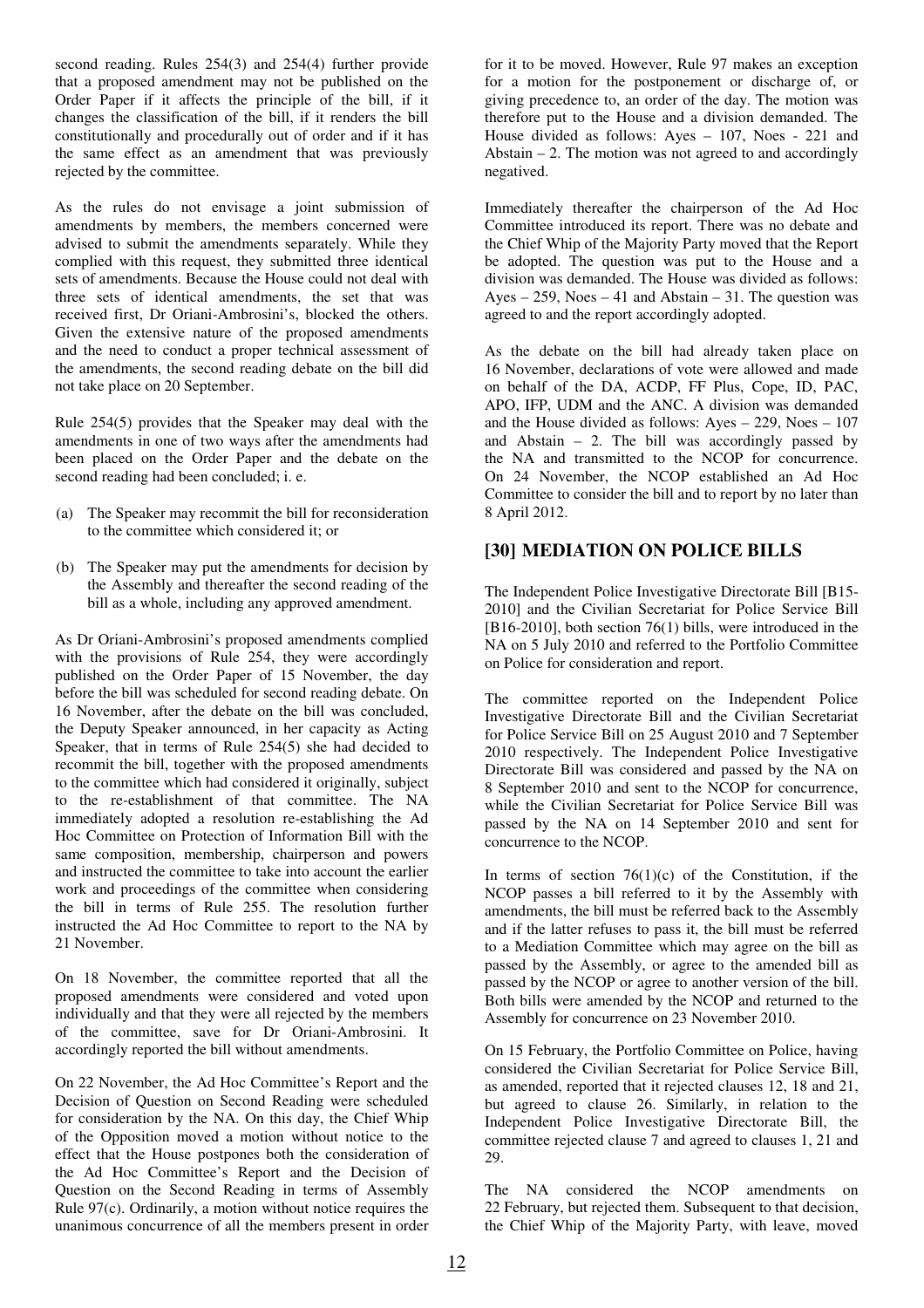without notice that the House elect nine members to serve on the Mediation Committee in terms of section 78 of the Constitution read with NA Rule 226.

The Mediation Committees on both bills reported on 9 March that they had agreed on new versions of the bills and the bills were passed by the Assembly on 10 March and by the NCOP on 24 March.

#### **[31] RE-ESTABLISHMENT OF AD HOC JOINT COMMITTEE ON THE CODE OF JUDICIAL CONDUCT AND REGULATIONS ON JUDGES' DISCLOSURE OF REGISTRABLE INTERESTS**

The Code of Judicial Conduct was submitted to Parliament on 30 September 2010 in terms of section 12(2) of the *Judicial Service Commission Act* (Act 9 of 1994), and tabled in the ATC on 20 October 2010. An Ad Hoc Joint Committee on the Code of Judicial Conduct and Regulations on Judges' Disclosure of Registrable Interests was established on 28 October 2010 with a final date to report to the Houses by 28 January. *(See Issue 16, Item 27)*.

On 25 January, the Minister of Justice and Constitutional Development requested Parliament to postpone consideration of the Regulations on Judges' Disclosure of Registrable Interests. The request was referred to the Joint Ad Hoc Committee for consideration and report on 4 February. However, the committee did not report by its deadline and therefore ceased to exist in terms of Joint Rule 138(5).

On 14 September, the NA agreed to a motion to re-establish the Ad Hoc Joint Committee on the Code of Judicial Conduct and Regulations on Judges' Disclosure of Registrable Interests, and set the deadline by which the committee had to report to 24 November. On 16 November, the Assembly passed a motion to extend the date by which the committee had to report to the House to 21 February 2012.

## **[32] APPROVAL OF DRAFT REGULATIONS MADE IN TERMS OF THE CORRECTIONAL SERVICES ACT**

On 15 August, the Minister of Correctional Services tabled draft regulations made in terms of the *Correctional Services Act* (Act 111 of 1998), which the Speaker referred to the Portfolio Committee on Correctional Services on 24 August. The draft regulations sought to align the Correctional Services Regulations of 2004 with the *Correctional Services Amendment Act* (Act 25 of 2008) and the *Correctional Matters Amendment Act* (Act 5 of 2011).

Section 79(8) of the Act requires the Minister to submit regulations made in terms of the section to Parliament for approval. However, section 134(5) provides that regulations made in terms of that section be merely referred to the relevant parliamentary committees. It does not specifically require Parliament to approve them.

On 25 October, the committee recommended that the House approve Draft Regulations 29A and 29B which were made in terms of section 79(8) of the Act. The draft regulations dealt with the administration and consideration of medical parole, and the establishment of the Medical Advisory Board. With regards to draft regulations made in accordance with section 134(5), the committee stated that it had no serious reservations regarding the proposed amendments.

The Assembly approved the draft regulations on 17 November.

## [**33] RE-ESTABLISHMENT OF AD HOC COMMITTEE ON THE COMMISSION FOR GENDER EQUALITY FORENSIC INVESTIGATION**

*(See also Issue 16, Item 26)*

The Ad Hoc Committee on the Commission for Gender Equality Forensic Investigation was due to report to the NA by 28 January. However, the committee requested that the deadline to report be extended to 31 March to enable it to complete its task. The NA would normally be required to take a decision on such a request. The House was, however, not scheduled to sit before the expiry of the deadline by which the committee was expected to report and no provision exists in the rules to extend the term of the committee under these circumstances. The Deputy Speaker (as Acting Speaker) therefore, in terms of Assembly Rule 2, ruled that the deadline by which the committee had to report be extended to 31 March. She further ruled that that decision was subject to ratification by the House. This ruling was, however, not ratified by the House. Unaware that the ruling had not been ratified, the committee convened meetings between 29 January and 1 March.

In terms of Assembly Rule  $214(6)(c)$  an ad hoc committee ceases to exist if it has not completed its task by the date set for the completion of its task.

On 17 March, the Assembly passed a resolution to reestablish the Ad Hoc Committee with the same membership and mandate as its predecessor. The Assembly further instructed the committee to incorporate in its work the proceedings and all the work of the previous committee up to and including 28 January. The resolution set the deadline by which the committee was to report to 24 June.

In its meeting of 28 March, the committee noted that it had compiled a report of its meetings between 29 January and 1 March, and that this report would be *ulta vires* unless this period was also covered in a House resolution. On 12 April, the House adopted a resolution in which it instructed the committee to incorporate in its work the proceedings and all its work from 29 January up to and including 1 March.

The report of the committee, dated 19 April, was announced in the ATC of 20 April, and considered by the House on 23 June. The report was adopted subject to the omission of Recommendation 10.8, namely: "That the Public Protector affords Ms Gasa another opportunity to be heard, and thereafter reports to the NA."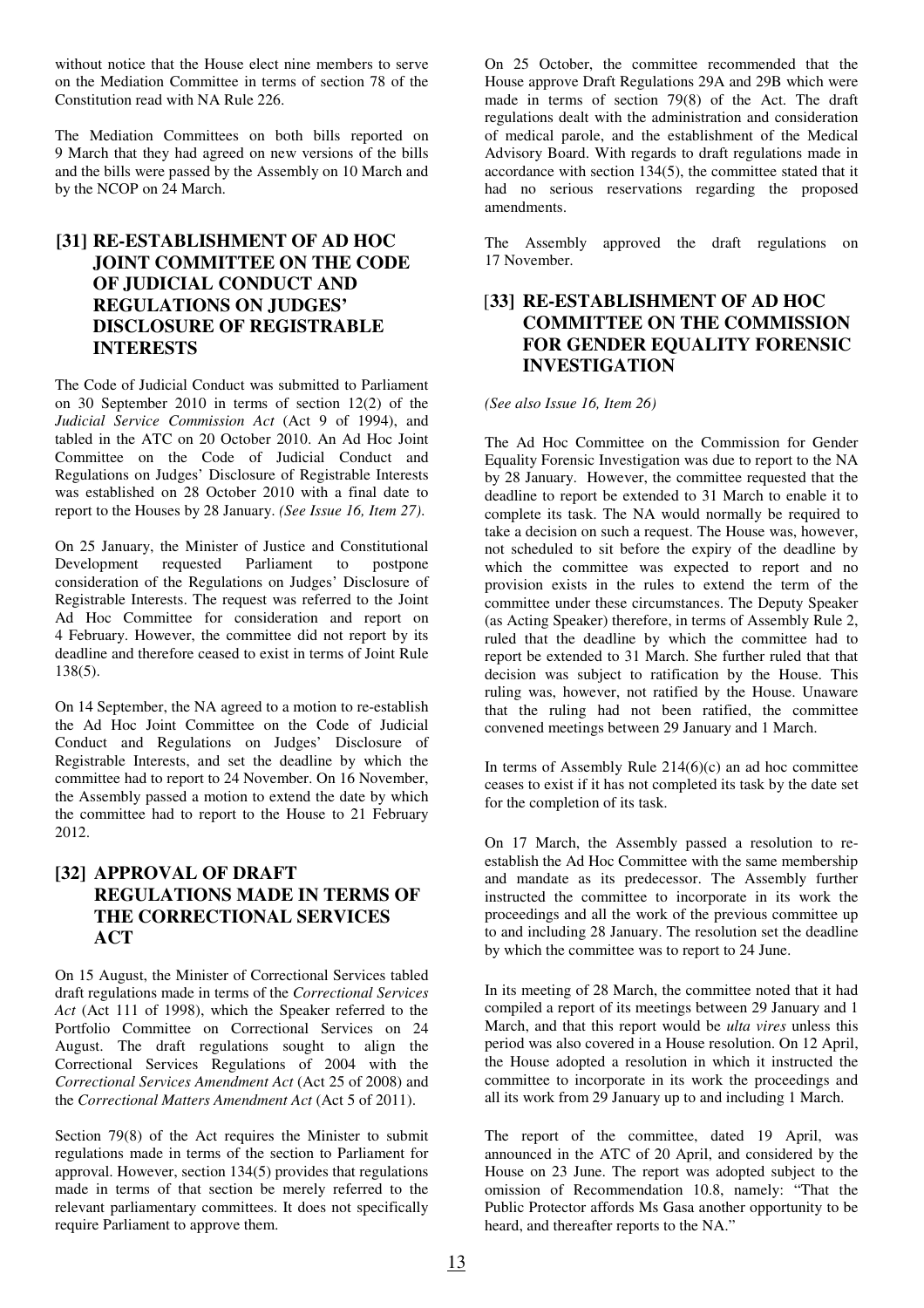#### **[34] ESTABLISHMENT OF AD HOC COMMITTEE ON NOMINATION OF ELECTORAL COMMISSIONERS**

Section 6(3) of the *Electoral Commission Act* (Act 51 of 1996) establishes a panel consisting of the Chief Justice (Chairperson), the Chairperson of the South African Human Rights Commission (SAHRC), the Acting Chairperson of the Commission for Gender Equality (CGE) and the Public Protector to compile a shortlist of candidates for appointment to the Electoral Commission. Section 6(4) of the Act provides that the panel must submit a list of no fewer than eight recommended candidates to the NA for consideration.

The Chief Justice submitted a list of candidates and their abbreviated curricula vitae on 28 September and requested the Assembly to recommend four candidates to the President for appointment to the Electoral Commission. The NA resolved on 14 September to establish an Ad Hoc Committee to nominate persons for appointment as Electoral Commissioners.

The Ad Hoc Committee reported on 12 October and recommended Adv Pansy Tlakula, Mr Terry Ismael Tselane, Rev Bongani Blessings Finca and Ms Raenette Taljaard for appointment as Electoral Commissioners.

The Assembly approved the recommendations on 25 October with a majority of 300 members in support. Section  $193(5)(b)(ii)$  of the Constitution, read with section 6(2)(c) of the *Electoral Commission Act,* require that the House approves the appointment of commissioners through a resolution which is supported by a majority of the members of the Assembly.

In a letter dated 17 November, the President informed members of the Assembly that he had appointed Adv Tlakula, Mr Tselane and Rev Finca as full-time commissioners and Ms Taljaard as a part-time commissioner for a period of seven years with effect from 4 November. The President designated Adv Tlakula as chairperson and Mr Tselane as vice chairperson of the Electoral Commission.

## **[35] ESTABLISHMENT OF AD HOC COMMITTEE ON THE GENERAL INTELLIGENCE LAWS AMENDMENT BILL**

In September 2009, the President, by proclamation, had abolished the National Intelligence Agency and the South African Secret Service, and created the State Security Agency as a state department. The proclamation was also intended to consolidate intelligence structures and thereby address the proliferation of such structures. The large number of intelligence structures had the unintended consequence of duplicating support services and negatively affecting service delivery by the intelligence community. The General Intelligence Laws Amendment Bill [B25- 2011] was drafted to complete the consolidation process.

As the Joint Standing Committee on Intelligence (JSCI) has no legislative function or power, and no Portfolio Committee on Intelligence exists, the House decided by

resolution on 24 November to create an ad hoc committee to consider and report on the bill. The committee consisted of twelve members as follows:  $ANC - 7$ ,  $DA - 2$ ,  $Cope - 1$ , IFP – 1 and other parties 1. The resolution empowered the committee to exercise the functions listed in Rule 201(1)(a) and gave it the powers listed in Rule 138. The deadline to report was set for 29 February 2012.

# **[36] ESTABLISHMENT OF INTERIM JOINT COMMITTEE ON SCRUTINY OF DELEGATED LEGISLATION**

The JRC had established a Subcommittee on Delegated Legislation to consider the implementation of Parliament's constitutional mandate to exercise oversight over delegated legislation. In 2002, this subcommittee made a number of recommendations which included a proposal to create an interim mechanism for the scrutiny of delegated legislation. This proposal was, however, not carried forward at the time. In 2006, the JRC agreed that the Houses establish an interim mechanism with prescribed rules – drafted by the Joint Subcommittee on the Review of the Joint Rules. The draft rules had not been completed by 2009 and the matter stood over for the Fourth Parliament.

The NA on 22 June, and the NCOP on 20 September, agreed to the establishment of an Interim Scrutiny Mechanism and associated draft rules. This mechanism was mandated to scrutinise:

- delegated legislation which required approval by Parliament for it to enter into force;
- delegated legislation that required consultation with Parliament;
- delegating provisions in legislation before its formal consideration by the House; and
- any other delegated legislation agreed upon by the Committee.

Criteria for the Interim Mechanism to scrutinise delegated legislation included:

- whether delegated legislation imposed levies, taxes or duties;
- whether they complied with procedural aspects pertaining to delegated legislation;
- whether they impinged on the jurisdiction of the courts;
- whether they were retrospective in nature;
- whether they conformed with the objects of the parent Act;
- whether they appeared to make unusual use of powers conferred by the parent Act;
- whether they had been properly drafted;
- whether they trespassed on personal rights and liberties, including those set out in the Constitution; or
- whether they amounted to substantive legislation.

Upon completion of the scrutiny process, the Mechanism would –

report its findings to the House for the information of the relevant portfolio or select committee and other members; and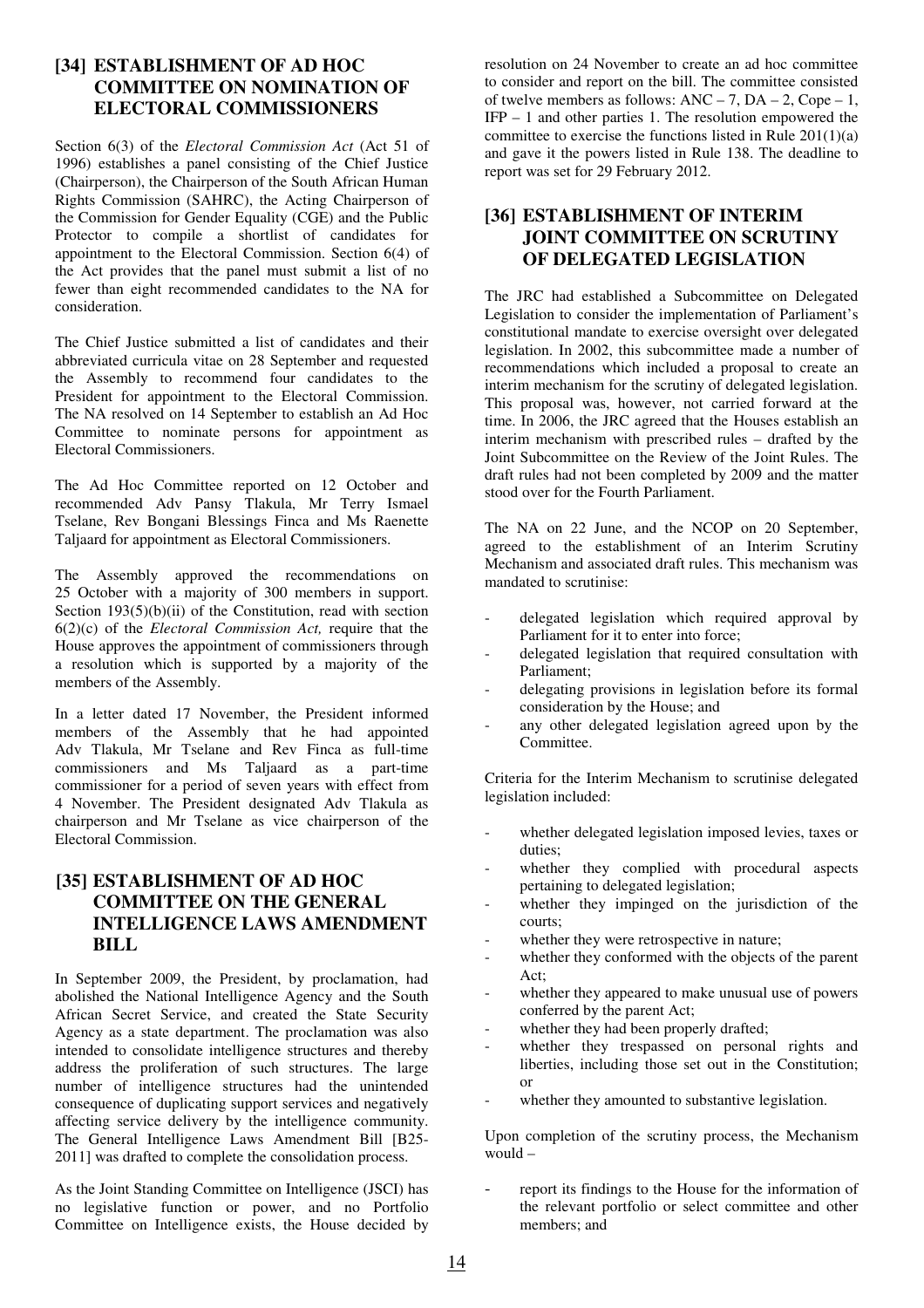in view of the provisions of section 146 of the Constitution, specifically report to the National Council of Provinces on delegated instruments relating to matters contained in Schedule 4 of the Constitution.

The Interim Mechanism did not commence scrutiny of delegated legislation during the 2011 parliamentary session.

# **[37] JOINT COMMITTEE ON ETHICS AND MEMBERS' INTERESTS: INVESTIGATION INTO MS Y BOTHA**

In February, the Joint Committee on Ethics and Members' Interests, acting in terms of paragraph 17(1) of the Code of Conduct for Members of Parliament (the Code), instructed the Registrar of Members' Interests to conduct an investigation into allegations made against Ms Y Botha, an Assembly member, in a newspaper article to the effect that she had received personal benefits from a company that had benefitted from tenders issued by her when an official in the Northern Cape.

After the investigation, Ms Botha was charged with the non-disclosure of benefits received as required by the Code and for willfully misleading the committee about the value of the benefits received by submitting a sworn statement that was false and misleading.

The committee conducted a hearing into the charges on 4 August and reported in the ATC of 25 August that it had found Ms Botha guilty on both charges. The committee, noting that Ms Botha had lied under oath, submitted false and misleading evidence and had shown no remorse, recommended the following penalties to the Assembly:

- a reprimand; and
- a fine of 30 days' salary; the maximum allowed in terms of paragraph 19(1) of the Code.

The committee further recommended that Ms Botha be investigated by the South African Police Service (SAPS), the South African Revenue Service (SARS) and the Public Service Commission (PSC). It also recommended that the NA Disciplinary Committee investigate Ms Botha for providing false and misleading evidence to the Committee.

The Assembly considered the committee's report on 9 November, but decided to refer it back to the committee for reconsideration. The committee reported in the ATC of 16 November that it had agreed to remove its further recommendations from the report, but that its findings and recommended penalties remained unchanged.

The Assembly adopted the report on 24 November, after which the Speaker administered the reprimand to Ms Botha with the member standing.

#### **[38] COMMITTEE ON THE AUDITOR-GENERAL: REVIEW OF AUDITOR-GENERAL'S REMUNERATION**

In terms of section 10(3) of the *Public Audit Act* (Act 25 of 2004), the NA is required to provide for a mechanism to maintain oversight over the Auditor-General and accordingly established the Committee on the Auditor-General.

The committee's mandate, set out in NA Rule 208C, is to ensure the independence, impartiality, dignity and effectiveness of the Auditor-General and to make recommendations to the President regarding the conditions of employment, salary, allowances and benefits of the Auditor-General.

Mr T A Nombembe was appointed by the President, on the recommendation of the NA, for a fixed term of seven years with effect from 1 December 2006. *(See Issue 12, Item 49)*.

During 2011, the committee reviewed the salary and benefits of the Auditor-General and made recommendations to the President in terms of section 7(1) of the Public Audit Act in its report dated 9 June and tabled in the ATC of 8 July.

The committee recommended to the President in terms of section 7(1) of the Public Audit Act that:

- the Auditor-General's annual salary be increased from R1, 708, 600 to R2, 650, 00, with effect from 1 December 2006;
- the Auditor-General's termination benefit be increased from 10% of the average compensation for each year of service to 50% of the average compensation for each year of service; and
- payment of back pay amounts be effected in accordance with the parameters and guidelines applicable to the Office of the Auditor-General.

The committee's reasons for these recommendations were that the allowances and other benefits of a person appointed as Auditor-General must be "substantially the same as those of the top echelon of the judiciary" in terms of section 7(2)(b) of the Public Audit Act; and that, whilst the remuneration dispensation of the Chief Justice had been reviewed, that of the Auditor-General had not been reviewed.

The committee further advised that the increase in the termination benefit from 10% to 50% of the average compensation for each year of service would compensate for the differences in the remuneration package of the Auditor-General as compared to the remuneration package of the Chief Justice.

The President had not responded to the committee's recommendations by the end of the 2011 parliamentary session.

# **MONEY BILLS AND RELATED MATTERS**

#### **[39] PROGRESS WITH IMPLEMENTATION OF MONEY ACT**

The *Money Bills Amendment Procedure and Related Matters Act* (Act 9 of 2009) was promulgated in April 2009. The Act provides for a procedure to amend money bills before Parliament and for norms and standards for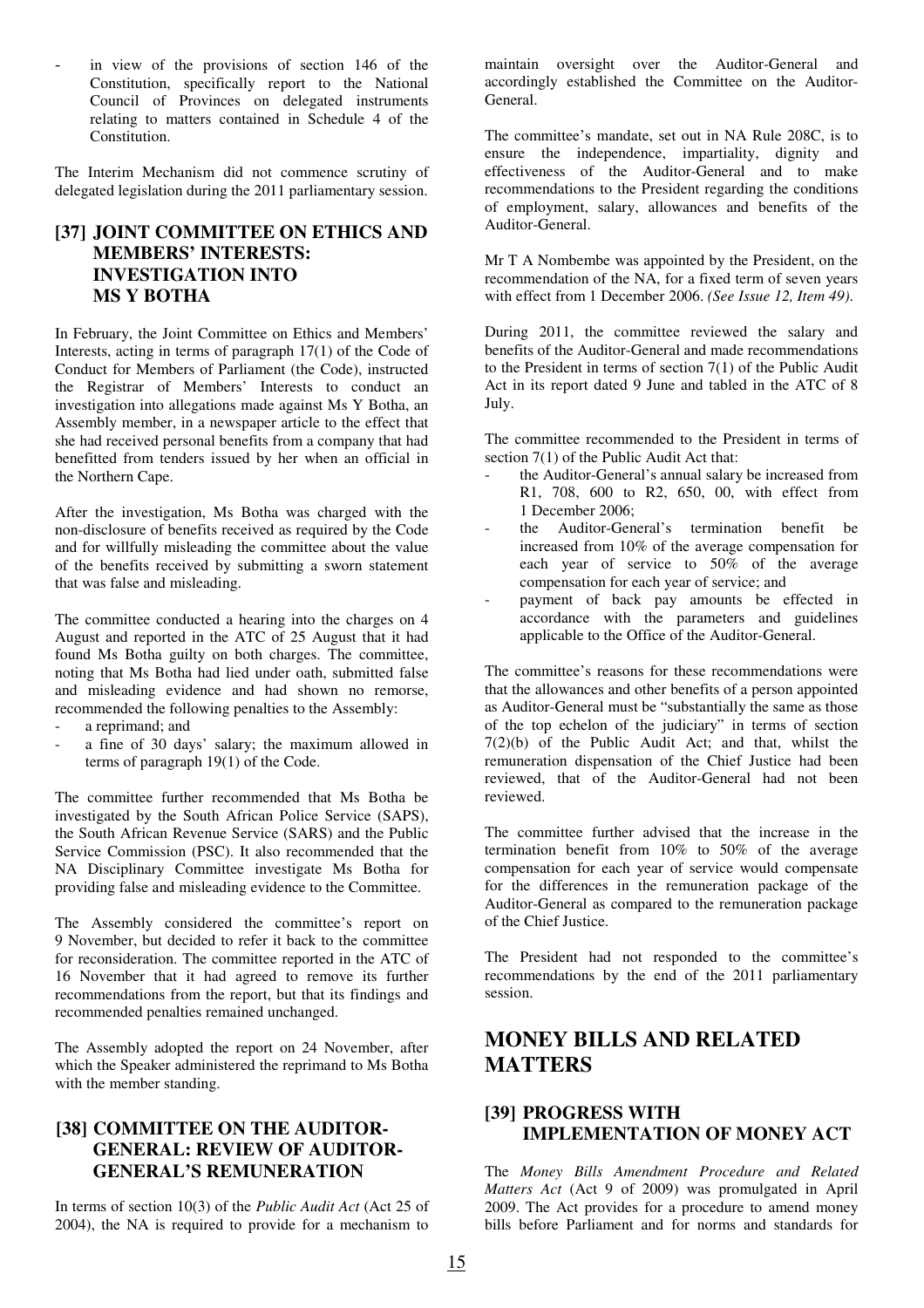amending money bills before provincial legislatures. In particular, the Act requires Parliament to create a new agency, a Budget Office, with a mandate to undertake research and analysis of all budget proposals and provide independent advice.

To ensure that the Budget Office would operate efficiently and meet the expectations of members and the public, it was recognised that the work of the office had to be underpinned by a common understanding between different actors within Parliament. Consequently, as part of the strategy to implement the Act, the Presiding Officers initiated two multi-party study tours to identified countries, namely Kenya, Sweden and Germany, and Japan and Korea Republic in order to explore the role and capacity of legislatures in the budget processes. These study tours were undertaken during December 2010 and January 2011. Thereafter, the Presiding Officers convened a workshop to discuss the outcomes of the study tours. Based on these study tours and subsequent discussions, a consolidated report was produced, titled *"The Parliamentary Budget Office: A South African Model"* to guide implementation.

The model identified challenges with the establishment of the Office, including the mandate and the interpretation of its independence, the role of the Office relative to other research services in Parliament, the appointment and accountability of the Director, and the prescribed funding arrangements. The model made a number of proposals on each of these matters. At the time of writing, the model was receiving political consideration.

#### **[40] RECOMMITTAL OF TAX ADMINISTRATION BILL**

The Tax Administration Bill [B11-2011] was introduced on 22 June with a first reading debate taking place on 23 June. It was classified on 3 August by the Joint Tagging Mechanism (JTM) as a 'Section 75' bill, which means that the bill should follow the process set out in Section 75 of the Constitution.

The Standing Committee on Finance reported the bill, with amendments, on 9 November. The second reading debate was scheduled for 17 November. The version of the bill that was published in the ATC was found to contain a clause that was not consistent with the Constitution, beyond what is prescribed in Joint Rule 161.

Joint Rule 161(1) and (2) deal with bills that are constitutionally and procedurally out of order. Joint Rule 161(3) states, however, that except where provided for in subrule (1) the JTM may not make a finding on the constitutional validity of the contents of a bill.

The options available to the NA to rectify the clause in the bill that was rendered unconstitutional were as follows:

- 1) A member of the NA could place amendments to the bill on the Order Paper in terms of NA Rule 254, before a decision on the second reading was scheduled. If this route was followed, the Speaker could recommit the bill to the committee, but then the bill may not be recommitted again, as per NA Rule 254(7).
- 2) Alternatively, the Speaker could put the amendment for decision to the Assembly, and then the second

reading as a whole, including any approved amendment.

3) A motion could be moved in terms of NA Rule 253 to refer the bill back to a committee for further consideration.

On 17 November, the day the bill was scheduled for second reading debate, the Assembly referred it back to the Standing Committee on Finance for reconsideration.

The committee's report on the bill was published in the ATC of 18 November. The second reading debate on the bill took place on 24 November, after which it was passed and sent to the NCOP for concurrence.

# **STATUTORY FUNCTIONS**

## **[41] ELECTORAL COMMISSION: RECOMMENDATION FOR APPOINTMENT OF A JUDGE**

On 20 April, the Chief Justice of the Republic of South Africa wrote to the Speaker to inform him of the existence of a vacancy in the Electoral Commission as a result of the passing away of Judge President H Q Msimang on 7 April. In the same letter, the Chief Justice submitted a list of nominees as required by the *Electoral Commission Act* (Act 51 of 1996). On 21 April, the request from the Chief Justice was tabled and referred to the Portfolio Committee on Home Affairs for consideration and report.

Section  $6(1)$  of the Act provides that the Electoral Commission shall consist of five members, one of whom shall be a judge, appointed by the President. The Act requires that a list of names be submitted to the Assembly by a panel headed by the Chief Justice. A multi-party committee of the Assembly must recommend a nominee to the Assembly from the list submitted by the panel. In terms of section  $6(2)(c)$  of the Act, the Assembly is required, by a resolution adopted by a majority of its members, to recommend a candidate for appointment by the President.

On 28 April, the committee tabled its report for consideration by the Assembly. On 3 May, the Assembly recommended Judge G M Makhanya for appointment to the Electoral Commission and the nomination was therefore accordingly agreed to in accordance with section 6 of the Act.

## **[42] COMMISSION FOR GENDER EQUALITY (CGE): RECOMMENDATION FOR APPOINTMENT OF COMMISSIONERS**

On 23 September, the Minister for Women, Children and People with Disabilities wrote to the Deputy Speaker to -

- submit an assessment of the current status of vacancies in the Commission for Gender Equality (CGE); and
- propose, for consideration, an interim measure to address the matter.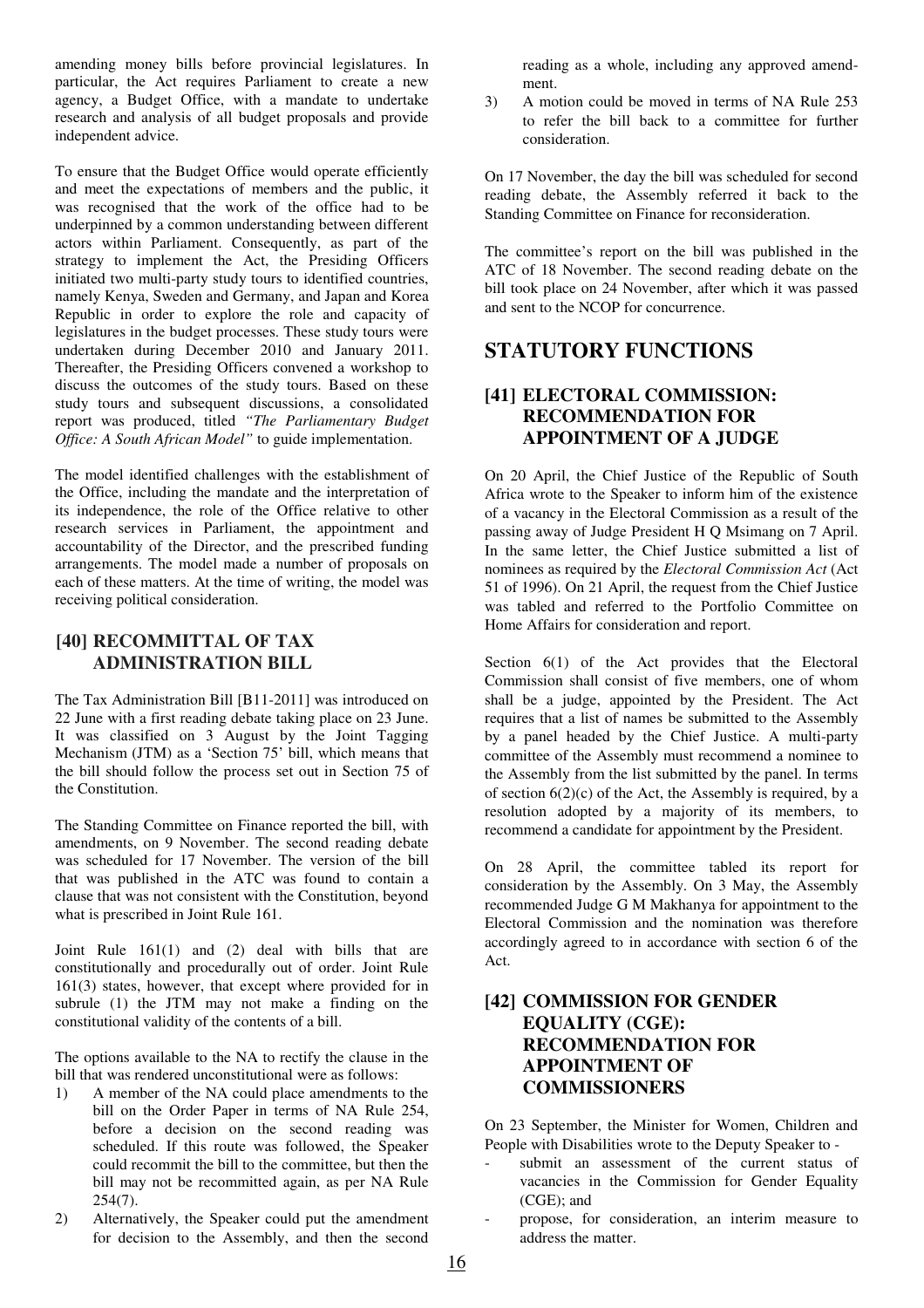In her letter, the Minister indicated that the existing vacancies resulted in the CGE being unable to constitute a meeting due to lack of a quorum. Further, the terms of office of three commissioners would expire in November and the terms of the remaining commissioners in May 2012. The Minister added that the above factors impacted on the CGE's functioning.

Section 3(1) of the *Commission on Gender Equality Act* (Act 39 of 1996) provides that the CGE shall consist of no fewer than seven and no more than 11 commissioners. In terms of section 3(2) of the Act, the President appoints commissioners.

The Minister explained that the report of the Ad Hoc Committee on the Commission for Gender Equality Forensic Investigation, which was tabled on 20 April and adopted by the Assembly on 23 June, made several recommendations of which two were particularly relevant to the matter of vacancies in the CGE *(See Item 33 above)*. First, the committee recommended that the Act be revised to bring it in line with the Constitution and the *Public Finance Management Act* (Act 1 of 1999). Second, the committee recommended that the Assembly facilitates the process of filling vacancies within the CGE. In terms of the recommendation, the appointment of new commissioners must be in line with the revised Act. The Minister acknowledged, however, that it was a practical impossibility to effect the amendments to the Act before the expiry of the terms of office of the serving commissioners in November and May 2012, respectively.

As a way forward and with the view to enable the CGE to function whilst the amending legislation was being processed, the Minister proposed that the Assembly should facilitate the appointment of commissioners to fill the vacancies for the next five years, or until the amended legislation comes into operation, whichever event comes first.

On 7 November, the Minister wrote to the Speaker to request that the Assembly recommend, from the list of nominees and curricula vitae submitted for consideration, suitable candidates to fill the existing and upcoming vacancies in the CGE in accordance with section 193(5) of the Constitution and relevant provisions of the Act.

On 17 November, the Assembly adopted a resolution in which it noted a previous resolution adopted on 23 June that the appointment of new commissioners would be in accordance with the Act once it had been revised to bring it in line with the Constitution and the *Public Finance Management Act*. The resolution of 17 November recognised that the process of revisiting the Act was taking longer than anticipated and therefore an ad hoc committee was established to identify suitable candidates to fill the vacancies in the CGE. In terms of the Assembly resolution, the committee had to report by no later than 21 February 2012.

#### [**43] APPROVAL OF ANTI-TERROR PROCLAMATIONS**

Section 25 of the *Protection of Constitutional Democracy Against Terrorist and Related Activities Act* (Act 33 of 2004), states that the President must, by proclamation in the *Gazette* and other appropriate means of publication, give notice that the Security Council of the United Nations, under Chapter VII of the Charter of the United Nations, has identified a specific entity as being –

- an entity who commits, or attempts to commit, any terrorist and related activity or participated in or facilitate the commission of any terrorist and related activity; or
- an entity against whom member states of the United Nations must take actions specified in resolutions of the Security Council in order to combat or prevent terrorist and related activities.

Section 26 of the Act gives Parliament a supervisory role as it provides that every proclamation issued under section 25 must be tabled in Parliament for its consideration and decision.

On 23 November 2010, Proclamations 4, 5, 18, 22, 28, 29, 30 and 32 were tabled and referred to the Portfolio Committee on Police for consideration and report.

The committee, in its report of 24 May, recommended that the House approve the proclamations. The House did so on 9 June.

#### **[44] VACANCIES IN THE MEDIA DEVELOPMENT AND DIVERSITY AGENCY (MDDA)**

On 3 August, the Speaker tabled and referred to the Portfolio Committee on Communications for consideration and report, a letter from the Minister in the Presidency: Performance Monitoring and Evaluation as well as Administration, informing the Assembly that the terms of office of two members of the MDDA Board would expire on 31 December. The outgoing members were Ms P Nzimande and Dr T Bosch. The Minister requested the Assembly to initiate the process of nominating two candidates in terms of section 4(1)(b) of the *Media Development and Diversity Agency Act* (Act 14 of 2002) to replace the outgoing members of the board.

The committee received 35 nominations and shortlisted 9 candidates for interviews. The candidates were publicly interviewed on 9 November. The committee reported on 15 November and on 24 November, the Assembly agreed to its recommendation for the appointment of Mr P Nonqane and Ms R A Smith to the MDDA Board.

## **[45] INVITATION TO NOMINATE CANDIDATES TO SERVE ON THE NATIONAL AGRICULTURAL MARKETING COUNCIL (NAMC)**

A letter dated 16 February was received from the Minister of Agriculture, Forestry and Fisheries, inviting the relevant parliamentary committees in terms of section  $4(4)(a)$  of the *Marketing of Agricultural Products Act* (Act 47 of 1996) to nominate candidates to serve on the NAMC.

The matter was referred to the Portfolio Committee on Agriculture, Forestry and Fisheries for consideration. As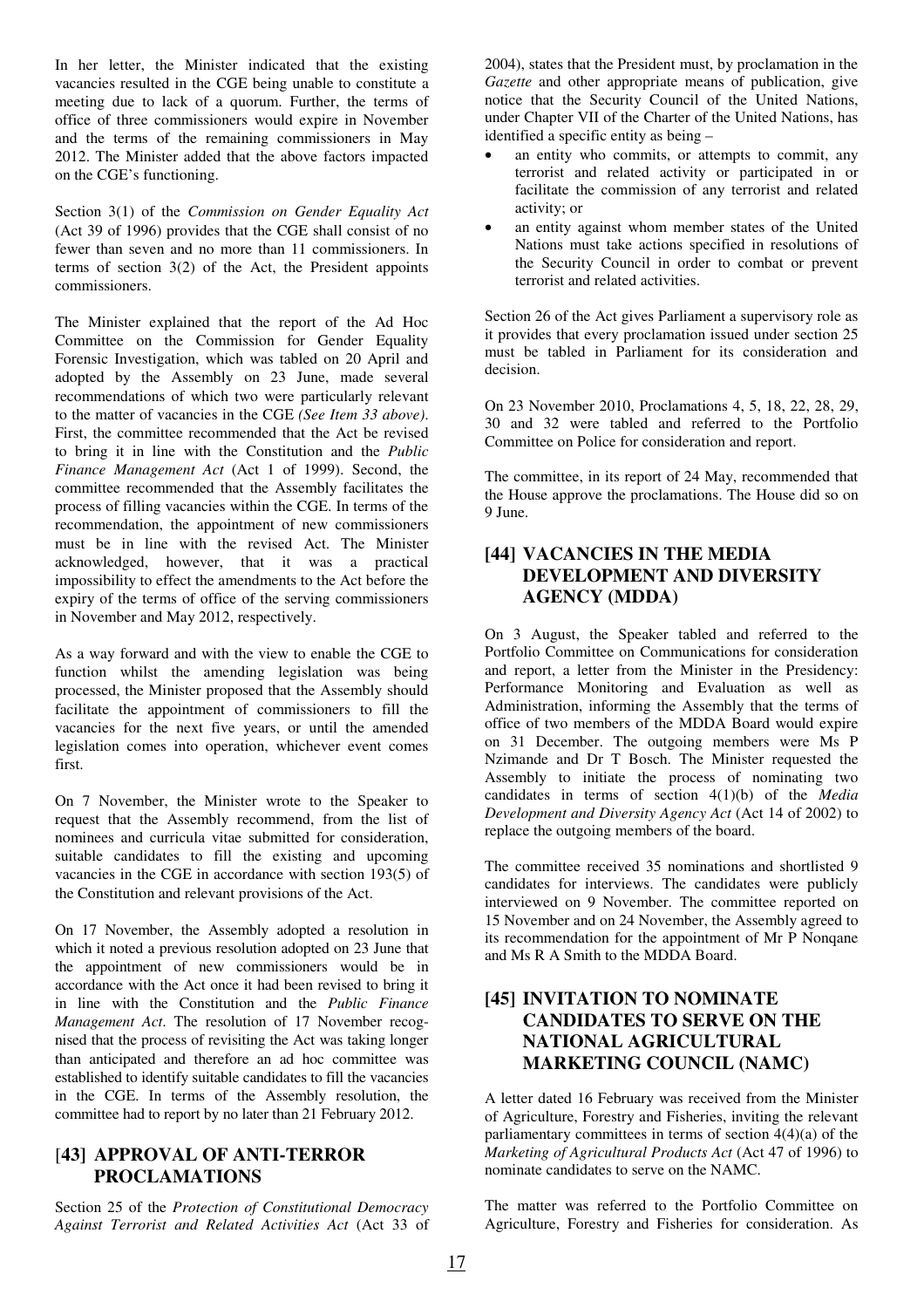the committee was not required to report to the House, it communicated its recommended candidates to the Speaker on 20 April for onward communication to the Minister of Agriculture, Forestry and Fisheries.

#### **[46] VACANCIES IN THE NATIONAL RESEARCH FOUNDATION (NRF)**

The Minister of Science and Technology submitted a shortlist of candidates for appointment to the board of the NRF, as well as abridged curricula vitae and a full list of nominees in terms of section 6(2)(c) of the *National Research Foundation Act* (Act 23 of 1998) to Parliament on 3 June. The shortlist of candidates and other documentation were referred to the Portfolio Committee on Science and Technology for consideration on 9 June.

The committee reported on the matter in the ATC of 4 August. As the report was published for information, it was not scheduled for consideration by the Assembly.

## **[47] PERFORMANCE MANAGEMENT SYSTEM FOR INDEPENDENT COMMUNICATIONS AUTHORITY OF SOUTH AFRICA (Icasa)**

Section 6A of the *Independent Communications Authority of South Africa Act* (Act 13 of 2000), requires the Minister of Communications, in consultation with the NA, to establish a performance management system to monitor and evaluate the performance of the chairperson and councillors of Icasa. The Minister tabled the performance management system on 17 August which the Speaker referred to the Portfolio Committee on Communications for consideration and report on 24 August. The committee did not deal with this matter in the reporting year.

## **[48] EXTENSION OF THE CHIEF JUSTICE'S TERM OF OFFICE**

Before its amendment in 2001, section 176 of the Constitution provided that a Constitutional Court judge was appointed for a non-renewable term of 12 years but had to retire at the age of 70. The 2001 amendment did not alter the term of appointment of a Constitutional Court judge but gave Parliament the power to extend the term of office.

Section 8(a) of the *Judges' Remuneration and Conditions of Employment Act* (Act 47 of 2001) provides that the further extension of the term of office of the Chief Justice may be determined by the President. This section allows the Chief Justice, whose 12-year term in the Constitutional Court was about to expire and who would have completed 15 years' active service, to remain the Chief Justice of South Africa at the request of and for a period determined by the President. The 12-year term of office of Chief Justice S S Ngcobo was to expire on 14 August.

On 11 April, the President requested the Chief Justice, in writing, to remain in office for an additional period of five years. In his letter, the President indicated that his request was made in terms of section 8(a) of the *Judges' Remuneration and Conditions of Employment Act*. In his reply to the President's letter dated 2 June, the Chief Justice accepted the President's request to remain in office for an additional period of five years. On 3 June the President effected the extension of the term of office of the Chief Justice by Presidential Minute No. 139. This decision was communicated to the Judicial Service Commission (JSC) and to the leaders of the political parties represented in the NA.

After the President's decision to extend the term of office of the Chief Justice was taken, a case was brought before the Constitutional Court in which the constitutional validity of section 8(a), upon which the President relied, was contested. This constitutional court challenge was brought by the Council for the Advancement of the South African Constitution, Freedom under Law, the Justice Alliance of South Africa and the Centre for Applied Legal Studies. The argument that was raised against this statutory provision was that it gave the President the powers that should, in terms of the Constitution, be exercised exclusively by Parliament.

On 23 June, the NA passed an amended resolution to support, in principle, the extension of the term of Chief Justice Ngcobo. The Inkatha Freedom Party dissented.

The Judges' Remuneration and Conditions of Employment Amendment Bill [B12-2011], submitted by the Minister of Justice and Constitutional Development, was tabled in Parliament and published in the ATC of 8 July. This bill sought to amend section 8 of the *Judges' Remuneration and Conditions of Employment Act*.

On 27 July, the Minister of Justice and Constitutional Development announced that the Chief Justice had declined the extension of his term of office, citing as his reason that it was undesirable for a Chief Justice to be a party in litigation involving the question of whether or not he should continue to hold office as that would negatively affect the esteem in which the office of Chief Justice is held.

In a judgment delivered on 29 July, the Constitutional Court declared that section 8(a) of the *Judges' Remuneration and Conditions of Employment Act* was inconsistent with the Constitution and therefore invalid.

The Constitutional Court further declared that the decision of the President to request the Chief Justice of South Africa to continue performing active service as Chief Justice in terms of section 8(a) of the Act was inconsistent with the Constitution and invalid and that the consequent extension of the term of office of the Chief Justice was of no force and effect. The Portfolio Committee on Justice and Constitutional Development did not finalise the Judges' Remuneration and Conditions of Employment Amendment Bill during the reporting year.

# **[49] APPROVAL OF LEGAL AID GUIDE**

Section 3A(2) of the *Legal Aid Act* (Act 22 of 1969) provides that the Legal Aid Board must, in addition to submitting its annual report, submit the Legal Aid Guide at least once every year to the Minister of Justice and Constitutional Development. The Minister must forthwith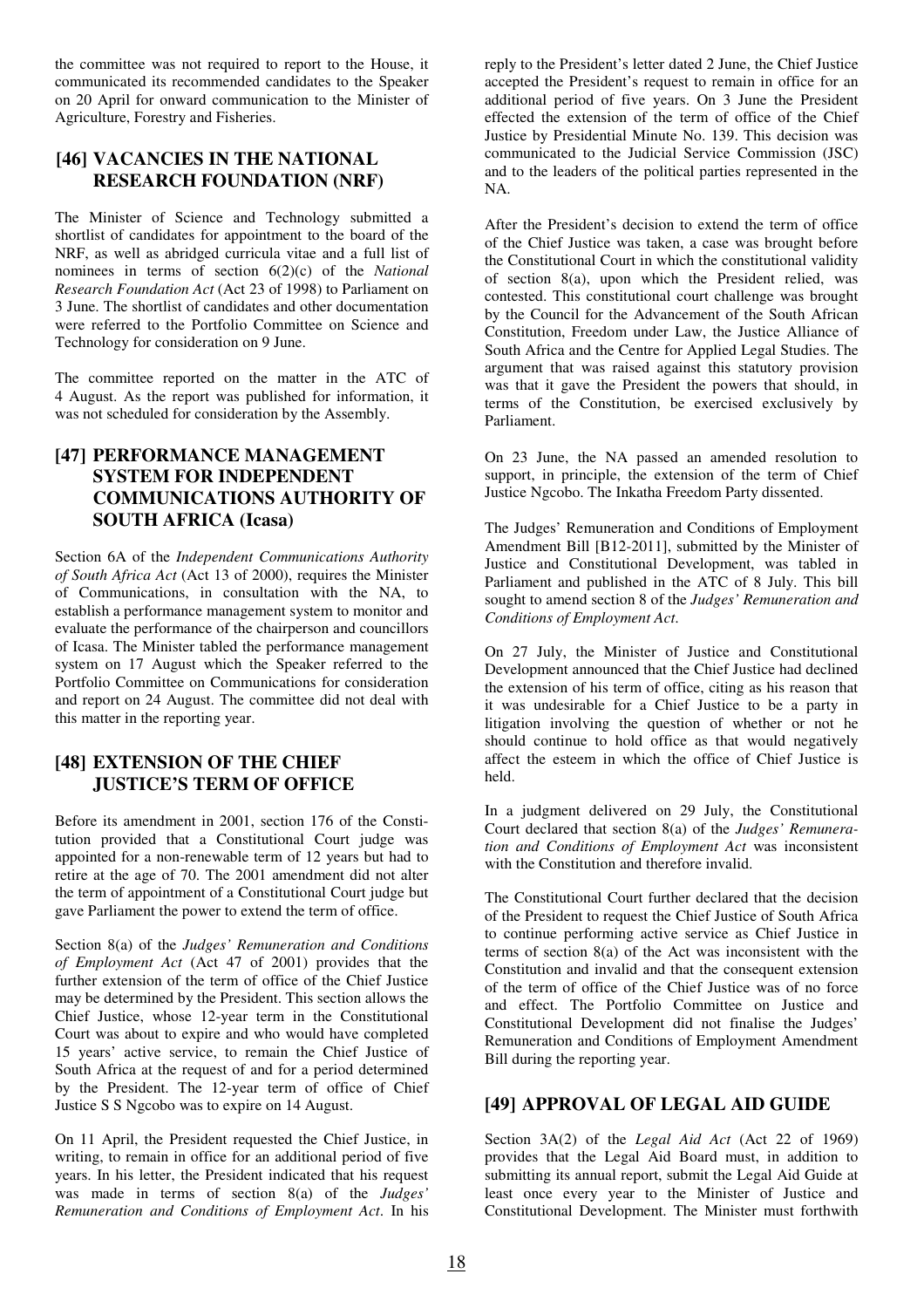table the guide in the NA and the Senate, which was replaced by the NCOP, for ratification. In compliance with this statutory provision, the Legal Aid Guide  $2011$  ( $12<sup>th</sup>$ ) edition), including proposed amendments approved by the Board of Legal Aid South Africa, was tabled and referred to the Portfolio Committee on Justice and Constitutional Development for consideration on 16 August.

The report of the committee, which recommended the approval of the guide, including proposed amendments approved by the Board of Legal Aid South Africa, was considered and approved by the House on 20 September.

#### **[50] VACANCIES IN THE JUDICIAL SERVICE COMMISSION (JSC)**

*See also Issue 15, Item 31* 

On 24 March, the House noted a vacancy at the JSC caused by the resignation of Ms P de Lille from the NA and designated Mr N J J Koornhof to serve on the Commission.

On 20 September, the House designated Mr J B Sibanyoni to replace Mr C V Burgess as member of the Commission.

#### **[51] LAND BANK: RECOMMENDATION FOR APPOINTMENT OF BOARD MEMBERS**

Section 4(1) of the *Land and Agricultural Development Act* (Act 15 of 2002), directs the Minister of Agriculture, Forestry and Fisheries to appoint a Board of Directors to manage the business of the bank by calling for nominations in the *Gazette*, the media and, by written invitation, to the relevant parliamentary committees. The candidates to form the Board of Directors are required to have a strong credit risk background and experience.

The administrative powers of the bank had been transferred to the Minister of Finance on 14 July 2008 in terms of section 97 of the Constitution [see *Notice No 48, GG 31246*]. Section 8(1) of the Act provides that the board should consist of no fewer than seven and no more than 12 members. Although the bank was being administered by National Treasury, oversight of the bank remained the responsibility of the Portfolio Committee on Agriculture, Forestry and Fisheries.

The Minister of Finance wrote to the Speaker on 18 March, inviting nominations from the relevant parliamentary committees to nominate candidates to fill three vacancies on the board of the Land Bank. The deadline for the relevant parliamentary committees to nominate candidates for appointment to the Board of the Land Bank was 11 April. The Portfolio Committee on Agriculture, Forestry and Fisheries nominated five persons for appointment to the Board: Dr Edwin Conroy, Ms Zola Tshefu, Mr Neils Ferreira, Dr John Purchase and Mr Andile Mazwai. The list of names was transmitted to the Minister by the Speaker as the House is not required to take a decision on the matter.

The Act does not oblige the Minister to appoint directors of the bank from the list provided by the Assembly.

#### **[52] APPROVAL OF COMPOSITION OF NATIONAL COUNCIL FOR LIBRARY AND INFORMATION SERVICES (NCLIS) APPOINTMENT PANEL**

Section 7(2)(a) of the *National Council for Library and Information Services Act* (Act 6 of 2001) provides that the Minister of Arts and Culture must appoint an advisory panel, after its composition was approved by the Portfolio Committee on Arts and Culture to compile a shortlist of not more than 15 candidates for appointment to the NCLIS.

The Minister's request for parliamentary approval of the panel, dated 7 February, was referred to the Portfolio Committee on Arts and Culture on 6 July for consideration. The committee reported on 7 September and provided the Minister with a list of six persons to comprise the advisory panel as well as three persons on a reserve list. The committee's recommendations were transmitted to the Minister by the Speaker as the House was not required to take a decision on the matter.

## **[53] VACANCY IN THE COUNCIL OF ICASA**

#### *See also Issue 16, Item 34*

A letter, dated 22 October 2010, was received from the Minister of Communications, informing the Assembly that the term of office of Dr M Socikwa on the council would expire on 31 March. The Minister requested the Assembly to commence with the process of filling the vacancy in terms of section 5 of the *Independent Communications Authority of South Africa Act* (Act 13 of 2000). The request was referred to the Portfolio Committee on Communications on 4 November for consideration and report.

In its report on 22 February, the committee recommended, in order of preference, that the House, in terms of section 7 of the Act submits to the Minister a list of suitable candidates at least one and a half times the number of councillors to be appointed, namely Dr M Socikwa and Ms N P Gongxeka. The two recommended candidates were approved by the Assembly on 9 March. On 29 March, the Minister of Communications wrote to the Speaker proposing the appointment of Dr M Socikwa. The Minister's recommendation was considered and approved by the Assembly on 12 April.

## **[54] VACANCY IN THE BOARD OF THE SOUTH AFRICAN BROADCASTING CORPORATION (SABC)**

In terms of section 13 of the *Broadcasting Act* (Act 4 of 1999), the President appoints 12 non-executive members to serve on the South African Broadcasting Corporation (SABC) Board, on the advice of the NA.

The Minister of Communications wrote to the Speaker on 30 August indicating the resignation of Mr P Harris from the board with immediate effect. The Minister further requested that the process of appointing a new candidate to the board be initiated during the 2011 parliamentary session.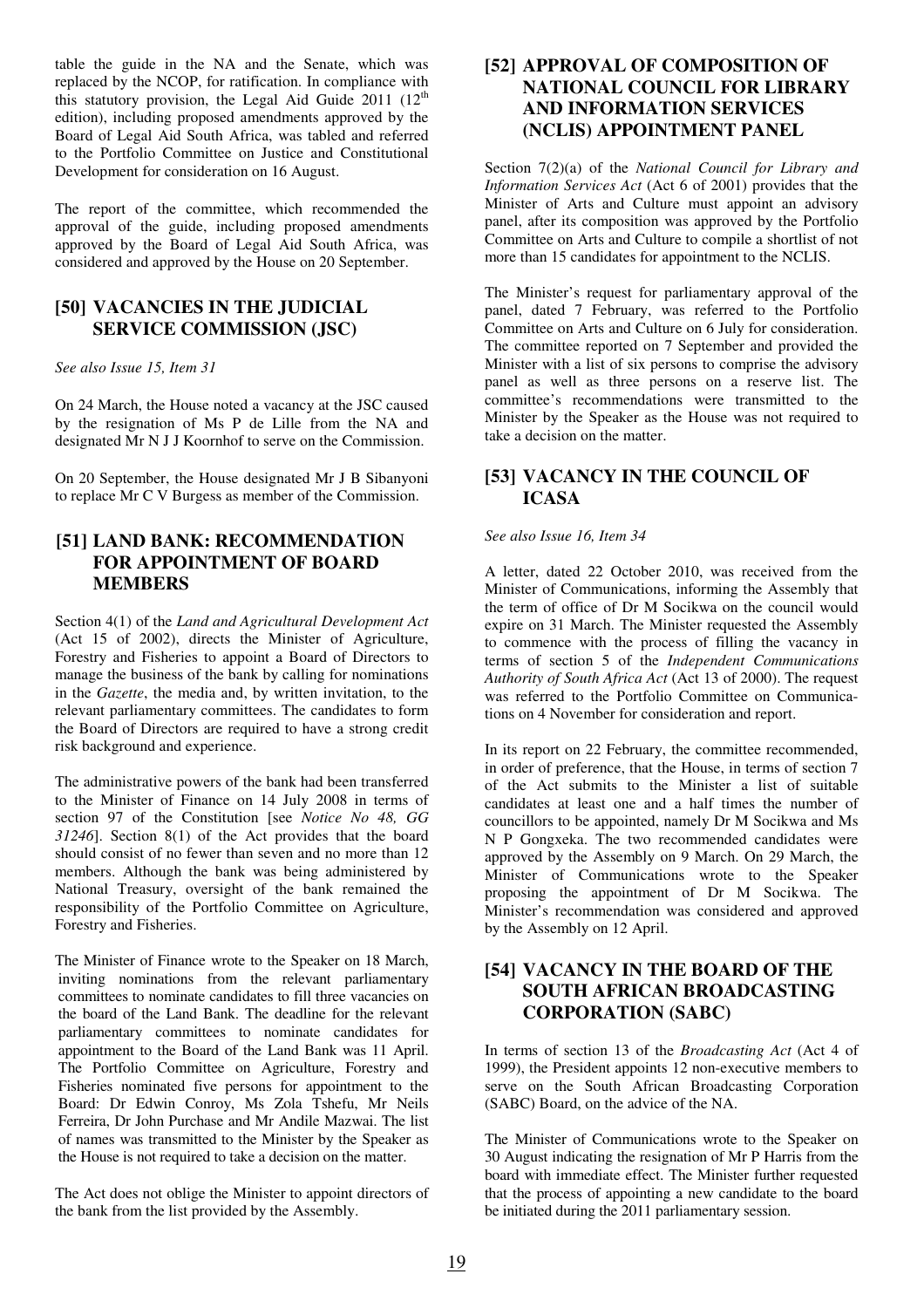The Minister's letter was tabled in the ATC of 31 August and referred to the Portfolio Committee on Communications on the same date for consideration and report. The committee reported on 10 November and recommended Mr T Ka-Plaatjie for appointment as non-executive member to the SABC Board. The Assembly approved this recommendation on 24 November.

#### **[55] VACANCIES IN THE PUBLIC SERVICE COMMISSION (PSC)**

On 28 February, the President informed the Speaker of two vacancies in the PSC and requested the initiation of a process for the recommendation by the Assembly of two fit and proper persons to fill the vacancies in accordance with section 196(8)(a) of the Constitution. On 1 April, the President informed the Speaker of a further vacancy in the PSC as a result of the passing away of a commissioner and requested the Assembly to fill the vacancy. Both requests were referred to the Portfolio Committee on Public Service and Administration for consideration and report.

On 15 June, the committee tabled its report for consideration by the Assembly. On 23 June, the Assembly approved the nomination of Adv R K Sizani, Ms C Nzimande and Mrs R Issel to fill the positions of commissioners on the PSC and also approved the recommendation of Mrs L Sizani and Mr G Mokate as supplementary nominations in the event that these candidates were not available.

#### **[56] VACANCIES IN BOARD OF HUMAN SCIENCES RESEARCH COUNCIL (HSRC)**

The Minister of Science and Technology, on 19 October, informed the NA that Prof A Sawyerr had resigned from the HSRC Board and that Mr P Masobe had been removed from office for failing to attend board meetings in terms of section 5(6)(e) of the *Human Sciences Research Council Act* (Act 17 of 2008). The Minister signaled her intention to fill the two vacancies as quickly as possible to improve the functioning of the board.

Section 5(3) of the Act requires the Minister to submit a shortlist of candidates to the Assembly for consideration, after which the Assembly has to submit an approved shortlist to the Minister to make the necessary appointments. The Minister submitted a shortlist of four candidates to the NA, viz. Prof A Olukoshi, Mr H Mathabathe, Dr E Sall and Prof E Ulana.

The Minister's request and the shortlist were referred to the Portfolio Committee on Science and Technology for consideration and report on 1 November. The committee reported on 23 November that it recommended that the House approve the Minister's shortlist of candidates. The House did so on 24 November.

#### **[57] VACANCIES IN THE NATIONAL YOUTH DEVELOPMENT AGENCY (NYDA)**

The Minister in the Presidency: Performance Monitoring, Evaluation as well as Administration in the Presidency requested Parliament, i.e. both Houses, on 2 November to recommend seven candidates for appointment to the board of the NYDA in terms of the *National Youth Development Agency Act* (Act 54 of 2008) as the term of office of the board would expire on 30 April 2012.

As the recommendation of candidates had to be done by both Houses and needed to include youth participation, the Speaker of the NA and the Chairperson of the NCOP decided that it would be more economic and less timeconsuming if an ad hoc joint committee was created to make the necessary recommendations.

The NA adopted a resolution on 24 November that created the ad hoc joint committee in terms of Joint Rule 138 with the concurrence of the NCOP to consider the Minister's request. The committee consisted of nine members of the NCOP and twelve of the NA, as follows:  $ANC - 7$ ,  $DA - 2$ , Cope  $-1$ , IFP  $-1$  and other parties 1. The committee was instructed to exercise the powers listed in Joint Rule 32 and given a deadline to report by 29 February 2012.

# **THE CHAMBER**

#### **[58] APPOINTMENT OF SERJEANT-AT-ARMS**

Mr G E Cleinwerck, Serjeant-at-Arms of the NA, retired with effect from 1 February after serving as the first Serjeant-at-Arms of the new democratic NA from 1994. On 15 February, the Speaker announced in the House that Ms R M Mohlomi had been appointed as Serjeant-at-Arms of the NA with effect from 10 February. Ms Mohlomi is the first African and female person to hold the position.

#### **[59] ABSENCE OF MACE AT START OF JOINT SITTING**

The Mace is the ceremonial symbol of authority of the Speaker of the NA, and when the Serjeant-at-Arms carries it into the Chamber and announces the Speaker, it signifies that the House is formally in session. The same applies to the Black Rod, its equivalent in the NCOP.

The Joint Sitting of Parliament on 1 November to bid farewell to former Chief Justice Sandile Ngcobo and welcome the new Chief Justice Mogoeng Mogoeng, commenced without the Mace and the Black Rod being in place due to the unavailability of the Mace at the time the sitting commenced.

At the commencement of the proceedings the Speaker announced that the co-ordination system for the safe in which the Mace was kept had jammed and that the Mace would be brought in as soon as that matter was resolved.

The Mace and the Black Rod were subsequently brought into the Chamber and their absence did not nullify the proceedings.

The Serjeant-at-Arms, who is responsible for the safekeeping of the Mace, was requested to provide a detailed written explanation for this incident which was unprecedented in our parliamentary history. In her explanation, the Serjeant-at-Arms indicated that there had been a technical problem with the locking mechanism of the safe in which the Mace was stored.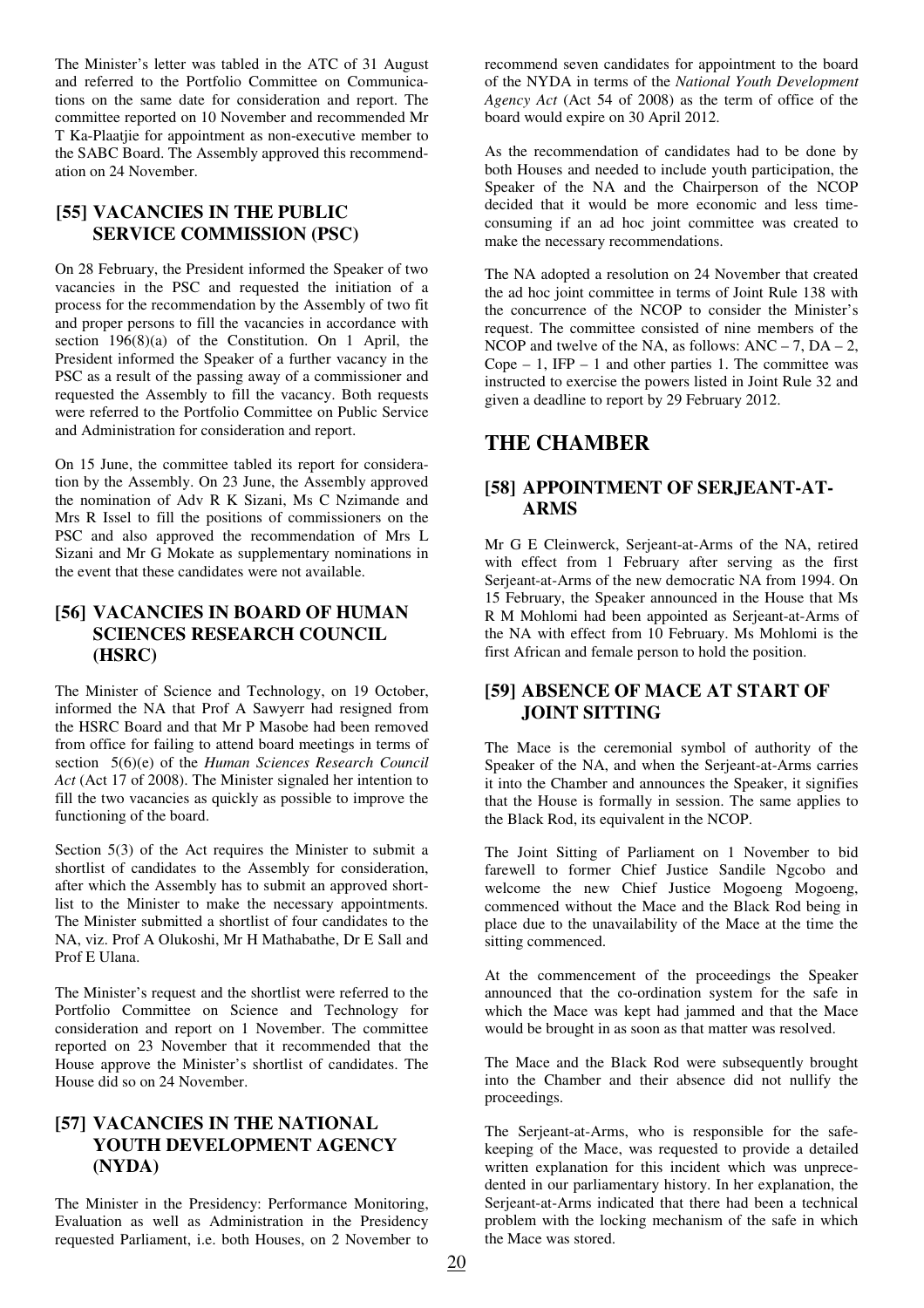# **UNPARLIAMENTARY EXPRESSIONS**

## **[60] EXPRESSION RULED UNPARLIAMENTARY DURING 2011**

"blood on his hands, member has"

# **[61] EXPRESSIONS CHALLENGED BUT NOT RULED UNPARLIAMENTARY DURING 2011**

"darkies"

"You actually launched security to go and shoot innocent workers in Hout Bay"

"hatred that is spouted forth here, by a member"

"uses black faces to garner votes" (directed at a party) "this man"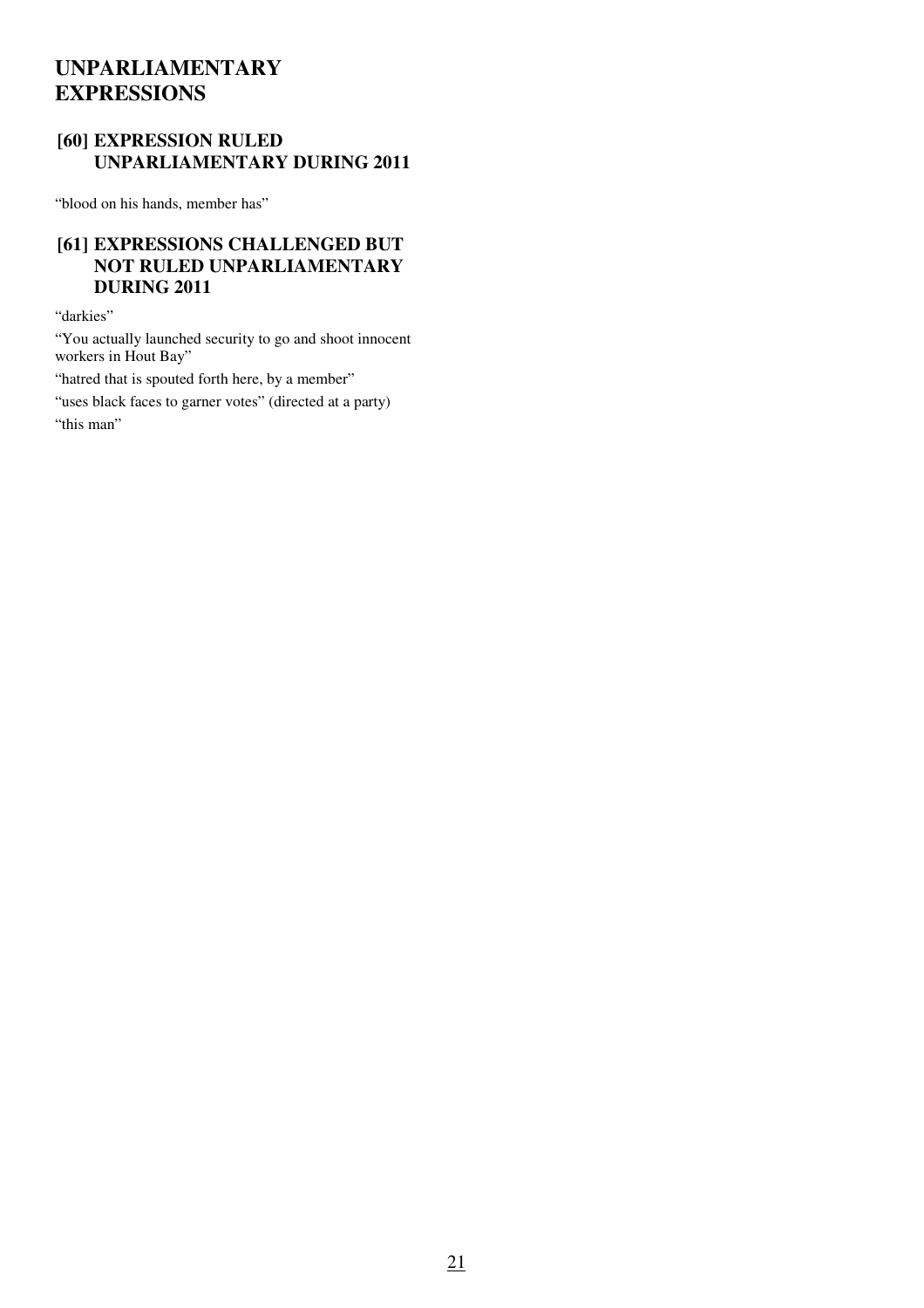# **ABBREVIATIONS**

| ARC            | <b>Agricultural Research Council</b>           |
|----------------|------------------------------------------------|
| <b>ATC</b>     | Announcements, Tablings and Committee          |
|                | Reports (a daily paper which is effectively an |
|                | appendix to the Minutes of Proceedings)        |
| CGE            | <b>Commission for Gender Equality</b>          |
| <b>EPC</b>     | Extended Public Committee (a mechanism         |
|                | that enables the NA to conduct more than       |
|                | one public debate simultaneously)              |
| <b>HSRC</b>    | Human Sciences Research Council                |
| <b>Icasa</b>   | Independent Communications Authority of        |
|                | South Africa                                   |
| $_{\rm{JPC}}$  | Joint Programme Committee                      |
| <b>JRC</b>     | <b>Joint Rules Committee</b>                   |
| <b>JSCI</b>    | Joint Standing Committee on Intelligence       |
| LoGB           | <b>Leader of Government Business</b>           |
| <b>MDDA</b>    | Media Development and Diversity Agency         |
| <b>Minutes</b> | Minutes of Proceedings of the National         |
|                | Assembly                                       |
| NA             | National Assembly                              |
| <b>NAPC</b>    | National Assembly Programme Committee          |
| <b>NARC</b>    | National Assembly Rules Committee              |
| <b>NCOP</b>    | National Council of Provinces                  |
| <b>NPC</b>     | <b>National Planning Commission</b>            |

| <b>PAP</b>  | Pan-African Parliament                 |
|-------------|----------------------------------------|
| <b>PIFC</b> | Parliamentary Inter-Faith Council      |
| PMP         | Parliamentary Millennium Programme     |
| <b>PSC</b>  | <b>Public Service Commission</b>       |
| <b>SABC</b> | South African Broadcasting Corporation |
| <b>SAPS</b> | South African Police Service           |
| <b>SARS</b> | South African Revenue Service          |
| <b>SONA</b> | State of the Nation Address            |

# **PARTIES**

| <b>ANC</b>  | <b>African National Congress</b>   |
|-------------|------------------------------------|
| DA.         | Democratic Alliance                |
| Cope        | Congress of the People             |
| <b>IFP</b>  | Inkatha Freedom Party              |
| ID          | <b>Independent Democrats</b>       |
| <b>UDM</b>  | <b>United Democratic Movement</b>  |
| FF Plus     | Freedom Front Plus                 |
| <b>ACDP</b> | African Christian Democratic Party |
| <b>UCDP</b> | United Christian Democratic Party  |
| <b>PAC</b>  | Pan Africanist Congress of Azania  |
| MF          | <b>Minority Front</b>              |
| Azapo       | Azanian People's Organisation      |
| <b>APC</b>  | African People's Convention        |
|             |                                    |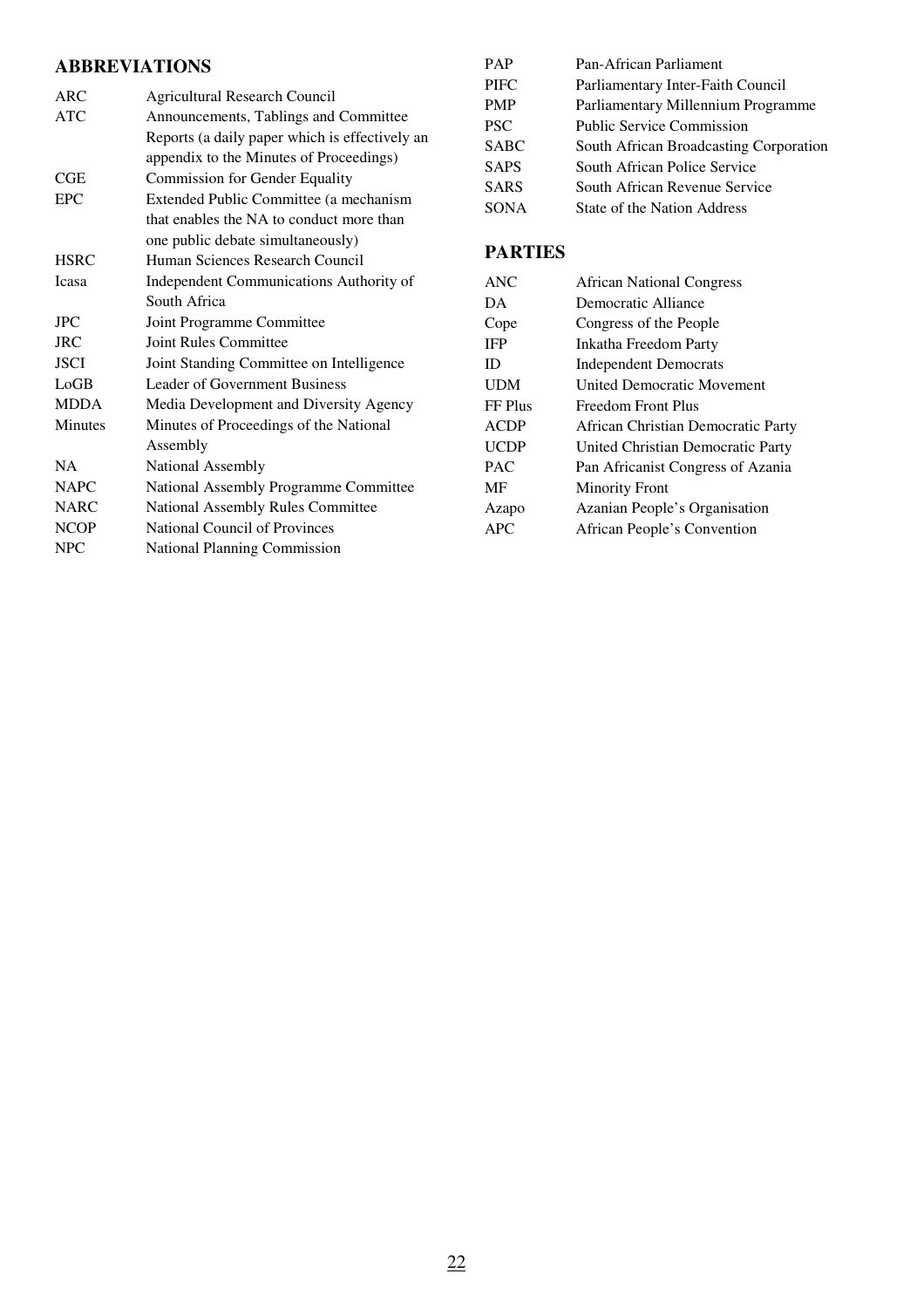# **Annexure 1**

# **MEMBERSHIP OF THE ASSEMBLY**

In the 2011 annual session, several vacancies occurred in the NA. Some were due to resignations and others as a result of members passing away. Also, certain vacancies had occurred in 2010, but were only filled in 2011. At the time of reporting, some of the vacancies had still not been filled.

In terms of Item 23 of Schedule 1A to the *Electoral Act* (Act 73 of 1998), casual vacancies have to be filled by parties nominating the next qualified and available member from the same candidates' list from which the member vacating the seat had originally been nominated.

The following vacancies occurred and were filled in 2011:

- On 26 January, Ms R M Motsepe replaced Mr M M S Mdladlana (ANC – National) who had resigned with effect from 1 November 2010.
- On 19 October, Ms G Khoza replaced Ms B P Sonjica (ANC – National) who had resigned with effect from 1 November 2010. The member was not sworn in during 2011.
- On 26 January, Ms P N Daniels replaced Ms N B Gxowa (ANC – Gauteng) who had passed away on 19 November 2010.
- On 19 October, Mr F Bhengu replaced Mr H P Chauke (ANC – National) who had resigned with effect from 17 November 2010.
- On 19 October, Mr D L Ximbi replaced Ms T J Tshivhase (ANC – National) who had resigned with effect from 1 January.
- Mr M S Shilowa (COPE National) ceased to be a member of the NA in terms of section  $47(3)(c)$  of the Constitution with effect from 9 February. This vacancy was not filled in the reporting year.
- On 19 October, Ms J Tshabalala replaced Ms N A Mayende-Sibiya (ANC – National) who had resigned with effect from 9 February.
- On 19 August, Mr G G Hill-Lewis replaced Mr W P Doman (DA – Western Cape) who had resigned with effect from 12 April.
- On 20 September, Ms D Sibiya replaced Dr A N Luthuli (ANC - KwaZulu-Natal) who had resigned with effect from 1 May.
- On 26 May, Mr G B D McIntosh replaced Ms A Mda (COPE – National) who had resigned with effect from 11 May.
- On 19 October Ms M M Mohorosi replaced Mr B M Komphela (ANC - Free State) who had resigned with effect from 14 June.
- Ms N Y Vukuza-Linda (COPE Gauteng) resigned with effect from 1 July. This vacancy was not filled in the reporting year.
- On 19 July, Mr J H Steenhuisen replaced Mr M H Steele (DA – KwaZulu-Natal) who had resigned with effect from 19 July.
- Mr D K Mataboge (ANC North West) resigned with effect from 1 July. This vacancy was not filled in the reporting year.
- On 1 December, Mr B M Bhanga replaced Mr L J Tolo (COPE – National) who had passed away on 22 August.
- Mr M J Ellis (DA KwaZulu-Natal) resigned with effect from 24 September. This vacancy was not filled in the reporting year.
- Ms G L Mahlangu-Nkabinde (ANC National) resigned with effect from 24 October. This vacancy was not filled in the reporting year.
- On 28 October, Mr T Bonhomme replaced Ms N N Sibhidla (ANC - KwaZulu-Natal) who had resigned with effect from 28 October.
- On 8 November, Mr A Watson replaced Mr S J Masango (DA - Mpumalanga) who had resigned with effect from 8 November.
- Ms N M Magazi (ANC Gauteng) passed away on 11 November. This vacancy was not filled in the reporting year.
- Ms M N Matladi (UCDP National) passed away on 2 December. This vacancy was not filled in the reporting year.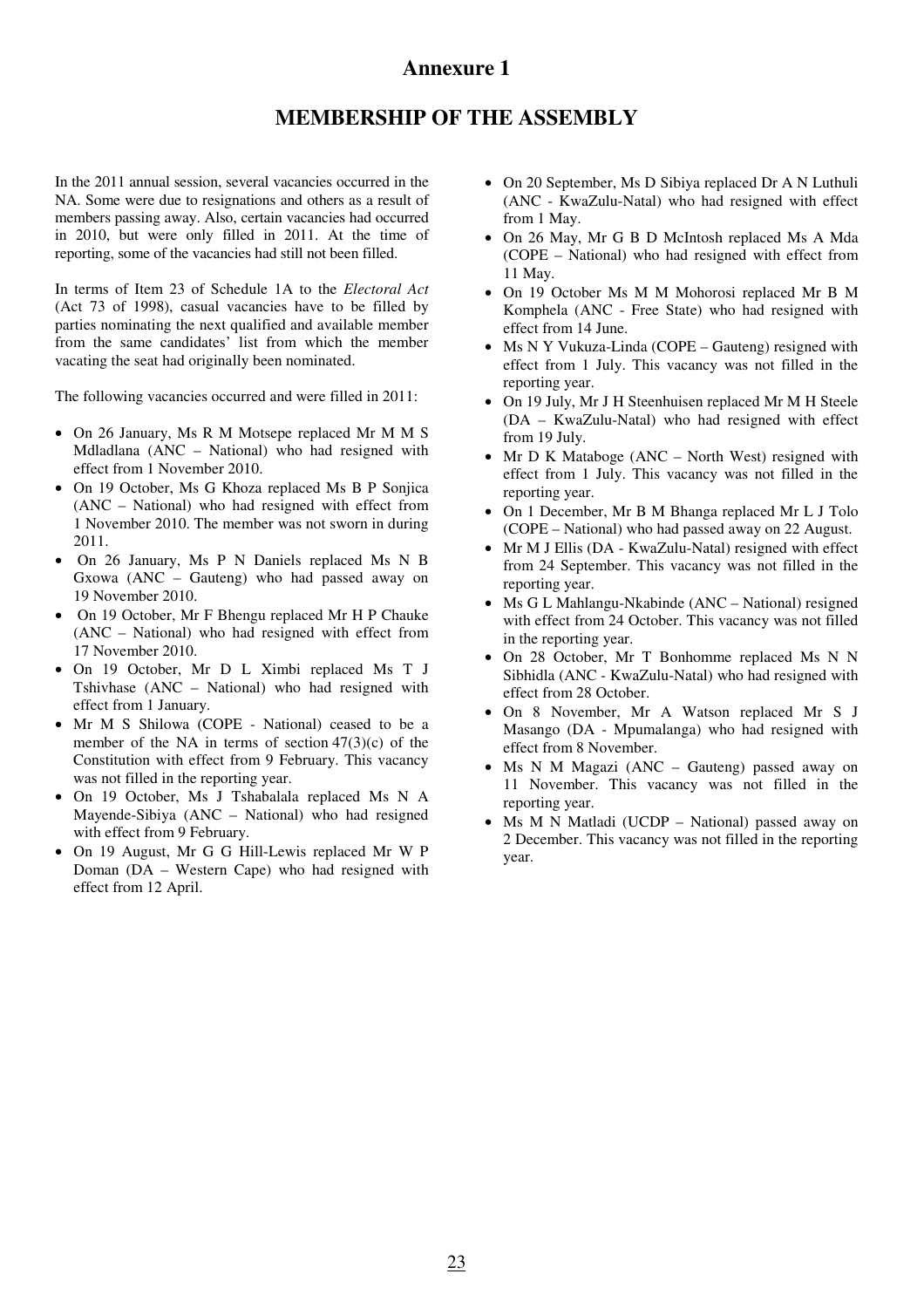## **Annexure 2**

# **APPOINTMENT OF NEW MINISTERS AND DEPUTY MINISTERS**

On 26 October, the President informed the NA of appointments made to Cabinet in terms of sections 91(2), 91(3) and 93(1) of the Constitution.

The following appointments were announced by the President, effective from 24 October:

- Ms D D Pule was appointed Minister of Communications. She replaced Mr R L Padayachie who held the office since  $31$  October 2010.
- Ms S T Ndabeni was appointed Deputy Minister of Communications. She replaced Mr K O Bapela who held the office since 31 October 2010.
- Mr M R Baloyi was appointed the Minister of Cooperative Governance and Traditional Affairs. He replaced Mr S Shiceka who held the office since 10 May 2009.
- Mr K O Bapela was appointed Deputy Minister in the Presidency for Performance Monitoring, Evaluation as well as Administration in the Presidency. He replaced Ms D D Pule who held the office since 31 October 2010.
- Mr R L Padayachie was appointed Minister of Public Service and Administration. He replaced Mr M R Baloyi who held the office since 10 May 2009.
- Mr T W Nxesi was appointed as Minister of Public Works. He replaced Ms G L Mahlangu-Nkabinde who held the office since 31 October 2010.
- Mr S L Tsenoli was appointed Deputy Minister of Rural Development and Land Reform. He replaced Mr T W Nxesi who held the office since 31 October 2010.
- Ms H I Bogopane-Zulu was appointed Deputy Minister of Women, Children and People with Disabilities.

## **Annexure 3**

# **LIST OF CONDOLENCE MOTIONS AND TRIBUTES TO FORMER MEMBERS**

- Ms B Gxowa was a member of the Assembly from 1994 to 2009. The motion on her passing away was debated and agreed by the Assembly on 22 February.
- Mr J H Momberg represented the ANC in the Assembly from 1994. In 2001 he was appointed as ambassador to Greece, Bulgaria, Serbia-Montenegro, Bosnia-Herzegovina and Cyprus. His condolence motion was also debated and agreed on 22 February.
- Adv M J Malahlela joined Parliament in 2002 as a member of the ANC. At the time of his passing away he was no longer a member. The Assembly debated and agreed his condolence motion on 8 March.
- Prof K A Asmal was elected to Parliament in 1994 and appointed Minister of Water Affairs and Forestry. He was re-elected in 1999 and appointed Minister of Education. He retired from active politics in 2008 while a member of the NA. The debate on the condolence motion for Prof Asmal was held on 23 June. It was agreed to, members standing.
- Mr H Fazzie was a member of the Assembly representing the ANC from 1994 to 2009. The Assembly debated and agreed his condolence motion on 18 August.
- Bishop L J Tolo firstly represented the ANC in the Assembly from 1994, and from 2009 became a member of COPE. The Assembly debated his condolence motion on 24 August and it was agreed to, members standing.
- Mr P H K Ditshetelo was a founding member of the UCDP and represented it in the Assembly during the period 1999 to 2009. The motion on his passing away was debated and agreed by the House on 27 October.
- Ms M M Magazi, was a sitting member of the ANC, having joined Parliament in 1999. The motion on her death was debated on 17 November. It was agreed to, members standing.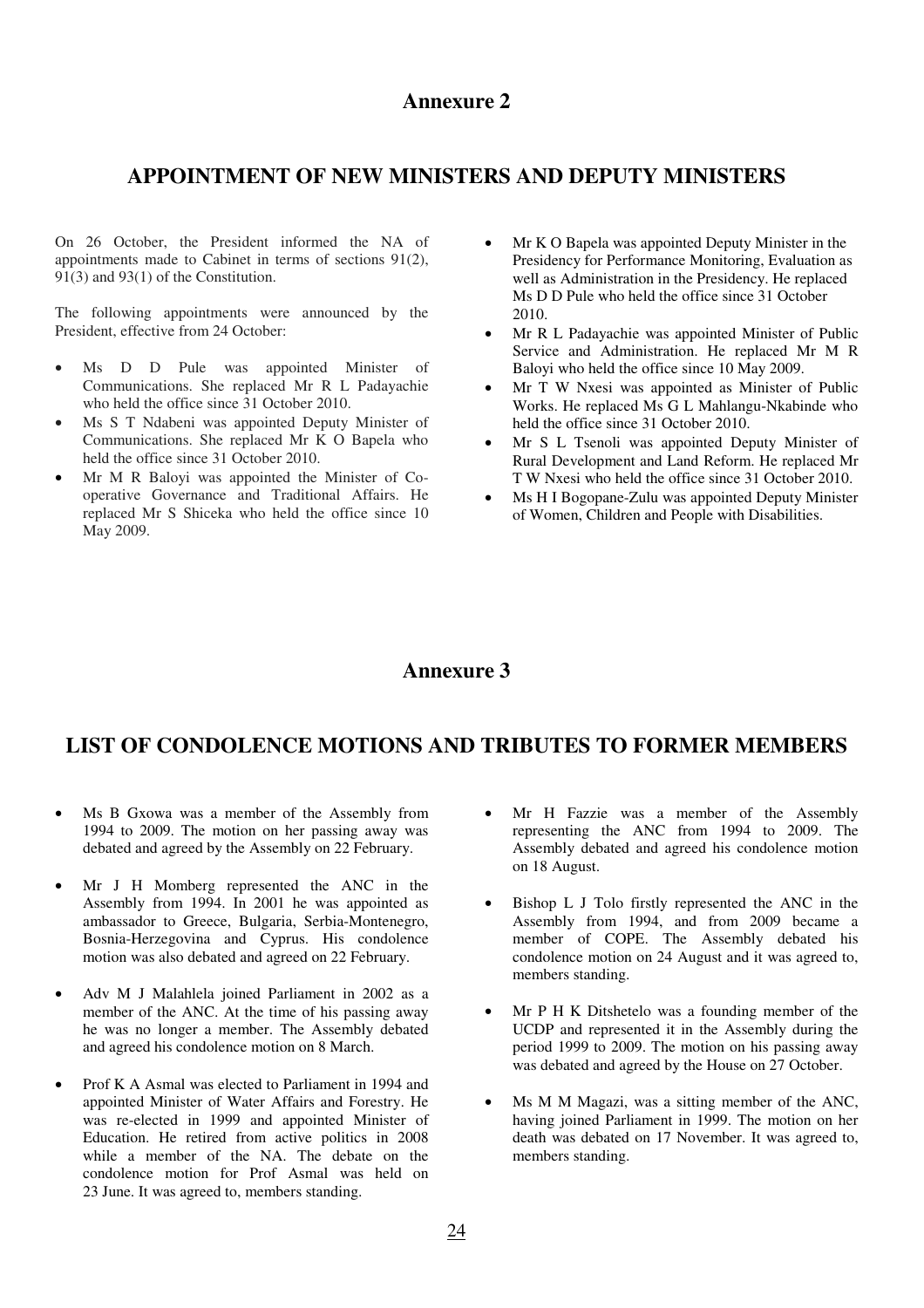# **SUBJECT INDEX TO ISSUES 1 TO 17 OF**  *PROCEDURAL DEVELOPMENTS IN THE NATIONAL ASSEMBLY*  **SECOND PARLIAMENT (1999 – 2004) THIRD PARLIAMENT (APRIL 2004 – MARCH 2009) FOURTH PARLIAMENT (MAY 2009 –DECEMBER 2011 )**

| <b>Key</b>                     | The number references are to the Issue and Item within the Issue, respectively. The Issue number<br>appears in italics.                                                                         |
|--------------------------------|-------------------------------------------------------------------------------------------------------------------------------------------------------------------------------------------------|
| <b>Note</b>                    | In this index, related subjects have been grouped together into a number of broad categories in<br>order at the same time to provide an overview of the range of subjects within each category. |
|                                | The categories, in alphabetical order, are the following:                                                                                                                                       |
| Chamber of Assembly            |                                                                                                                                                                                                 |
|                                | Executive, Members of (which include Parliament and the Executive)                                                                                                                              |
|                                | International Parliamentary relations (which include relations with Parliaments and other bodies)                                                                                               |
|                                | Legislation and Committees (which include bills that substantially affect the National Assembly and Parliament,                                                                                 |
|                                | and procedure-related developments in committees)                                                                                                                                               |
| Members                        |                                                                                                                                                                                                 |
|                                | Money bills and budgetary matters                                                                                                                                                               |
|                                | Presiding officers and other office-bearers                                                                                                                                                     |
|                                | Procedural and related issues (which include the processing of bills, and issues relating to the Chamber of the                                                                                 |
| National Assembly)             |                                                                                                                                                                                                 |
| Programme of business          |                                                                                                                                                                                                 |
|                                | Statutory functions (which include coverage of new bills that incidentally assign a function to the National                                                                                    |
| <b>Assembly or Parliament)</b> |                                                                                                                                                                                                 |
| <b>Symbols of Parliament</b>   |                                                                                                                                                                                                 |
|                                | Unparliamentary expressions                                                                                                                                                                     |
|                                |                                                                                                                                                                                                 |

**Chamber of Assembly,** *see under* "Procedural and related issues"

#### **Executive, Members of –**

Appointment of, announced, *5*-18, *7*-16, *16*-5, *17*-4 Auditor-General, Accusation by Minister against, *2*-32, *3*-24, *4*-23 Briefings for, *5*-15 Code of Ethics, Executive - Endorsement of Draft, *2*-14 Publication of, *1*-30 Criticism of Parliament by, *4*-15 Deputy Minister – Appointment announced, *5*-2, *5*-18, *7*-16

 Appointment of non-member as, *4*-25, *4*-30 (Const) Appointment of sole member of party as, *4*- 25 Deputy President - Code of Conduct, Alleged breach of, investigated, *8*-9 Resignation of, *11*-8 Pension of, *17*-22 House resolutions, Communication of, to Executive, *12*-5 Leader of Government Business, *see under* "Parliament and the Executive" Minister -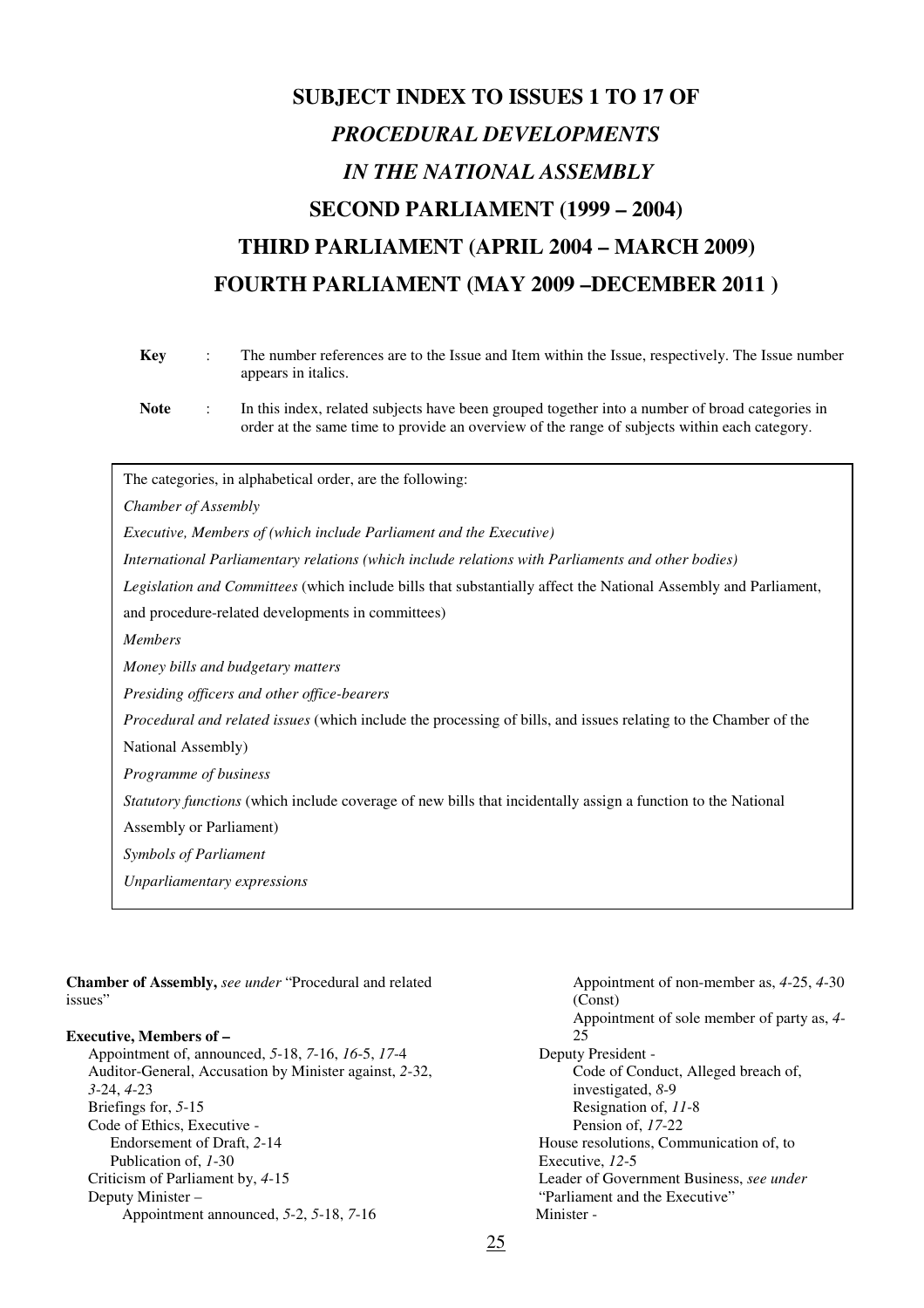Appointment of, *7*-16 Code of Conduct, Breach of, by, *7*-19 President - Correspondence between Leader of Opposition and, published in ATC, *3*-18 Election of, *1*-5, *10*-3, *14-4* No confidence in motion, *16*-8 Pension, death and medical benefits of, Approval of, *14*-5 Resignation of, *14*-3 Salary and allowances of, Determination of, *7-*14, *10*- 43, *11*-9, *16*-17, *17*-21 Adjustment to, Approval of, *13*-19 Questions to, *see* "Questions to Executive" under Procedural and related issues" Speaker and Leader of Government Business, Meeting between, *12*-4 Statements by, *see under* "Procedural and related issues" **International Parliamentary Relations –**  African Peer Review Mechanism,

Parliamentary participation in, *11*-67 Review Process, *12*-8 African Union (AU) – (*See also* "Pan African Parliament") Constitutive Act, Consideration of, *3*-34, *4-*49 Working Group on, *5*-32 Establishment of, *4*-49 Report of, *7*-24, *8*-27, *9-*21 Democratic Republic of the Congo, Election observer mission to, *12*-9 Heads of State and Heads of Government, Addresses by, *4*- 48, *6*-30 Inter-Parliamentary Union (IPU) – Debates on IPU topics, *11*-68 Parliament hosts  $118^{th}$  Assembly of, 14-7 Racism, Conference on, *4*-5 United Nations, Co-operation with, Presiding Officers meetings on, *1*-43, *3*-32 International relations policy agreed, *12*-6 National People's Congress of People's Republic of China, Memorandum of Understanding with, *12*-7 Palestine and Israel, Delegation to, *4*-50 Pan-African Parliament (PAP) – (*See also* "African Union") Ad hoc committee appointed to consider formation of, *3-*33 Inaugural and first sessions of, *9-*21 Members, Appointment of, *8*-3, *10*-53, *11*-65, *14*-44, *17*-  $23$ Second Ordinary Session of, *10*-54 Steering Committee, Communiqué by, *7*-25, *8*-26 SADC Parliamentary Forum – Members, Appointment of, *2*-40, *10*-55, *14*-45 Zambia, Mission to, *5*-33 Zimbabwe – Delegation to observe elections in, *2*-41, *3*-35, *11*-66 Observer mission to, *5*-31, *14*-8 **Legislation and Committees –** 

# Ad hoc committee –

Report of, to consider matters in terms of section 12 of NPA Act adopted, *14*-20 To conduct coordinated oversight of service delivery-

 Establishment of, *15*-27 Extension of deadline to report, *16*-22 On Commission for Gender Equality (CGE) Forensic Investigation- Establishment of, *16*-26 Re-establishment of, *17*-33 Joint, On Code of Judicial Conduct and Regulations on Judges' Registrable Interests Establishment of, *16*-27 Re-establishment of, *17*-31 Joint, On Second Implementation Report of South Africa's African Peer Review Programme of Action Establishment of, *16*-28 On General Intelligence Laws Amendment Bill, establishment of, *17*-35 On nomination of electoral commissioners, establishment of, *17*-34 Bills, processing of, *see under* "Procedural and related issues" Black Administration Act, legislative proposal by committee on, *16*-25 Charge against member raised in committee, *4*-13 Children, Appointment of Task Group on Sexual Abuse of, *5*-28 Citation of Constitution Laws Bill, *11*-36 Committee chairperson called to address Rules Committee on lack of progress with bill, *5*-23 Committee recommends that Minister withdraws bill, *12*-30 Committees, Portfolio – Composition of, *1*-14, *17*-6 Name change for, *4*-36 Committee reports – Consideration by House, Process for, *see under* "Procedural and related issues" First report of Committee on Public Accounts: Unsigned audit reports and electronic signature of annual reports, *11*-44 JSCI presents report of committee activities in 2nd Parliament, *11*-48 Minority reports, *4*-29 Report on Parliament by Committee on Public Accounts, *11*-47 Supplementary report adopted after original report noted, *7*-27 Withdrawal of, *9-*15 Confidential documents before committees, *4*-17 Constitution Twelfth Amendment Bill (including casting of deliberative vote by Chair), *11*-40 Constitutional amendments affecting Parliament, *4*-30, *7*-20 "Floor-crossing" (S*ee also under* "Constitutional Amendments" and under the heading "Members") 1-15 September 2005, *11*-24 1-15 September 2007, *13*-15 Legislation, *5*-19, *6*-19, *7*-21 Repeal of, *14*-37 Province renamed (Const), *7*-20 Constitutional Court – Acts declared invalid by, Re-enactment of, *12*-33, *13*-25, *14*-22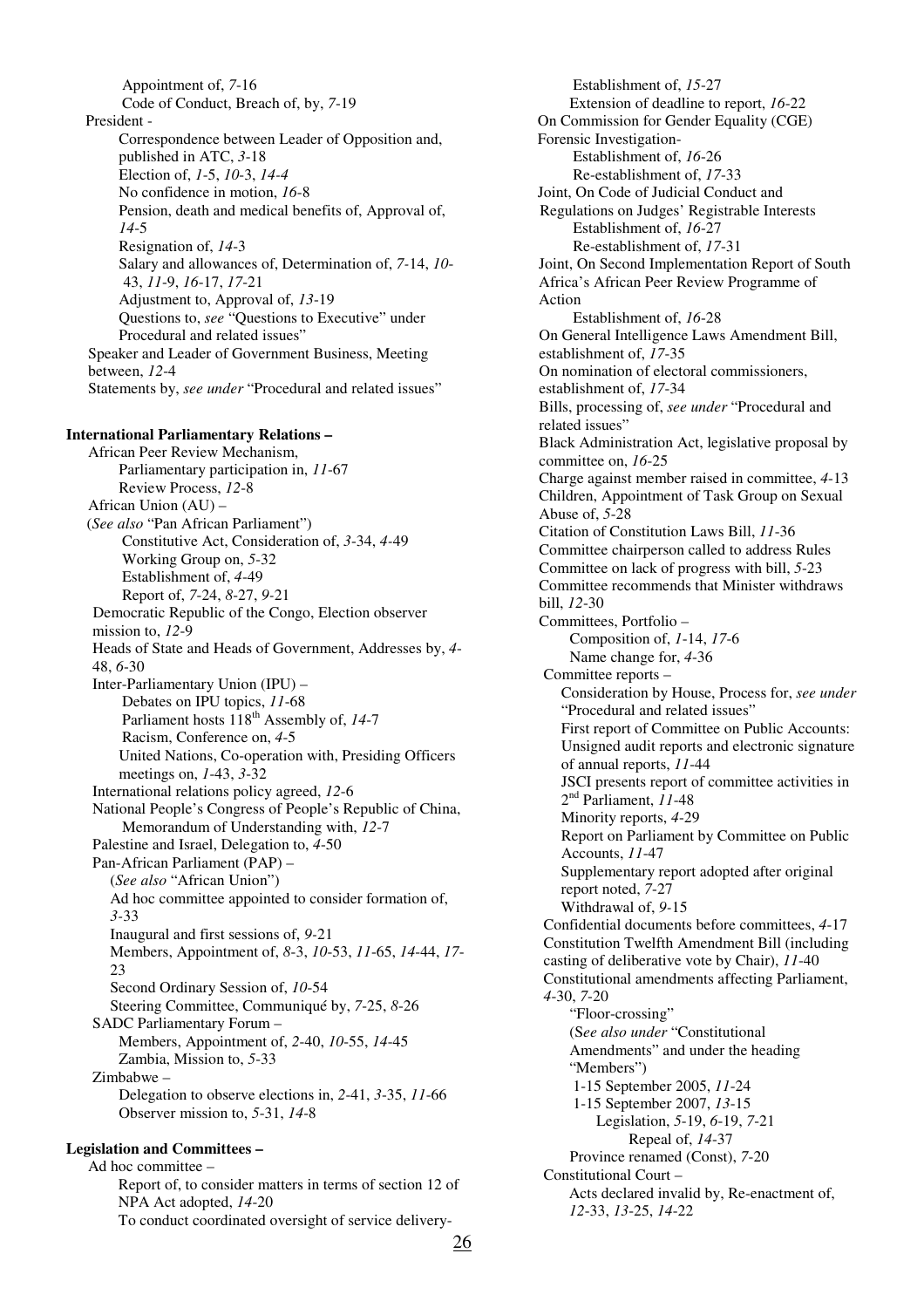Constitutional Matters Amendment Bill and amendment regulations in terms of Public Funding of Represented Political Parties Act, *11*-38 Constitutional Review Committee, Operationalising of, *11*-43 Extension of deadline for submissions, *15*-11 Co-operatives Bill and Co-operatives Advisory Board, *11*- 39 Correctional Services Act, approval of draft regulations, *17*- 32 Corrupt Activities Bill, Prevention and Combating of, *see under* "Members" Criminal Law Amendment Act: Extension of period of operation of relevant sections and repeal of statutory requirement for extension, *13*-23 Criminal Law (Forensic Procedures) Amendment Bill, Establishment of ad hoc committee to consider, *14*-38 Criminal Law (Sexual Offences) Amendment Bill referred back to portfolio committee for re-tagging, *12*-32 Cultural, Religious and Linguistic Communities, Commission for Promotion and Protection of Rights of - Establishment, (Bill), *5*-41 Deeds Registries Amendment Bill: Bill reclassified, *12*-36 Defence, Refusal of Minister to supply documentation to portfolio committee, *16*-30 Electoral Commission Amendment Bill, *10*-32 Electoral Laws amendment (Bills), *8*-22 Ethics and Members' Interests, Joint Committee on – Investigation of Ms Y Botha, *17*-37 Report by, on alleged non-disclosure of financial and pecuniary interests by members of the Executive, *12*-38 Report on findings of Auditor-General and complaint against Minister, *14*-25 Size of, Reduction of, *6*-22 Financial Administration of Parliament and Provincial Legislatures Bill – Introduction of, *8*-16, *9*-10 Financial Administration of Parliament Bill, *10*-36 Financial and Fiscal Commission, *see under* "Statutory functions" Financial matters, Bills on, *see under* "Money bills and budgetary matters" Financial statements of Parliament, Report of Public Accounts Committee on, *8*-25 Firearms Control Act, amnesty in terms of, *14*-41 Icasa Amendment Bill referred back to Assembly by President, *12*-35 Institutions supporting democracy and associated institutions, Establishment of ad hoc committee on review of, *12*-40 Deadline for reporting, Extension of, *13*-26 Report on Chapter 9 and associated institutions partially adopted, *14*-35 Intelligence, Joint Standing Committee – Appointment of members and chairperson, *2*-20, *5*-22, *15*-26 Composition of, Formula adapted for, (Bill), *1*-35 Financial oversight by (Bill), *6*-21, *8*-30 Inspector-General of Intelligence, Accountability of, to, (Bill), *6*-21 Security clearances for members of, (Bill), *1*-35, *2*-20 Security clearance for chairperson of, (Bill), *6*-21 Nomination of second DA member, *16-29* 

Intelligence matters, Establishment of ad hoc committee to consider legislation on, *14*-39 Intergovernmental Relations Framework Bill, *11*- 37 Interim Joint Committee on scrutiny of delegated legislation Establishment of, *17*-36 Joint Committee on Reconstruction and Development, Non-establishment of, 11-45 Joint Monitoring Committee on Quality of Life and Status of Children, Youth and Disabled Persons, Referral of Bill to, *2*-21 Joint Subcommittee on Support for Members, Chairpersons of (Joint Rule 71 amendment), *2*-31 Mediation Committee – Election of, on bill, *8*-24, *12*-31, *13*-22, *13*-27, *14*-24 On police bills, *17*-30 Membership of National Assembly and Provincial Legislatures Bill, Loss or Retention of, *5*-19 Money bills, *see* that main heading. Nepotism in Government, Committee Report on Public Protector's Report concerning, *1*-30 Older Persons Bill, Proposal for NA (as 2nd House to redraft, *11*-49 Oversight and Accountability Implementation Plan in respect of recommendations of Joint Subcommittee on, *8*-29 Task Team: Setting up focus groups, *11*-42 Parliament's international relations policy, Establishment of Task Team on, *11*-46 Protection of State Information Bill – Establishment of ad hoc committee on, *16*-23 Processing of, *17*-29 Provincial Legislatures – Authority of House to suspend member by resolution, *1*-18 Bill, *9*-12 Committee on, *4*-8, *5*-25 Joint Committee impeded in its work, *4*-31 Preparatory meetings between Presiding Officers and party representatives prior to first meeting of NA Rules Committee, *10*-20 Protection of Constitutional Democracy against Terrorist and Related Activities Act, *10*-35 Public Accounts, Standing Committee on – Arms deal – Confidential documents on, *4* Consideration of, *4*-12 Report on, *3*-19, *6*-18 Charge against member raised in, *4*-13 Functioning of, *7*-26, *9*-16 Reports of, Withdrawal of, *9*-15 Public Audit Bill, *see* "Auditor-General" *under*  "Statutory functions" Public Audit Bill and oversight over Auditor-General, *10*-34 Public Protector, Investigation of operational problems in office of, by ad hoc committee, *12*-39 Ad hoc committee reconvened, *13*-24 Regulation of Interception of Communications and Provision of Communications-related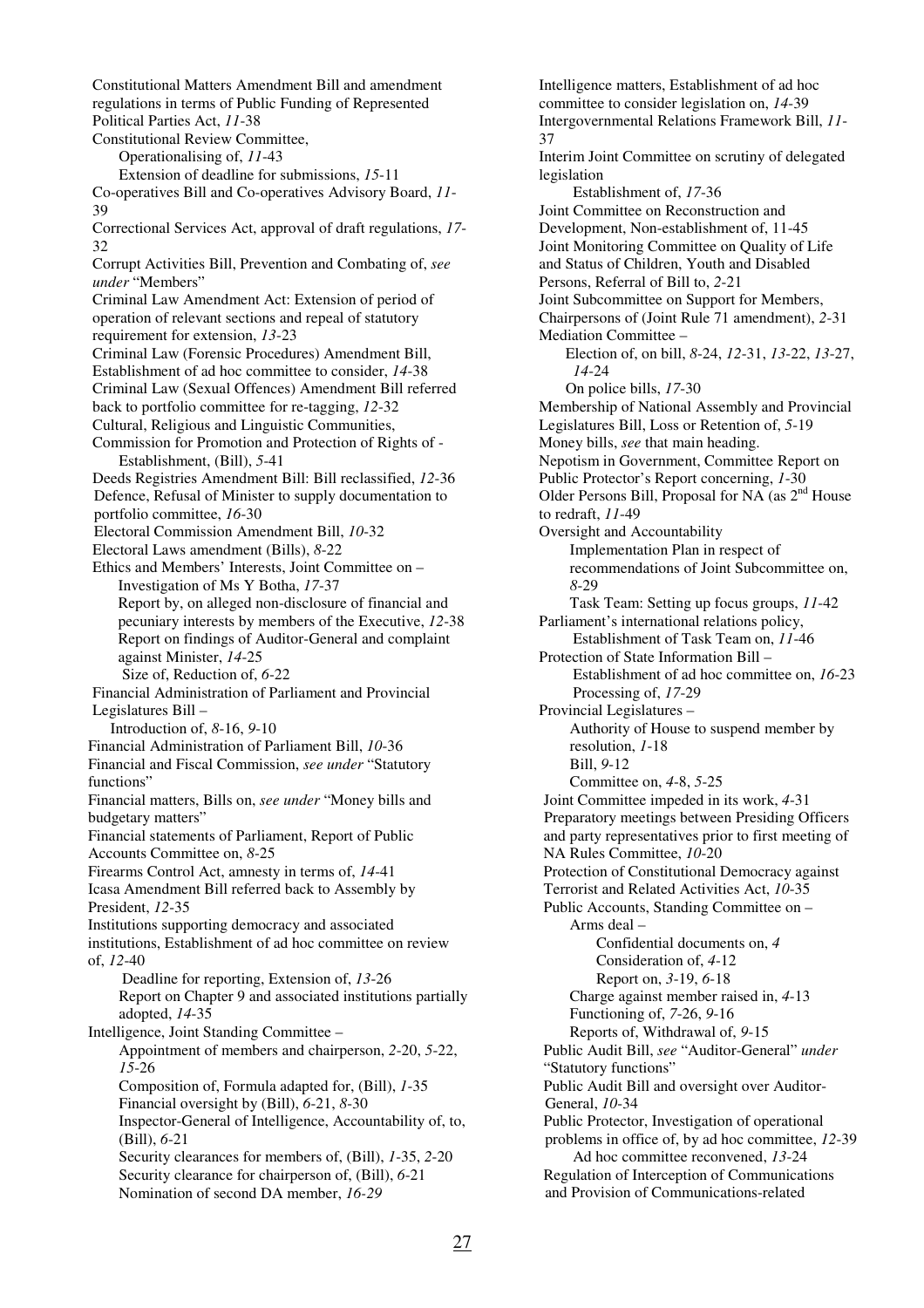Information Amendment Act, submission of confidential report by Minister to, *16*-24 Role for NA in appointment and removal from office of Icasa councillors, Removal of, *11*-41 Rules Committee, Assembly - Chairperson of Portfolio Committee called to address, *5*-23 Interim, after elections, *1*-13 Report of, *17*-9 Speaker as Chairperson leaves Chair to participate from the floor, *7*-17 Subcommittee on Review of Rules- Composition and membership of, *15*-24 Rules Committee, Joint – Allegations against presiding officers in, *7*-1 Establishment and disbandment of joint structures, *15*-25 Recess meeting (Joint Rule 62), *3*-25 Report of, *17*-8 Separation of powers between Parliament and Executive, *4*- 12, *4*-14, *4*-15, *4*-16 Traditional Leaders, National House of – Bills, Referral of, to, (Bill), *8*-28 Traditional Leadership and Governance Framework Act, Implementation of, *10*-33 **Members –**  Armscor, Board of Directors of, Members may not be appointed to, (Bill), *8*-23 Briefings for new and returning members, Post-election, *10*- 11 Code of conduct (*See also* "Disciplinary action against") – Breaches of, *see under* "Disciplinary action" Disclosure of registrable interests, extension of period for, *15*-22 Nepotism, Prevention of, to be incorporated in, *1-*30 Conduct of, Notice of Motion concerning, disallowed, *4*-11 Corrupt activities, Prevention and Combating of, (Bill) – Offences relating to members, *8*-18 Disabled, Provision for, in Chamber, *1*-28, *2*-10, *8*-39 Disciplinary action against – Code of Conduct, Breach of, *6*-15, *6*-16, *7*-17, *8*- 10, *9*-1 Alleged breaches of, by, *10*-12 Deputy President, Investigation in respect of, *8*-9 Members, Travel vouchers, Abuse of, *12*-10 Minister, by, *7*-19 Delayed implementation of penalties, *7*-18, *9*-1 Misleading the House, *7*-17 Parmed facilities, Abuse of, *8*-11 Sexual harassment, *5*-16 Travel facilities, Abuse of, *3*-20, *4*-27, *8*-11, 10-13 Allegations of, Developments regarding, *11*-11 Irregular use of, by Members: Announcement by Speaker, *13*-8 Electoral Laws amendment, *see under* "Legislation and Committees" Farewell tribute to Mr M S Manie, MP, *13*-6 "Floor-crossing" –

 Legislation, *5*-19, *6*-19 Implementation of, *7*-21 Seats, Allocation of, *7*-10 Whips, Allocation of, *7*-9

Former, Travel facilities for, *8*-12 International criminal justice, Members are subject to, *5*-24 Leader of Opposition, Right of first response in certain debates by, *9*-2 Leave for, Management of, *8*-13 Membership terminated, *7*-2 Members' Interests, alleged non-disclosure of, *16*-16 Members' remuneration, *15*-21 National Assembly, Membership of, *14*-9, *15*-5, *16*-4, *17*-3 Oath/affirmation by, Taking of – Delayed, *4*-26 First Sitting, at, *1*-2, *15*-1 Parties – (*See also* "Floor-crossing) Numerical strength of, *1*-11 Suspension of, by resolution: Judgement of Supreme Court of Appeal regarding, *1*-18 Training, *1*-7, *2*-16, *5*-17, *11*-10 Travel benefits, Members': Report of Parliamentary Oversight Authority, *11*-12 Vacancies, Filling of, *13*-5 **Money bills and budgetary matters –**  Budget – Appropriation Bill, Extension of time for Portfolio Committee on Finance to consider, *12*-41, *13*-28 Appropriation Bill, Referral of, to portfolio and joint monitoring committees, *12*-42 Processing of, *15*-30, *16*-31 Referral to Portfolio Committee on Finance for extended period, *4*-43, *5*-29 Portfolio Committee on Finance given extra time on Budget, *11*-50 Budget Committee, Joint – Establishment of, *4*-42, *6*-28 Report of, Recommendations on functioning, *11*-53 Budget votes debated in Extended Public Committees, *10*-25, *11*-51 Report by, on challenges facing Human Rights Commission, *9*-11 Corrections, Textual, *2*-18, *7*-28, *8*-32 Definition of money bill extended (Const), *4*-30 Extended public committees – Appointment of acting chairpersons, *16*-2 Determination of sitting hours, *16*-12, *17*-17 Financial matters (Chapter 13 of Constitution), Bills on – Introduction only by Minister of Finance (Const), *4*-30 Provinces, Also affecting, to be dealt with as Section 76(1) Bills, (Const), *7*-20 Medium-Term Budget Policy Statement  $(MTBPS)$  – Referral to committees, *6*-28 Workshop on, in year 2000, *3*-17 Money Bills Amendment Procedure and Related Matters Bill, *14*-40 Act, *15*-28 Implementation of, *16*-32 Progress with implementation of, *17*-39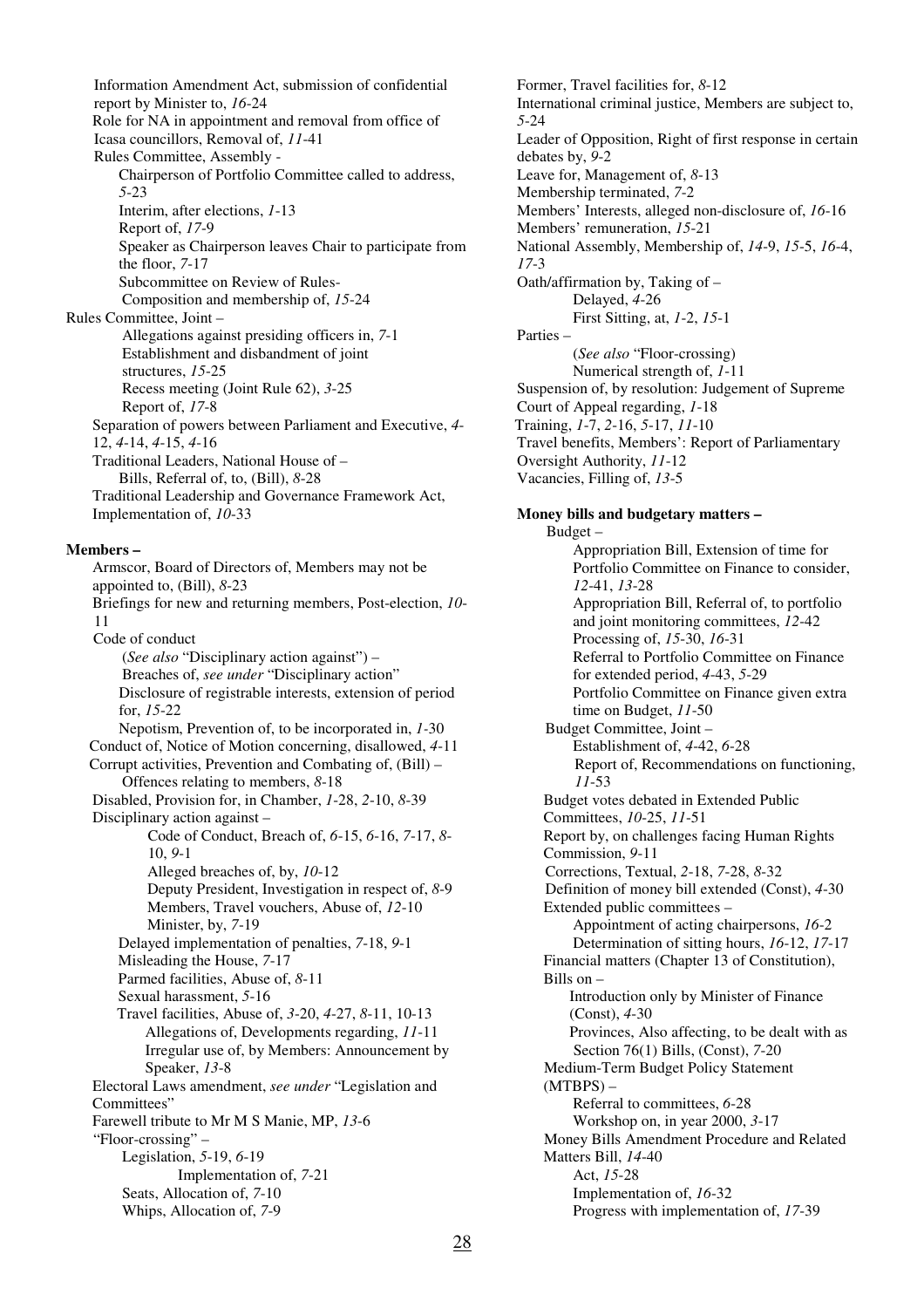NCOP, Bill rejected by, *8*-31 Provincial powers in respect of provincial Revenue Funds, Framework for, (Const), *4*-30 Referral of, to committees other than Portfolio Committee on Finance, *4*-44, *5*-30, *6*-29 Tax Administration Bill, recommittal of, *17*-40 Special Pensions Amendment Bill, Report of Portfolio Committee on Finance on, *11*-52 **Presiding Officers and other office-bearers –**  Acting Speaker and Acting Deputy Speaker, Designation of, *11*-2, *12*-2 Allegations against Presiding Officers in Joint Rules Committee, *7*-1 Appointment of, *1*-8, *5*-2 Chairperson of Committees, Election of, *1*-9, *5*-2 Chief Whip of Democratic Alliance, Announcement of new, and resignation of Chief Whip, *13*-3, *15*-2, *17*-2 Chief Whip of Majority Party, Appointment announced of, *5*-2, *13*-4 Appointment of, New, and Deputy Chief Whip of Majority Party, *14*-1, *15*-2 Committee chairperson called to address Rules Committee on lack of progress with bill, *5*-23 Counsellor, Parliamentary, replaced, *4*-2 Parliamentary Counsellors, Appointment of, *11*-5, *15*-2, *16*-3 Death of Presiding Officer while in office, *10*-10 Debate introduced from Chair, *2*-7 Deputy Chairperson of Committees – Departure of, *2*-1 Election of, *1*-9, *3*-1 Membership of Assembly of, terminated and restored, *7*-2 Deputy Speaker – Casting of deliberative vote by Chair, *11*-7 Election of, *1*-4, *10*-2, *15*-1 Substantive motion against, *11*-3 House Chairpersons – Appointment of, *10*-7 Election of, 14-2, *15*-4, *16*-1 Election of new House Chairperson, Ms C-S Botha steps down as, and, *13*-2 House Chairperson, Replacement of, *11*-6 Leader of Government Business, Appointment of, *11*-4, *14*- 6, *15*-2 Leader of opposition – Appointment of, *13*-1, *15*-2 Role of, *10*-5 Motion, Amendment to, proposed from Chair, *2*-6 Motion of confidence in Speaker, *10*-6 Other office-bearers, Appointment of, *10*-8 Speaker – Congratulations on receiving award, *3*-3, *8*-1 Election of, *1*-3, *10*-1, *15*-1 Intervention by, in arms deal investigation, *4*-18 Political speech by, in Chamber, *4*-12, *4*-18 Public Accounts Committee, Appearance before, at own request, *4*-12, *4*-18 Rules Committee, Participation in, from floor, *7*-17 Support for, Motion of, *4*-1 Temporary chairpersons, *11*-1, *12*-1 Temporary presiding officer – Election for day's sitting, *2*-2, *5*-1, *7*-3

Whips, Allocation of, *1*-12 "Floor-crossing", After, *7*-9 Smaller parties, For, *3*-2 Formula for appointment of, *10*-22, *15*-3 **Procedural and related issues –**  ACDP contestation of Azapo seat, *10*-17 Annual reports by State departments – Delayed tabling of, *4*-45, *9*-12 Auditor-General's Report on, *5*-9 Auditor-General's special report on late tabling of annual reports, *11*-27 Public Service Commission Report on, *2*-36 Anticipation, Rule of, Application of, *2*-5, *3*-8, *6*- 12, *8*-7 Arms deal, Investigation of, *4*-12 Committees, Powers and functions of, regarding, *4*-16 Confidential documents, *4*-17 Executive, Criticism of Parliament by, *4*-15 Investigating agencies, Links with Parliament of, *4*-14, *4*-16 Joint Investigating Team's Report (JIT Report) – Allegations concerning editing of draft report, *9*-4 Committee reports on, *6*-18 Public Accounts Committee – Reports, *3*-19, *6*-18, *9*-4 Speaker, Role of, in, *4*-18 Audit of statutes: Publication and introduction to members, 11-20 Auditor-General – (*See also under* "Statutory functions") Accusations by Minister against, Investigation of, *2*-32, *3*-24, *4*-23 Authority of House to suspend member by resolution, Committee on, review of Auditor-General's remuneration, *17*-38 Judgement Supreme Court of Appeal regarding, *1*-18 Bills – Adoption by House of wrong version of bill, *6*-23 Amendments to, on Order Paper, put directly in House, *3*-6 Bill debated without translation being available, *11*-28 Classification of, *see* "Tagging of" Commencement, Too early date of, *8*-14 Constitutional Amendment, Referred to Portfolio Committee on Defence, *4*-37 Constitutionality of, President's reservations on, *14*-36 Correction, Typographical, *3*-9 (*See also* "Corrections, Textual" under "Money Bills") Deadlines for submission, *1*-38 Clarification of intention with, *6*-14 Deadlines imposed by Constitution in respect of certain, *2*-26 Fast-tracking, *1*-42, *2*-19, *2*-25, *3*-26, *4*-47, *6*- 27, *8*-4, *9*-8, *11*-35, *12*-16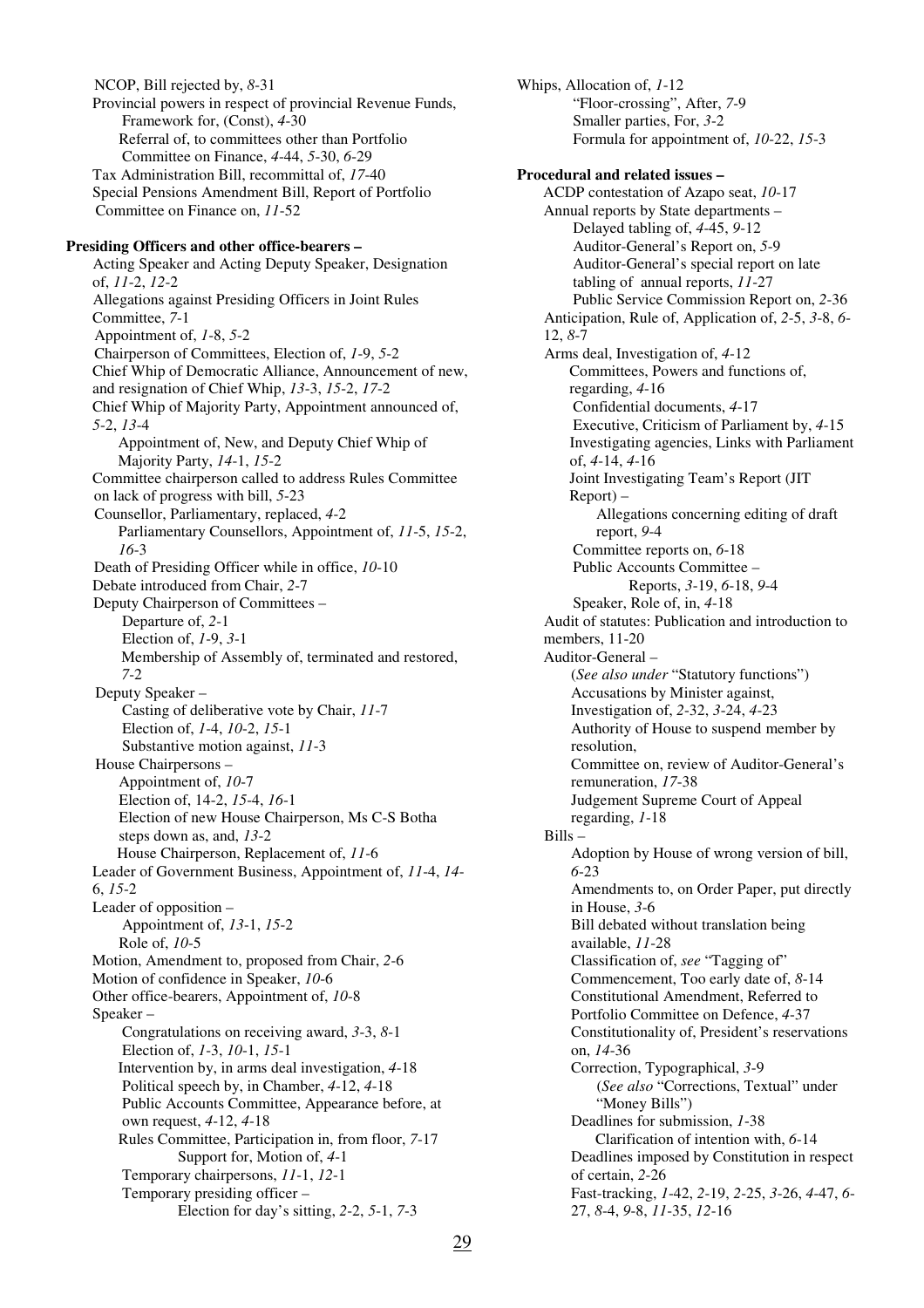Guidelines for, *2*-25, *4*-46 Presiding Officers, By, *1*-41 First Reading, Debate on, *1*-33 Guidelines for, *15*-14 Gender-sensitive drafting of, *3*-22 Intelligence, Referral to ad hoc committee, *1*-32, *1*-35, *3*-23, *6*-20 Introduction of, by committee, *4*-40 Introduction of, without certification by State law advisers, *4*-28, *4*-38 Joint Committee on, *1*-31, *1*-32, *2*-23 Joint Monitoring Committee on Quality of Life and Status of Children, Youth and Disabled Persons, Referral of, to, *2*-21 Language of – President, Bill sent to, in one language, *2*- 17, *4*-33 Translation, Official, Availability of, *4*-33 Translations, Procedure for communicating with Executive on outstanding, *6*-13 Lapsing of, *1*-37, *9*-3, *10*-24 Managing the passage of, *12*-34 Mediation Committee on, *8*-24 Ministerial statements, *see under* "Executive, Members of" Mixed – Splitting of, *2*-19, *2*-22, *3*-22, *4*-38, *8*-5, *9*-9, *10*-29, *11*-26, *12*-37 Money, *see that* main heading. NCOP proposed amendments to Sec 75 bill – Not accepted, *4*-32 Put directly to House by resolution, *5*-20 Parliament – Impact on, *14*-32 Role for, *14*-26, *14*-27, *14*-29, *14*-30, *14*-31 Submission of reports to, *14*-28 Presentation by committee of part of bill as separate bill, *6*-17 Private Members, By, *1*-34, *4*-39 Recommitted by resolution, *4*-34, *4*-35 Reinstatement – Annual session, in, *4*-35, *5*-5 Previous Parliament, from, *1*-36 Second Reading debate, at least three days after tabling of committee report ("3-day Rule") – Suspension of 3-day Rule, *5*-8, *6*-7, *7*-7, *13*-21 Tagging of, *4*-38 – (*See also* "Bills, Mixed") Incorrect, Requiring reintroduction, *5*-21 Timeframes for passage of certain bill, *8*-14 Translation of, *see under* "Language of" Wrong version of, adopted by House, *6*-23 Business, Lapsed, *see under* "Lapsed business" and under "Bills" Chamber – Appointment of Serjeant-at-Arms, *17*-58 Audiovisual facilities in, *4*-54 AV screen at podium, Installation of, *11*-30 Bays in Gallery, Alteration of, *1*-29 Speaker's Bay, *7*-41, *9*-7 Clock-timer, Members speaking from their desks provided with, *11*-32 Computer network system in, *9*-6 Disabled members, Provision for, in, *1*-28, *2*-10, *8*-39

Dog droppings in, *11*-31 Gallery, Public – Disturbance on, *13*-13 Dog allowed on, *2*-11 Mace Absence of, at start of joint sitting, *17*-59 Model of, displayed, *7*-41 Microphones on floor, Switches installed, *3*- 13 Non-member allowed on floor of – Nurse, *7*-39 Sign language interpreter, *2*-10 Object in, Display of, *5*-45 Photographs during sitting, Ruling on use of cell phones to take, *11*-13 Power failure and impact on House proceedings, *11*-33 Seats in, Allocation of, *7*-10, *15*-13 Sound system – Failure of, *6*-39, *13*-12 New, *9*-6 Use of, for meeting of African Parliaments, *7*- 38 Translation in, loss of, *16*-44 Voting system – New, *9*-6 Temporary, *7*-42 Failure of, *16*-43 Code of Good Administrative Conduct, withdrawal of, *17*-26 Committee reports, Process for House consideration of, *6*-4 Companies Act, permission to enquire into amending provisions of, *17*-10 Complaint by member of the public about reference to him in the Assembly, *12*-29 Committees, establishment of, *10*-37 Confidential documents, Control of, *4*-17 Conflict of interest within parliamentary context: Ruling by Speaker, *14*-21 Debates – "Bugging scandal" debate requested, *12*-23 Debate interrupted for further consultation, *12*-15 First Reading, *12*-20 Procedure adopted for trial period extended, *13*-9 Joint, Interim rules for, *12*-14 Member speaking twice in, *15*-18 National issues, on, *1*-20 Public importance, Matter of, on, *1*-23, *2*-4, *3*- 5, *7*-5 Alteration of topic, Proposed, *6*-8 Guidelines for approving, *4*-7 Request by more than one party, *4*-7 Request during recess, *4*-7 Withdrawal of request, *6*-9 Speaker's debates, *1*-20, *2*-3, *3*-4, *4*-3 Time for debate on Appropriation Bill extended, *7*-5 Decision of questions – Abstention of party minuted although no division, *4*-10 Declarations of vote, *see that* heading under "Procedural and related issues"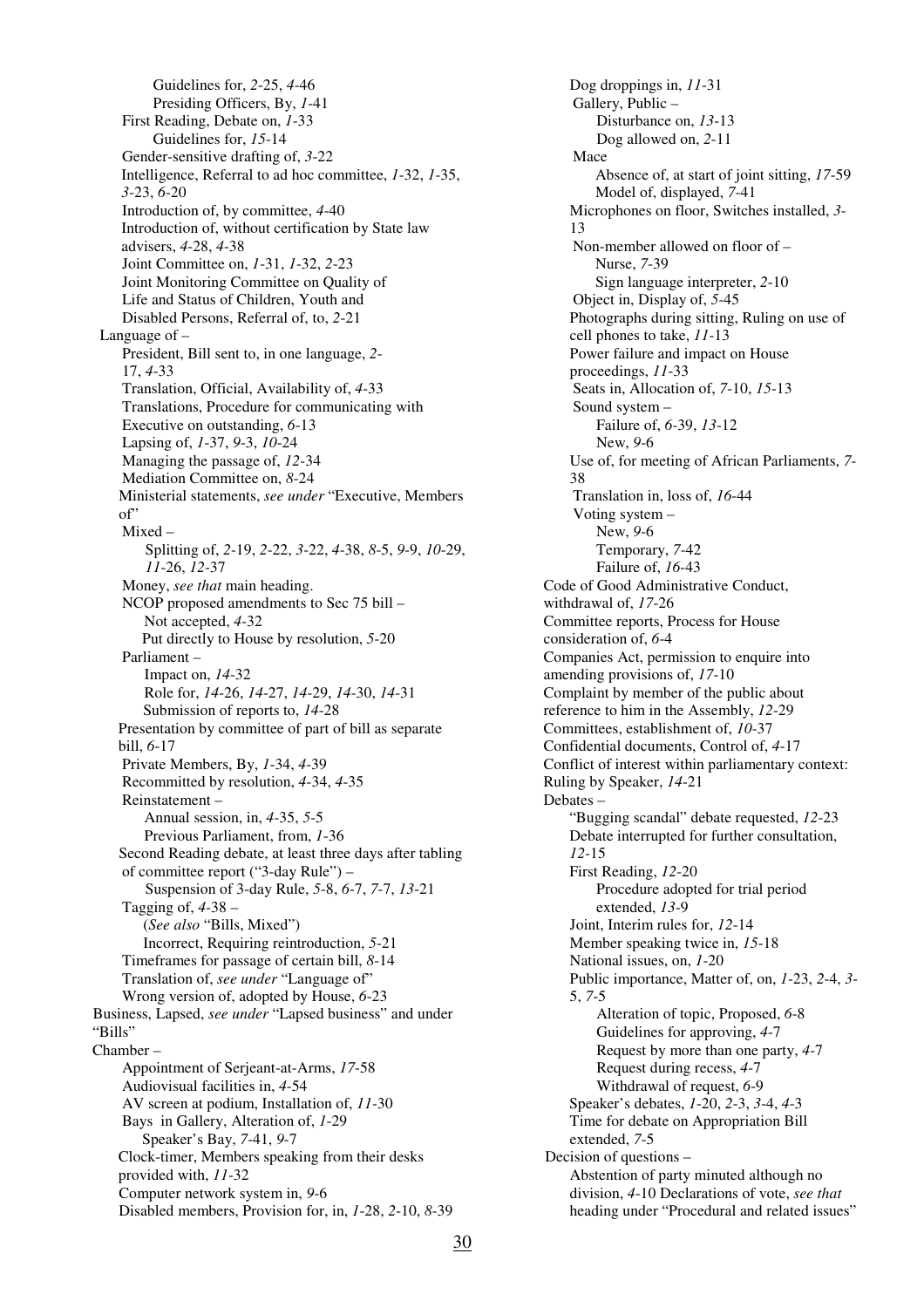Postponement of, *16*-6 Putting a question for decision, New approach to – Committee reports, *6*-4 Matters requiring decision in terms of law, *6*-3 Voting – Temporary system, *7*-42 Without electronic system, *6*-38 Correction of results and chairperson counted towards quorum, *17*-11 Declaration of vote – Time limits altered, *2*-9 Written, *10*-27 Defence Force members by resolution invited to visit Parliament for commendation, *2*-28, *3*-27 Delegated legislation, Interim mechanism for scrutiny of, *12*-21 Department of State, Change of name of, *4*-36 Dissolution of Assembly – Notice of motion, *6*-2 Resolution, By, *9*-3 Divisions, *see* "Decision of questions" Election results and designation of candidates, Declaration of, *10*-14 Floor-crossing, *see under* "Legislation and Committees" Green Paper on National Strategic Planning, processing of, *15*-16 Governance model for Parliament, New, *10*-38 Adoption of, *13*-10 Hansard, centennial celebrations of, *16*-21 Heads of State and Heads of Government (including Presidents), Addresses by, *4*-48, *6*-30, *12*-12 Independent Complaints Directorate (ICD) – Executive Director, Nomination for, *14*-12 Ineligibility of serving NCOP members, *10*-18 International agreements, *see under* "Statutory functions" Joint Sittings – Address by foreign heads of state, *14*-13 Ceremonial, for senior members of Judiciary, *11*-22, *17*-15 Commemorative, *10*-23 Defence Force, in honour of role of, *3*-27 Joint debates, and, *12*-13 Mandela day, *15*-9 Millennium debate, *1*-21 National Women's Day, *15*-9, *17*-15 Order in, and rules of debate adopted, *14*-17 Preparations for 2010 FIFA Soccer World Cup, *15*-9 Presidential pardons, Announcement regarding process for considering, *13*-20 Prior to state-of-the-nation address, State of the Nation Address (SONA), *16*-10 TRC report and debate*, 7*-30 Language, Unparliamentary – Expressions declared, *14*-46, *16*-45, *17*-60 Expressions challenged, *14*-47, *17*-61 Head of State, Derogatory remarks about, *3*-7 Notices of Motion, in, *3*-10 Racial insults, *4*-6 Lapsed business – (*See also under* "Bills") Revival of, *5*-5, *6*-15, *14*-10, *16*-11, *17*-18 Legislative Process in Parliament, Report of Joint Task Team on, *14*-34

Mace, *see* "Symbols, Parliamentary" Management of Parliament (Assembly Rules 161, 162 and 165 amended), *2*-30 Motions – (*See also* "Resolutions") Amendment proposed from Chair, *2*-6 Ballot, by, *1*-22 Censure, by, *12*-25 Condolence, *2*-27, *15*-7, *17*-5 Without notice, Alteration of, *11* Editing of, *3*-12 Irregular, *1*-26 Joint Committee on Ethics and Members' Interests, Notice of motion on matter before, disallowed, *4*-11 NCOP, Criticism of decision of, disallowed, *3*-11 Sequence, Party, *1*-15 Six-week cycle for, *15*-17 System of, Revised, *6*-1, *7*-11, *8*-6 Unparliamentary expression in, *3*-10 Party, by, *1*-22 Sequence of, *4*-4, *5*-7 Sustantive – Allegations against office-bearers, on, *11*-15 Appointment of ad hoc committee, on – Minister of Health, *13*-16 Non-executive SABC Board member, *13*-17 Scope of debate on, *12*-26 Trial period, *10*-30 Xenophobia, Areas affected by, to send Members to, *14*-16 Multiparty Women's Caucus – Formalisation of, *14*-19 National Conventional Arms Control Committee, reports of, *17*-27 National Planning Commission, procedures forhandling diagnostic report and National Development Plan, *17*-28 NCOP – Criticism of decision of, disallowed, *3*-11 New members, Swearing-in of, *10*-16 Non-member voting, *11*-19 Officials of Parliament, Appointment of, by resolution – Deputy Secretary, *5*-46 House Secretary, Resignation of, and appointment of new Secretary, *12*-3 Secretary to Parliament, Retirement of, and appointment of new Secretary, *10*-9 Opposition, Leader of, *see under* "Members" Opposition party, Status of party as, *1*-17 Oversight and Accountability, Implementation plan, *see under* "Legislation and Committees" Model adopted, *14*-23 Order of recognition of parties for members' statements and questions, *10*-21 Parliamentary Inter-faith Council, Establishment of, *16*-19 Parliamentary Millennium Project (PMP), Replacement of, *16*-18 Amendment of resolution on, *17*-24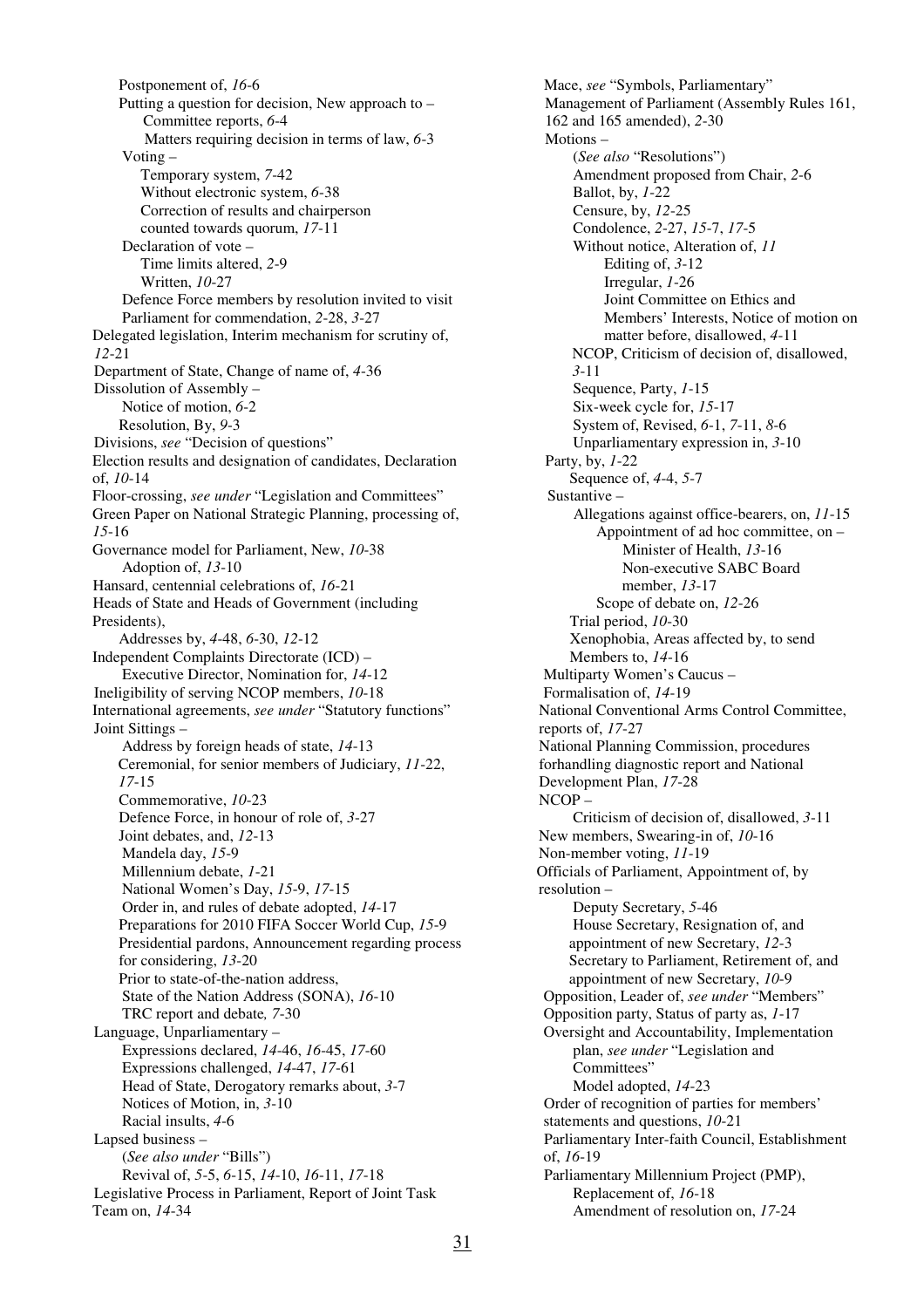Parliamentary Oversight Authority – Withdrawal of report of, *14*-14 Adoption of report on parliamentary budget and travel policy, *15*-19 Parliamentary privilege – Process for serving summons on members and officials, *10*-28 Request to serve subpoena, *11*-23 Parliamentary Programme Framework, Establishment of Task Team on, *12*-17 Parties, Allocation of speaking time to, *7*-4 Petitions – Border between Swaziland and SA, *6*-24, *8*-38 Processing public submissions and, 11-29 Questions to Executive – Additional question time scheduled due to unavailability of Ministers, *13*-18 Anticipation, Rule of, Application to questions, *6*-12 Question not fully replied to, *14*-11, *16*-15 Questions for one hour, *12*-19 Deputy President, Question to – Parliamentary matter, on, *6*-11 Postponement of, *4*-20, *11*-17 Question incorrectly put to, *11*-18 Scheduling of, *5*-13, *17*-20 Executive, Members of, Absence of, *1*-25, *3*-16, *5*-12 Monitoring replies to questions, *9*-5 System for, *7*-12 New Question procedure, *2*-12, *5*-14 Trial period extended, *3*-14, *4*-19, *5*-10 New party sequence for, *15*-15 President – Cancellation of plenary, *12*-27 Flexible time for replies to questions, *12*-24 Scheduling of questions to, *5*-11 Urgent question to, *7*-13 Rules on, New, agreed to, *5*-14 Supplementary questions, Additional, allowed, *4*-21 Urgent questions, *7*-13 Written, Publication of, during constituency period, *8*-8 Procedural guide, Publication of, *10*-31 Proportional strength of parties, *10*-19 Protocol ratified together with interpretative declaration, *12*- 22 Public Funding of Represented Political Parties Act, Ad hoc joint committee on amendment regulations made in terms of, *14*-33 Quorum, Amendment to Rules regarding, *6*-5 Racism, UN Declaration on, *4*-5 Reflections on competence or honour of holders of certain offices (Rule 66) – Auditor-General, *2*-32, *3*-24, *4*-23, *9*-4 Media Board, *5*-34 Resolution – Revision of, as adopted without notice, *6*-6 Trial period for notices of motion, Extension of, *11*-21 Rising of House, *9*-3 Rule changes, *5*-4, *17*-6 Hours of sitting (Assembly Rule 23), *2*-30 Joint Subcommittee on Support for Members, Chairpersons of (Joint Rule 71), *2*-31 Management of Parliament (Assembly Rules 161, 162 and 165), *2*-30 Question procedure (Rules 107-117), *5*-14

 Quorum (Rules 25-6), *6*-5 Rule amendments – Amendments giving effect to legislation, *11*- 34 Amendments pertaining to members' statements, *11*-34 Amendments pertaining to composition of portfolio committees, *11*-34 New rules and, *12*-11, *14*-18, *15*-20 Statements by members (Rule 105), *7*-11 Rules – Amendment of Schedule to Joint, *13*-14 Suspension of, *14*-15, *16*-13, *16*-14, *17*-13, *17*-19 Rulings by presiding officers, *15*-6, *16*-7, *17*-7 Sittings, Early start of, *12*-18 State-of-the-nation address, Comfort breaks during debate on, *11*-14, *13*-7 Statements by members – Anticipation, Rule of, Application to, *8*-7 Introduction of, *6*-1, *7*-11 New party sequence for, *15*-15 Rule adopted, *7*-11 Statements, Ministerial, *1*-19, *2*-15, *3*-15, *4*-22 Precedence given to, *4*-9 Time for party responses, *4*-22, *5*-3, *7*-6, *12*- 28, *13*-11, *15*-12, *17*-14 Sittings of House – Cancellation of sitting day in constituency period, *8*-2 Earlier day and time by Speaker's ruling, *7*-8 Early start condoned, *2*-8, *16*-9, *17*-16 First sitting after elections, *1*-1 to *1*-16, *10*-15 Hours of – Altered for duration of year, *1*-16 Rule amendment (Rule 23), *2*-30 Morning sitting, *5*-16 Non-attendance of Ministers, *17*-12 Sessions, Parliamentary – Numbering of, *1*-10 Symbols, Parliamentary, *1*-24, *2*-29 Mace, Introduction of new, *10*-56 Model of, in Chamber, *7*-41 Traditional Leaders, National House of – Classification and referral of bills to, *11*-25 Travel facilities, *see under* "Members" Vision statement, Adoption of, *11*-16 Whips, *see* "Presiding officers and other officebearers" **Programme of business –** (*See also* "Bills" and "Sittings of House" under "Procedural and related issues") Framework –

 Year 1999, *1*-39 Joint Programme Subcommittee, Appointment of, *1*-40

**Statutory functions –** 

Agricultural laws, Removal of decision-making powers of parliamentary committee from, (Bill), *4*-30

Agricultural levies and statutory measures –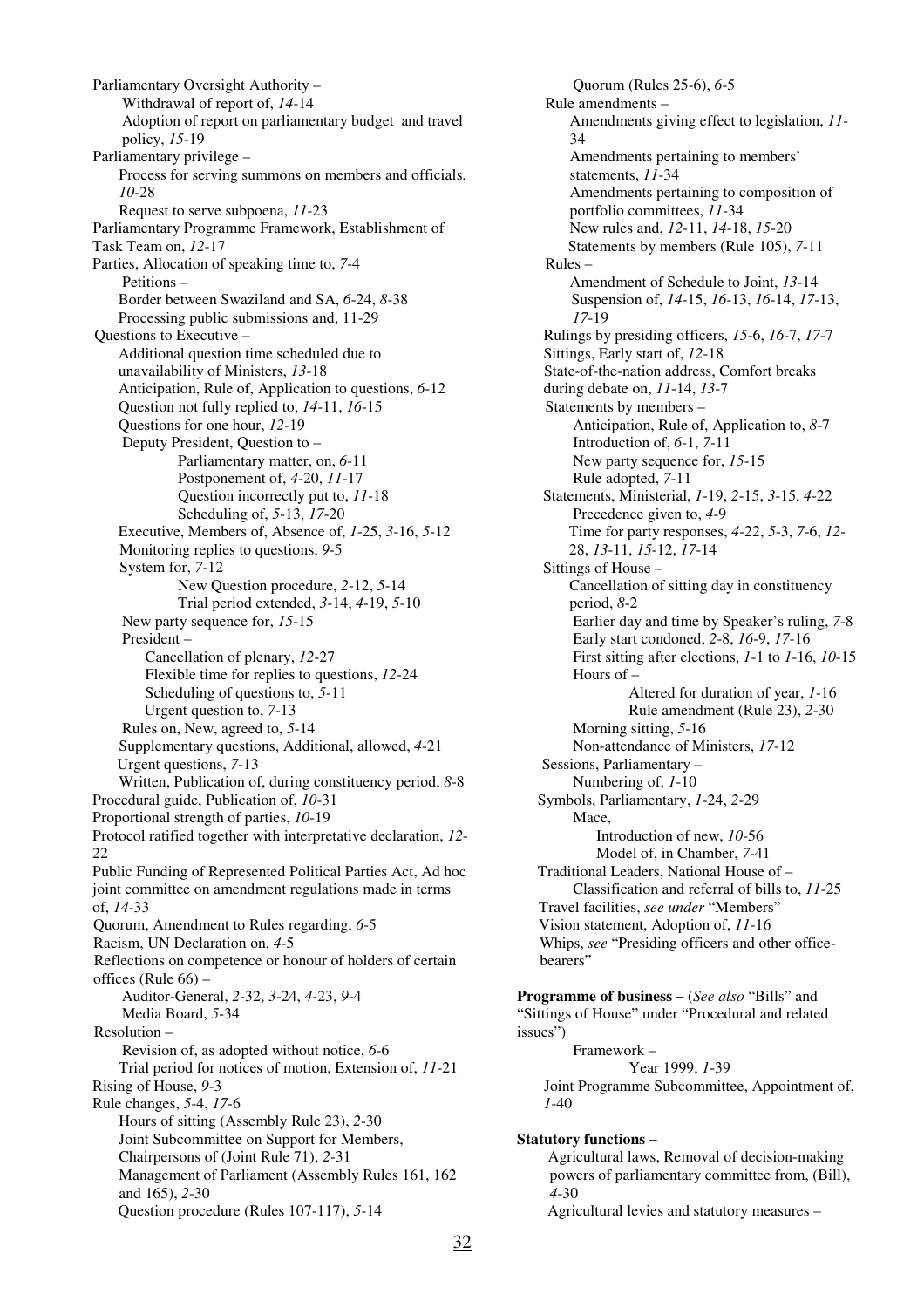Approval of, *3*-29, *4*-53, *5*-36 Arts, Culture, Science and Technology: Parliamentary committees to be briefed annually by certain Boards and Councils, (Bill), *4*-30 Agricultural Research Council, appointment of council members, *16*-33 Auditor-General – Annual Reports, Delays in tabling of, Report on, *5*-9 Appointment of, *1*-46, *12*-49 Investigation by Public Protector of reports of, on SFF Association, *2*-32 Public Audit Bill, Introduction of, *7*-23, *8*-20, *9*-14 Request to conduct audit of – KZN Cane Growers' Association, *5*-26 SATRA's activities, *1*-50, *2*-33 Basic Conditions of Employment Act, Ministerial changes to Schedule approved, *2*-24 Chief Justice, extension of term of office, *17*-48 Conventional Arms Control Committee, National – Reporting to committee by (Bill), *6*-25 Quarterly reports, Parliamentary committee identified to receive, of, *10*-48 Corrupt Activities Bill, Prevention and Combating of – Directions by Commissioner of SAPS in respect of, Tabling of, *8*-18 Courts of law – High Court, Alteration of area of jurisdiction of, *7*-34 Rules of procedure for, approval of, *2*-39 Criminal Law Amendment Act, Extension of period of operation of sections of, *4*-51, *7*-36, *11*-57 Cross-Border Insolvency Act, Notice for designation of United Kingdom in terms of, *10*-47 Defence Force, Special employment of – Minister of Defence, by, (Bill), *6*-26 Notification of Parliament, *1*-27, *2*-13, *7*-15 Deputy Director-General in Department of Foreign Affairs, Extension of service of, *12*-51 Disaster management – Regulations by Minister to be referred to NCOP, *5*-43 Reporting to Parliament on failure by organ of state to submit plan, *5*-43 Drug Authority, Central – Appointments to, *2*-37 Executive interventions in provincial and local government affairs, NCOP review process for, (Const), *7*-20 Electoral Commission – Appointments of electoral commissioners, *10*-44, *12*-43 Appointment of judge, *17*-41 Financial and Fiscal Commission – Composition changed of (Const), *4*-30 Reporting to Parliament, (Bill), *7*-21 Firearms Control Act, Declaration of amnesty in terms of, *10*-49, *11*-58 Gambling Board, National – Chairperson, Appointment of, *1*-47 Gender Equality, Commission for – Appointments to, *4*-52(a), *5*-37, *6*-32, *11*-63, *12*-45, *17*-42 Ad hoc committee – Appointment of, and recommendation for appointment of commissioner, *13*-31Reconvening of, to consider staggering of terms of Gender commissioners, *13*-29

Human Rights Commission – Appointments to, *4*-52(b), *5*-40, *14*-43, *15*- 40, *16*-37 Report by, on challenges facing, 9-11 Report on non-compliance with Promotion of Access to Information Act, *7*-32 Human Sciences Research Council (HSRC) Appointment of board members, *15*-33, *16*- 35, *17*-56 ICASA (Independent Communications Authority of  $SA$ ) – Appointment of councillors, *11*-61, *12*-47, *13*-30, *14*-44, *15*-34, *16*-34, *17*-53 Appointment of members of, *2*-34, *5*-39, *7*- 33, *9*-18 Terms of office of, *3*-28 Establishment of, *2*-33 Performance management system for, *17*-47 Intelligence, Inspector-General of – Accountability to Committee (Bill), *6*-21 Appointment of, *2*-38, *7*-35, *14*-42 International agreements, *1*-44, 10-51 Publication on Order Paper for purposes of monitoring, *6*-10 Judicial officers – Conditions of service, Role for Parliament in respect of, (Bill), *8*-21 Judicial Service Commission – Appointment of Assembly members to fill vacancies, *1*-17, *3*-30, *4*-52(d), 10-45, *11*-60 Designation of members to, *15*-31, *17*-50 Land and Agricultural Development Bank, Board of Directors of – Appointment of members of, *5*-27, *15*-36, 36, *17*  Legal Aid Board – Directives of, not supported, *4*-24 Legal Aid Guide, ratification of, *5*-42, *17*-49 Library and Information Services, National Council for – `Briefings to committee by, (Bill), *4*-30 Panel for appointment of members to be approved by committee, (Bill), *4*-30 Panel to consider nominations to fill vacancies on, Approval of, *12*-52 Lotteries Board, Appointment of Chairperson of, *8*-36, *15*-39 Appointment of board members, *16*-38 Lowveld National Botanical Gardens, withdrawal of land from, *16*-42 Magistrates – Provisional suspensions in terms of Magistrates Act, *12*-48 Provisional suspension of magistrate without remuneration, Replacement of Minister's report on, *10*-52 Approval of notice in regard to remuneration of magistrates, *11*-56, *12*-53 Magistrates Act, *11*-55 Magistrates Commission – Appointment of Assembly members to, *1*-49, *4*-52(c), *8*-37, *10*-46, *11*-54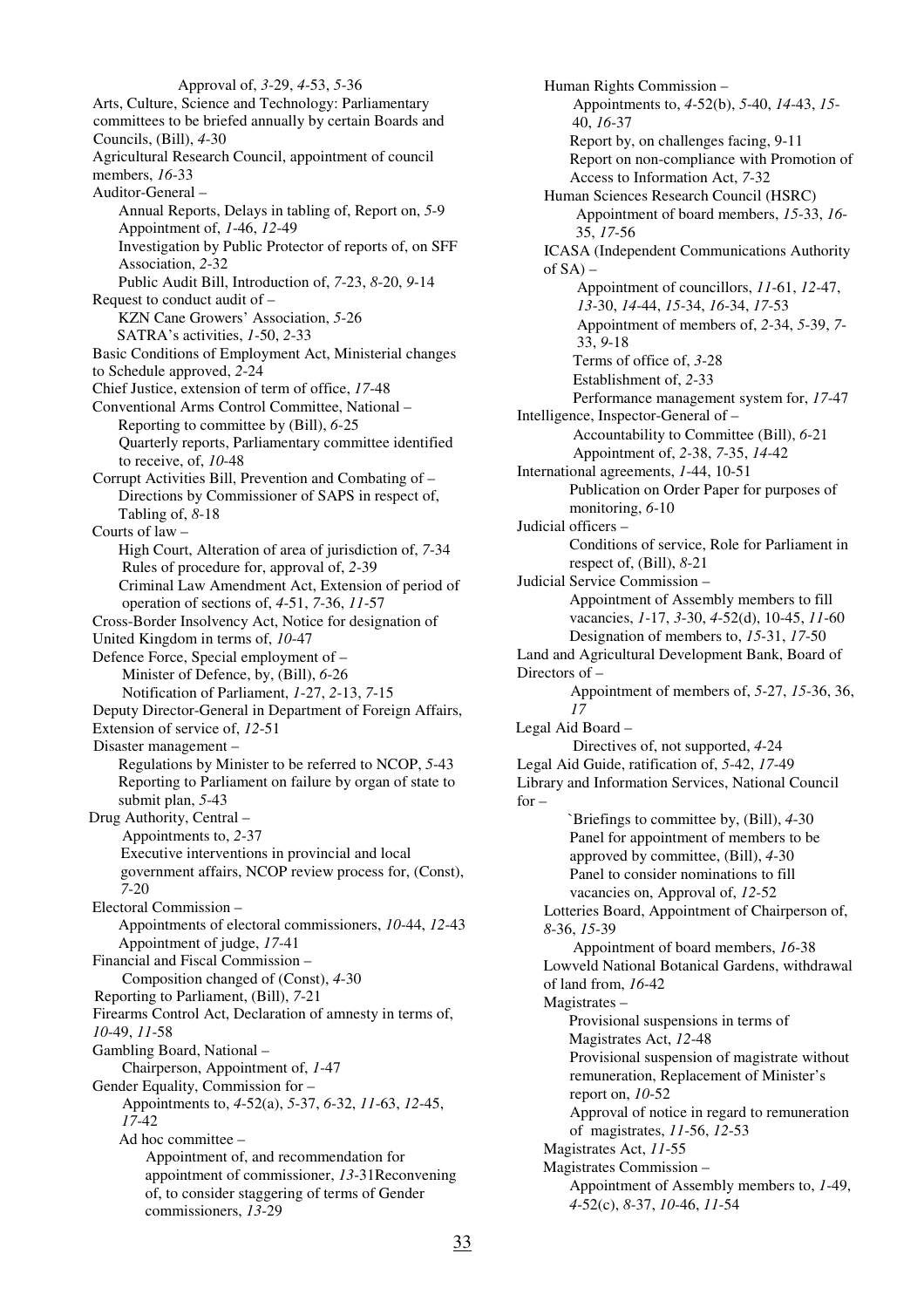Media Development and Diversity Agency Board – Appointment of members of, *6*-33, *11*-64, *13*-33, *14*- 41, *15*-32, *16*-40, *17*-44 Establishment, *5*-34 National Agricultural Marketing Council, nomination of candidates, *17*-45 National Council for Library and Information Services, approval of appointment panel, *17*-52 National Research Foundation, vacancies in, *17*-46 National Youth Development Agency, appointments to board, *17*-57 Nature reserve, Withdrawal of declaration of area as, Approval for, (Bill), *8*-15 Parks, National – Board of SA, Approval of appointments to, *7*-29 Exclusion of land from, Approval for, *6*-31, *9*-20 Prisoners awaiting trial – Reports on, to be tabled, (Bill), *8*-19 Proclamations, Approval of, *12*-50, *17*-43 Protocol on legal affairs in the South African Development Community, Non-approval of, *11*-62 Public Audit Bill, *see under* "Auditor-General" Public Protector – Appointment of, *5*-38, *6*-34, *15*-38 Conditions of service of, Determination of, *6*-35, *9*-19 Deputy – Appointment of, *7*-37, *11*-59 Investigation into complaint by Deputy President J G Zuma, Special report of, on, *10*-26 Nepotism in government, Report of, on, *1*-30 Reports of, *16*-20, *17*-25 Request to investigate alleged irregularities concerning SFF Association and Auditor- General's reports, *2*-32 Staff of – Conditions of service, Approval of, *6*- 36 Public Service Commission – Appointment of members of, *8*-35, *14*-42, *15*-35, *16*-41, *17*-55 Public Service officers – Extension of service of Ambassador beyond retirement

date, *5*-35

Railway Safety Regulator – Annual reports, tabling of, *5*-44 Panel to appoint Board of Directors may include representatives from committees, *5*- 44 Regulations, Making and tabling of, *5*-44 Reparations in terms of Promotion of National Unity and Reconciliation Act, Consideration of, *7*-30 Remuneration, Judges' and Magistrates', *10*-50 SABC Board – Members, Non-executive, Appointment of, *1*- 48, *8*-34, 13-32, *16*-39, *17*-54 Committee inquiry into, *15*-8 South African National Space Agency – Appointment of board members, 15- 43 SATRA –Activities of, Auditor-General requested to conduct audit of, *1*-50, *2*-33 Sea-space – Utilization of, Approval for, *8*-33 Social Development, Advisory Board on – Appointment of members of, *4*-30 Committees, Parliamentary, Communications and meetings with, (Bill), *4*-30 Technology Innovation Agency – Appointment of Board members, *14*-45 Terrorism, Combating of – Presidential proclamations for, Tabling of, (Bill), *8*-17, *9*-13 Truth and Reconciliation Commission – Report of, Final, Tabling of, *7*-30 Staff of, Employment benefits of, Approval of, *6*-37 Whistle blowers, Practical guidelines for protected disclosure by, *12*-44 Youth Commissioners, National – Appointment of, *1*-48, *2*-35, *3*-31, *7*-31, *12*-46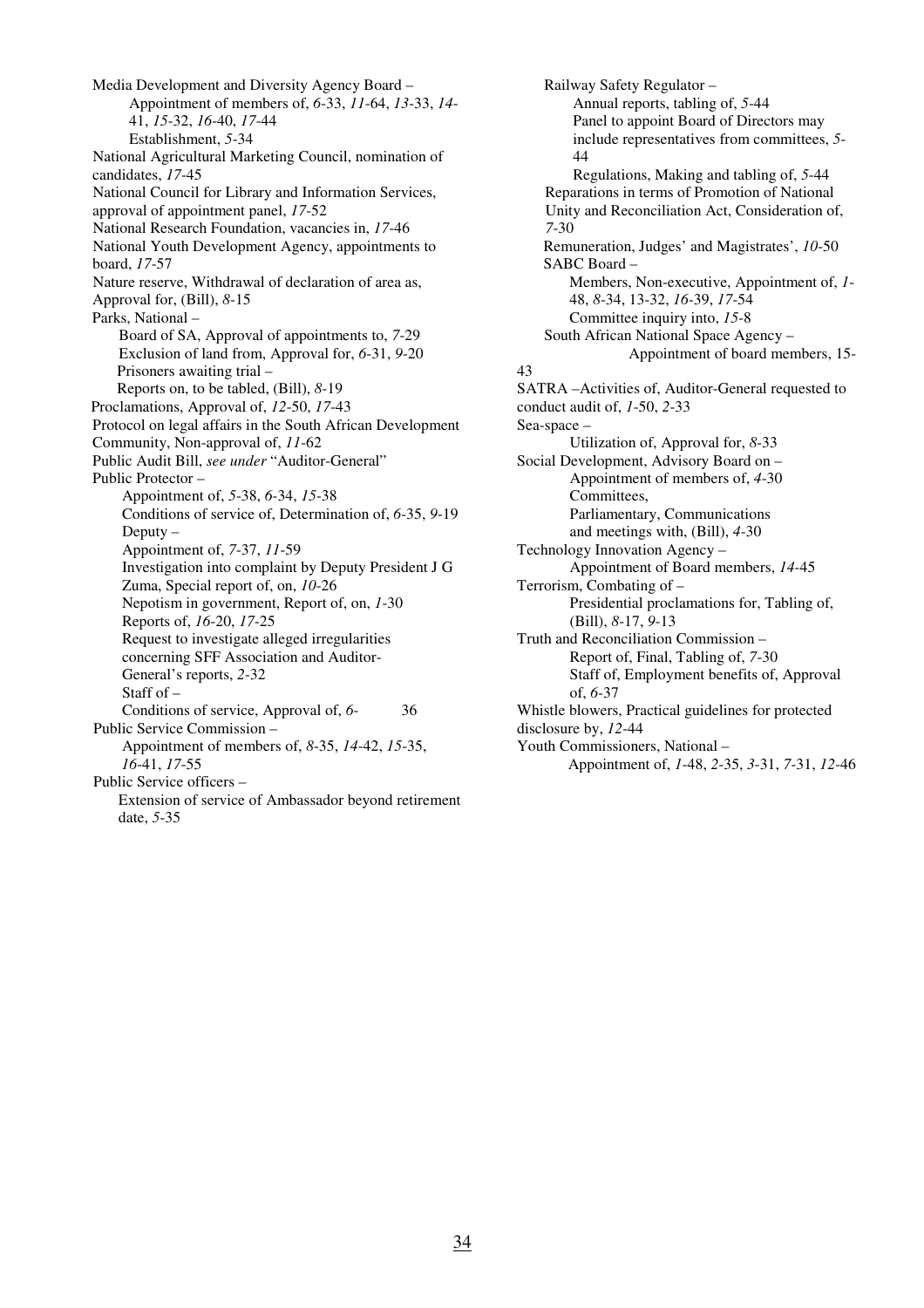# **NOTES**